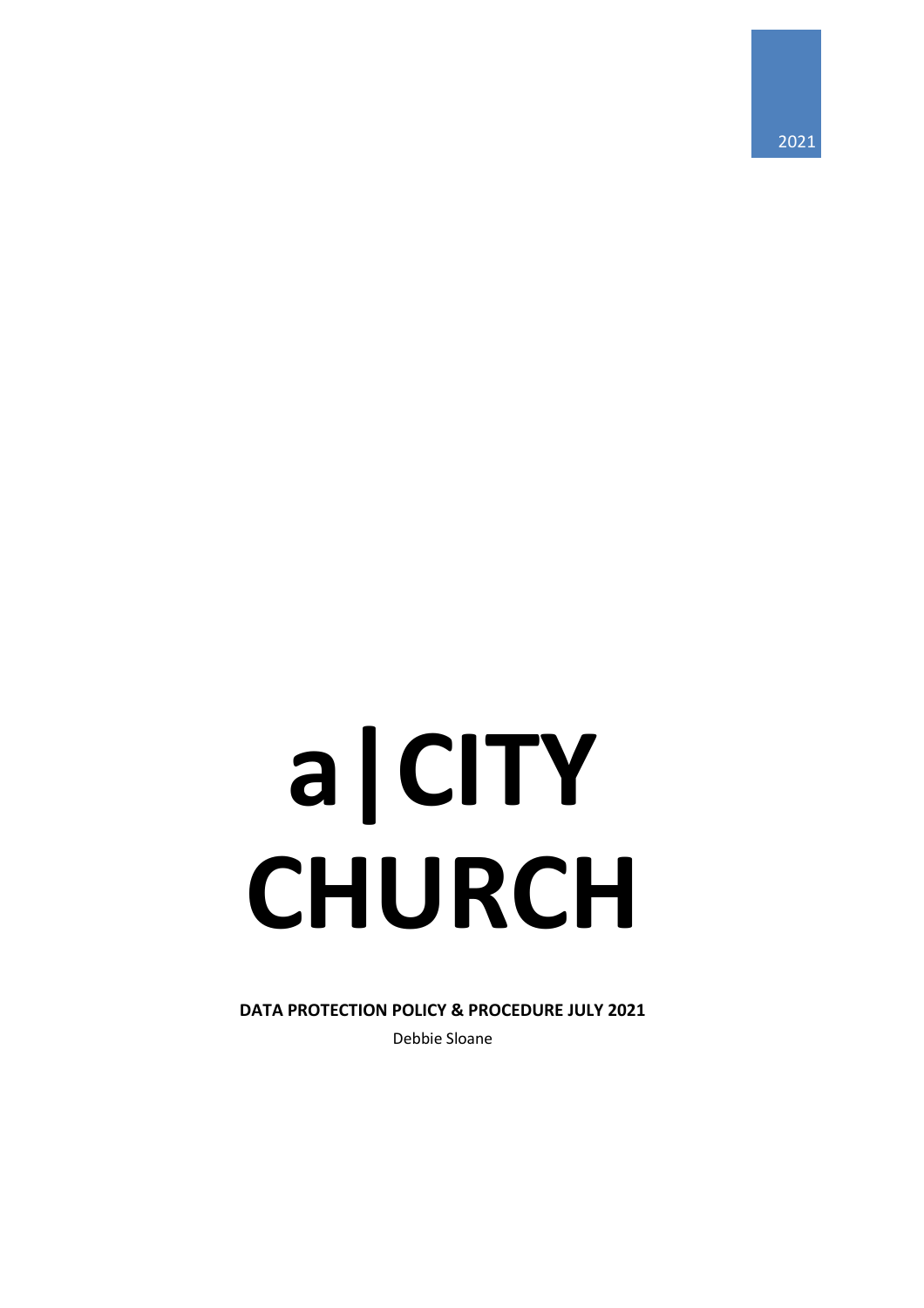

# **POPIA (Protection of Personal Information Act)**

#### **ABBREVIATIONS USED**

OTL- Operational Team Leader PI- Personal information ELT- Executive Leadership Team IO- Information Officer DIO- Deputy Information Officer O- Operator DS- data subjects

## **CONTENTS PAGE INTRODUCTION**

| Definitions                                                   |    |
|---------------------------------------------------------------|----|
| Why POPIA exists                                              | ₹  |
| POPIA: Applying the Act to a CITY CHURCH                      |    |
| 8 Important Protection Principles adhered to by a CITY CHURCH | h  |
| Why the policy is important                                   | 11 |

## **POLICY AND PROCEDURES**

| Responsibilities of staff and volunteers at a CITY CHURCH | 11 |
|-----------------------------------------------------------|----|
| Who this policy applies to                                | 14 |
| How your information is stored                            | 15 |
| How your information is used                              | 16 |
| How your information is updated                           | 17 |
| How you can access your personal information              | 17 |
| <b>Security Management Policy</b>                         | 18 |
| How your personal information is retained                 | 21 |
| How your personal information is protected                | 23 |
| What happens in the event of a breach                     | 24 |
| How we request use of your information                    | 28 |
| <b>Privacy Policy</b>                                     | 28 |
| <b>APPENDIX</b>                                           | 35 |
| <b>FINANCIAL SERVICE PROVIDERS</b>                        | 38 |
| <b>GENERAL SERVICE PROVIDERS</b>                          | 38 |
|                                                           |    |

| How we process your personal information                     | 38 |
|--------------------------------------------------------------|----|
| <b>Information Officer &amp; Deputy Information Officers</b> | 39 |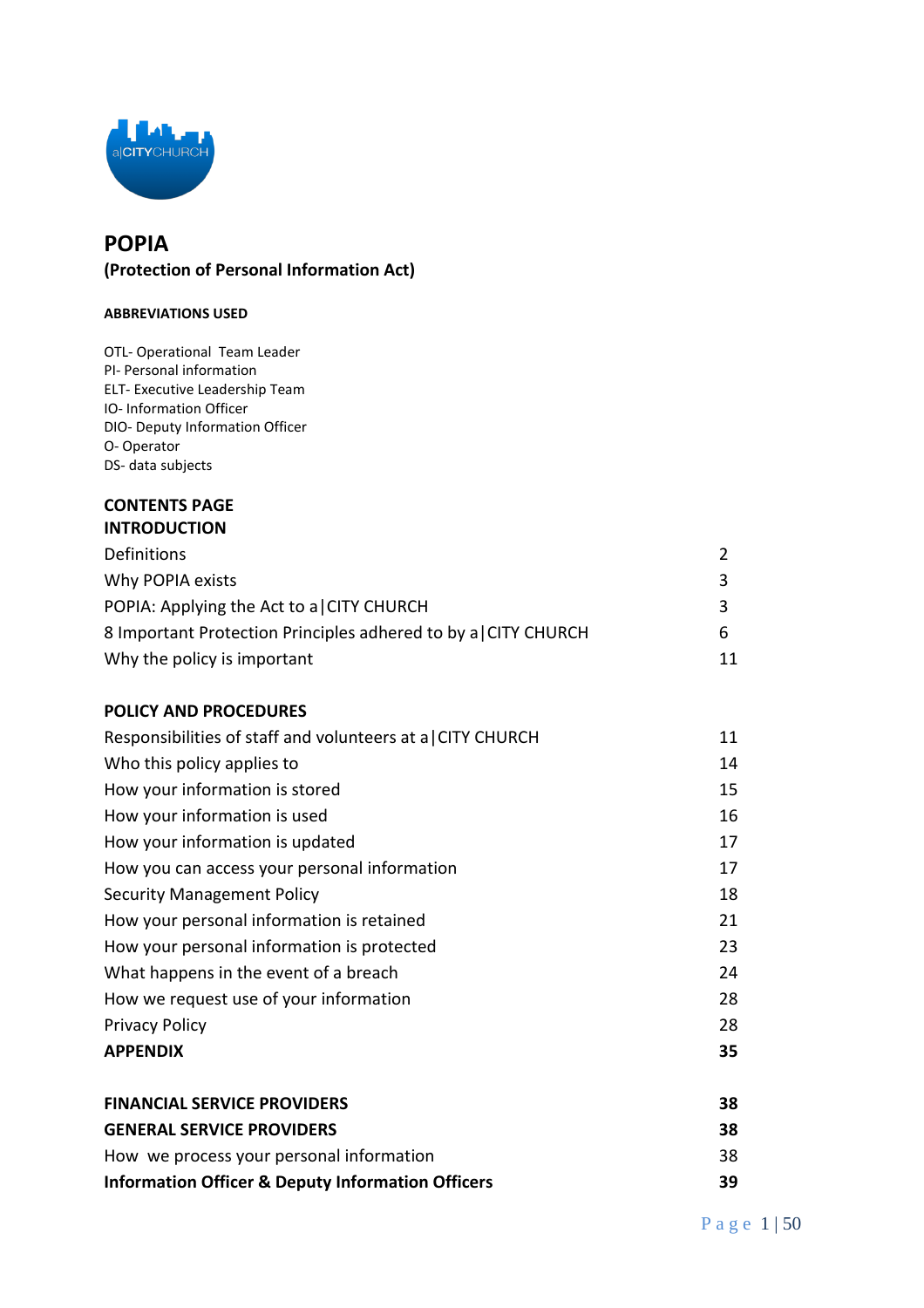## **INTRODUCTION DEFINITIONS**

**Personal Information** means information relating to an identifiable, living, natural person, identifiable, existing juristic person, including, but not limited to—

- ➢ Information relating to the race, gender, national or social origin, language, age disability;
- ➢ Information relating to the education or medical or financial history of the person;
- ➢ Any identifying number, symbol, e-mail address, physical address, telephone number, location information, online identifier or other particular assignment to the person;
- $\triangleright$  The biometric information of the person;
- $\triangleright$  The personal opinion, views, or preferences of the person;
- $\triangleright$  Correspondence sent by the person that is implicitly or explicitly of a private or confidential nature or further correspondence that would reveal the contents of the original correspondence;
- $\triangleright$  The views or opinions of another individual about the person; and
- $\triangleright$  The name of the person if it appears with other personal information relating to the person or if the disclosure of the name itself would reveal information about the person.

## **KEY DETAILS**

| • Policy prepared by                                | D.A. Sloane      |
|-----------------------------------------------------|------------------|
| • Approved by Executive Leadership Team members on: | 13 June 2021     |
| • Policy became operational on:                     | 1 July 2021      |
| • Next review date:                                 | 1 September 2021 |

## **INTRODUCTION**

a|CITY CHURCH needs to gather and use certain information about individuals.

These can include guests, suppliers, volunteers, employees, and other people the church has a relationship with or may need to contact.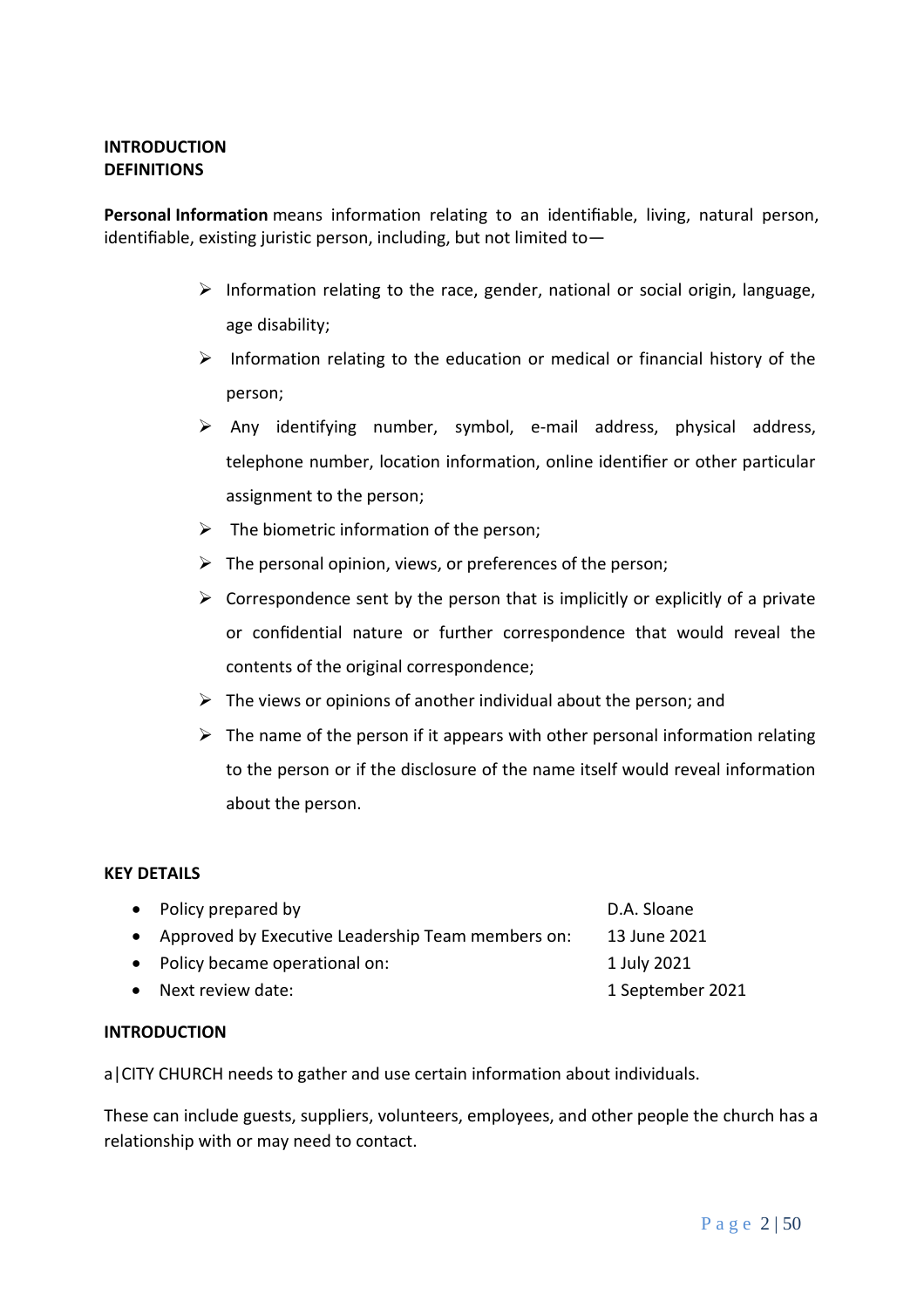This policy describes how this personal data must be collected, handled, and stored to meet the church's protection standards — and to comply with the law.

## **WHY THIS POLICY EXISTS**

This data protection policy ensures a|CITY CHURCH:

- $\triangleright$  Complies with data protection law and follow good practice;
- $\triangleright$  Protects the rights of staff, guests, and volunteers;
- $\triangleright$  Is open about how it stores and processes individuals' personal information;
- $\triangleright$  Protects itself from the risks of a data breach.

## **POPI: APPLYING THE ACT TO a|CITY CHURCH**

Within "the church" context, the purpose of the POPI Act is to safeguard the personal details of members and those visiting the church. It is for this very reason that the church needs to put suitable controls in place to ensure that this is maintained at all times and regularly accessed.

a|CITY CHURCH treats all personal information as if it were "for your eyes only."

## **A. THE POPIA IN RELATION TO a|CITY CHURCH**

- 1. a|CITY CHURCH has a Personal Information Inventory that lists all the areas where the following information is required from guests; volunteers & staff
	- Demographic information;
	- Contact information;
	- Preferences;
	- Background information

This inventory includes special personal information that requires extra care

- Criminal record;
- Sexual orientation;
- Client information obtained during counselling.
- 2. In terms of point 1 above, the a CITY CHURCH has relevant policies (course of action), procedures (official step by step way of doing something) in place so safeguard the recording, storage & use of personal information.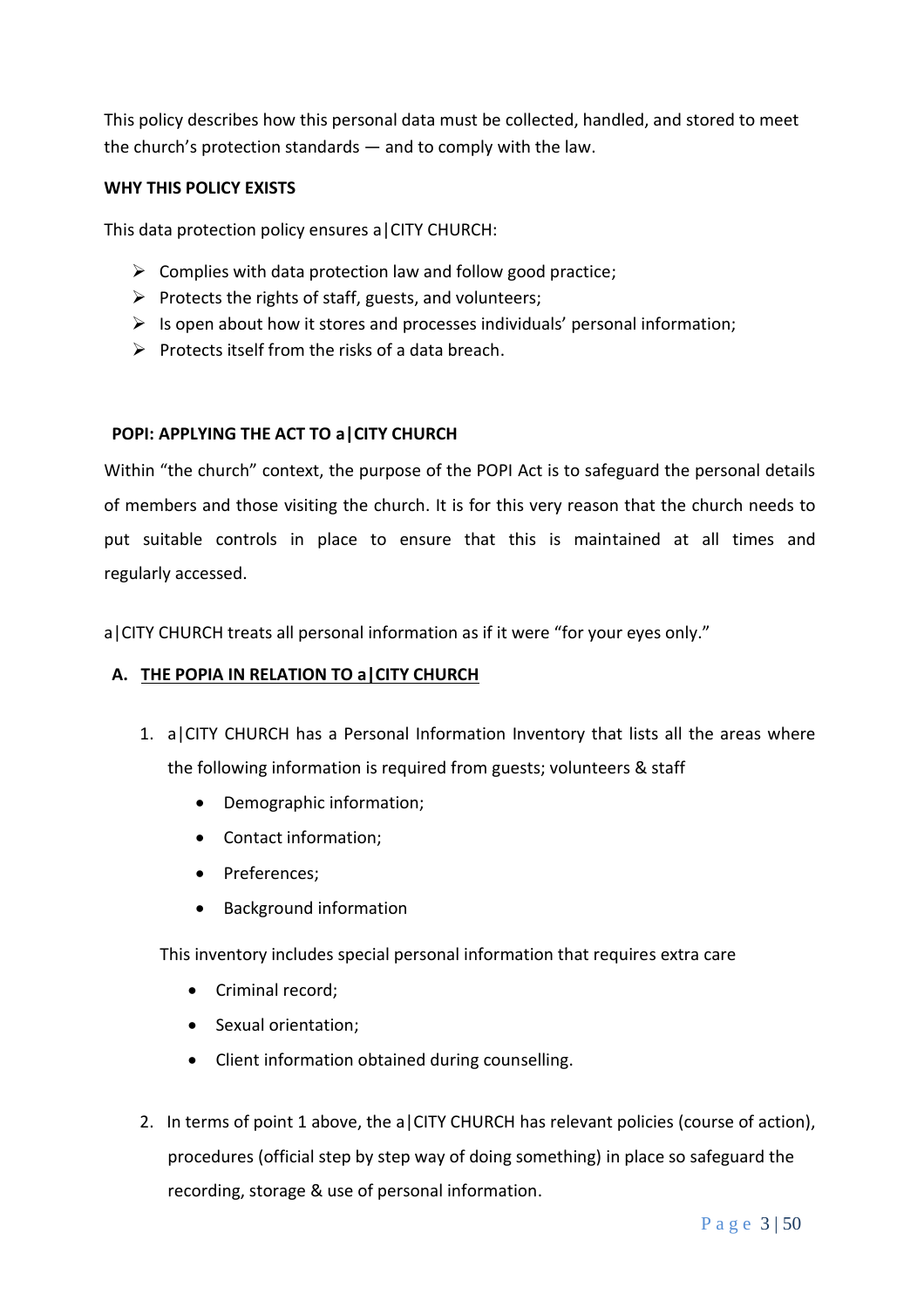- 3. There are specific processes for handling and protecting personal information.
- 4. Existing processes are reviewed regularly, and the necessary gaps addressed.
- 5. In terms of all online platforms, there is a suitable firewall in place to ensure the safe keeping, storage, and processing of ALL data.

## **B. MORE ABOUT POPI**

POPI enshrines section 14 of the Constitution of the Republic of South Africa, 1996. This states that everyone has the right to privacy, which includes a right to protection against the unlawful collection, retention, distribution and use of personal information.

## **In essence, POPI strives to:**

- 1. Promote the protection of personal information processed by public and private bodies (including churches);
- 2. Introduce information protection principles, to establish the minimum requirements for the processing of personal information; and
- 3. Make provision for the rights of people regarding unwelcome electronic communications and automated decision making.

## **When it comes to the processing of special personal information…**

1. **POPI section 25:** In general, there is a ban on the processing of special personal information e.g. a person's religious or philosophical beliefs, race or ethnic origin, trade union membership, political opinions, health, sexual life, or criminal behaviour.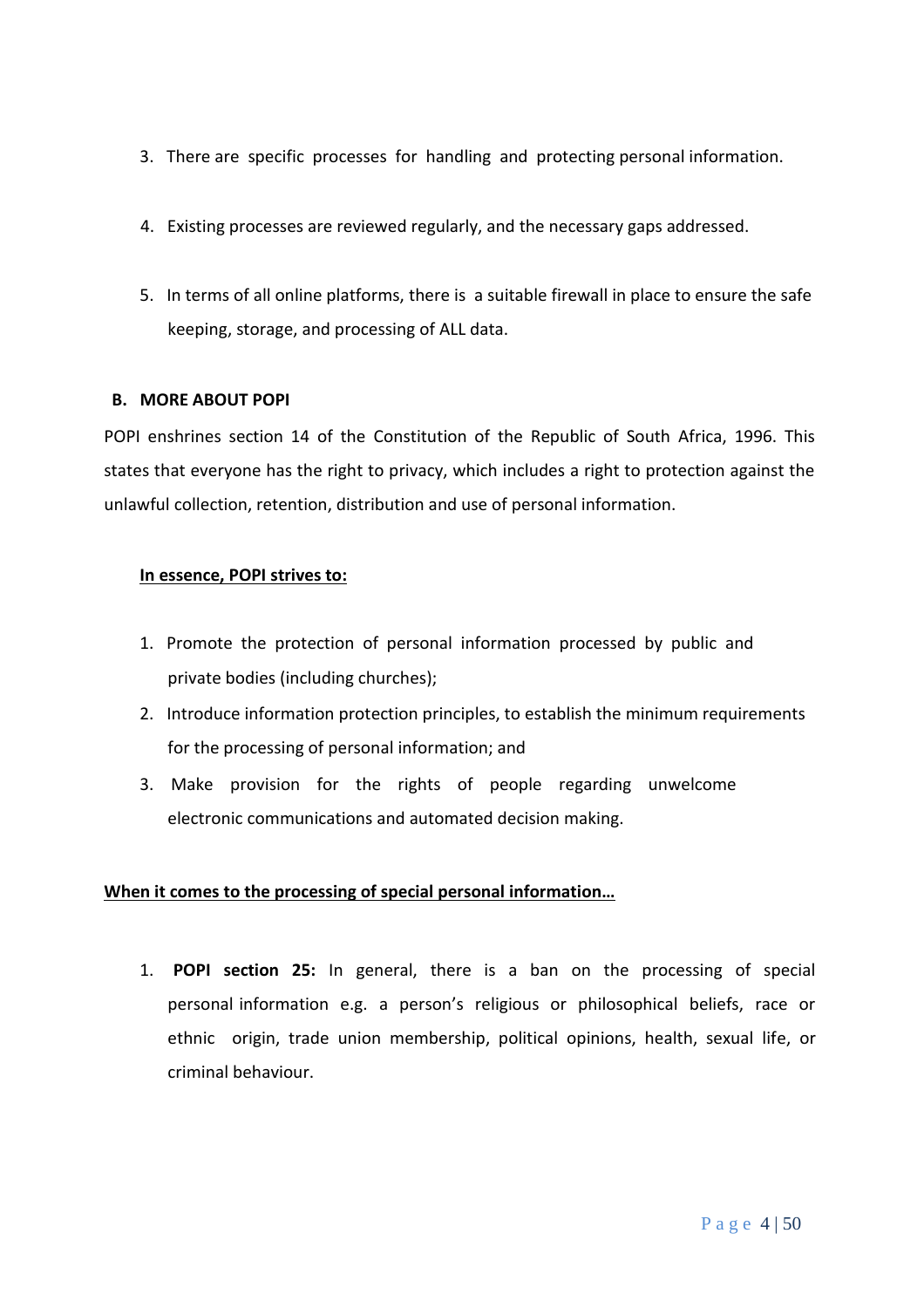2. **POPI section 26:** The church is however exempted and therefore has the right to process information concerning their members or employees or other persons belonging to the institutions religious or philosophical beliefs.

3. **POPI section 28:** While churches might be exempted from processing their members religious or philosophical beliefs, they still have an obligation to protect other 'personal information' of the member i.e. How churches will safeguard members and visitor's personal information.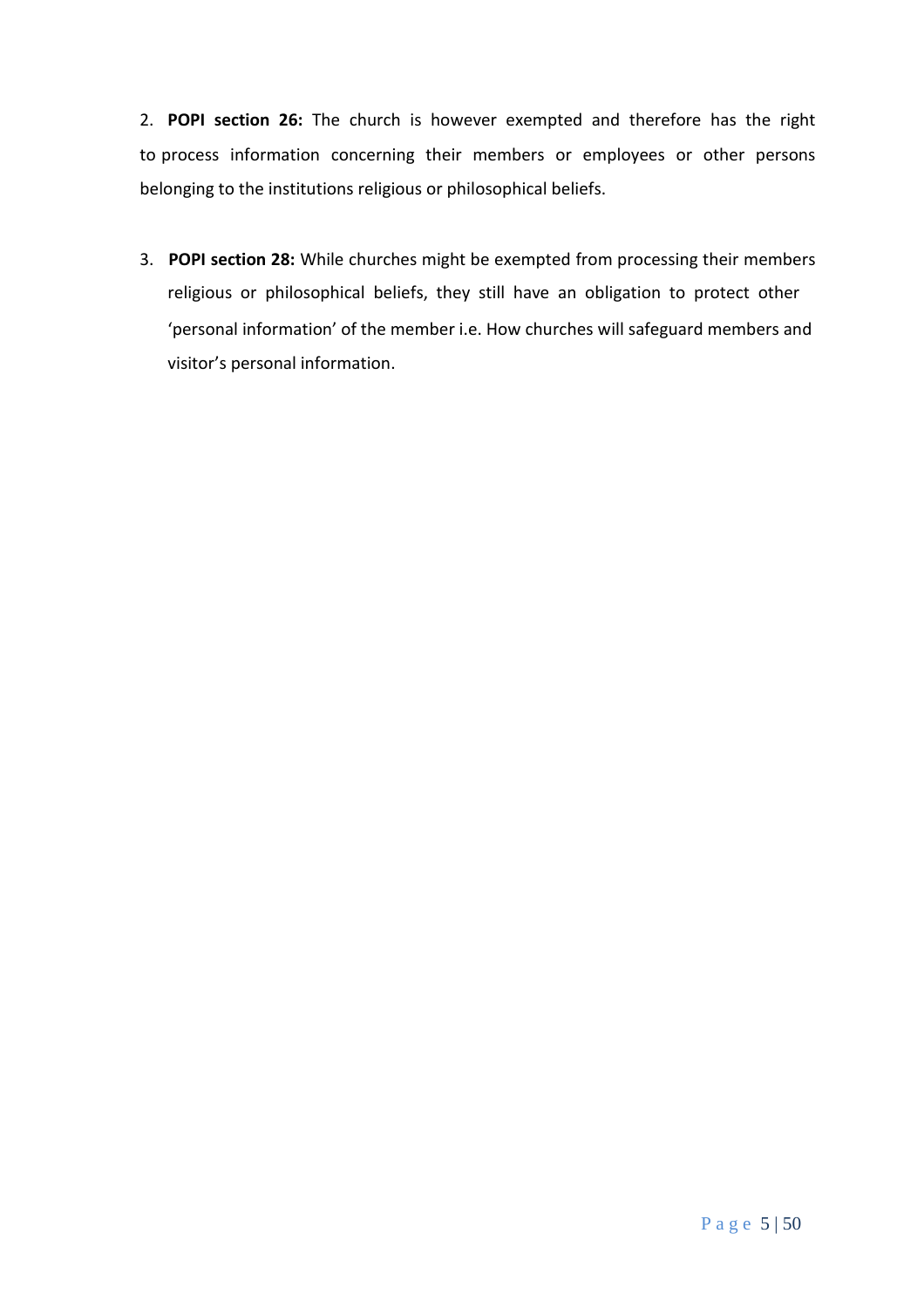## **C. 8 IMPORTANT PROTECTION PRINCIPLES ADHERED TO BY a|CITY CHURCH**

## **1. Accountability**

**POPI section 7:** The church has designated a "Responsible Person" to give effect to the eight POPI principles and ensure that the principles set out and all the measures that give effect to the principles are complied with. POPI accountability ultimately lies with the Senior Pastor. This role is delegated to the designated Responsible Person(s).

## **2. Process Limitations**

2.1 **POPI section 8:** Personal Information must be processed lawfully and in a reasonable manner that does not infringe the privacy of any individual. Therefore, due care must be taken over e.g. First Time Welcome Cards, altar call decision cards, prayer point cards (if including names), Tithe envelopes (if including names) etc. Completed cards must be always kept in a secure place, viewed only by those required/designated and discarded with care e.g. shredding

- 2.2 **POPI section 9:** Personal information may only be processed for the purpose it was intended for, provided that the information is relevant and not excessive e.g. a prayer request card is not a source for getting member names and or details for any other purposes. In essence, if you want personal information, rather use a connect card.
- 2.3 **POPI section 10:** Personal information may only be processed if **(a)** the person concerned consents to the processing; **(b)** it is necessary to carry out relevant ministry related duties such as follow-ups, invitations, reporting etc.; or **(c)** if it complies with an obligation imposed by law on the responsible party. It is important to note that a person may object at any time, on reasonable grounds, to the processing of personal information e.g. when a member chooses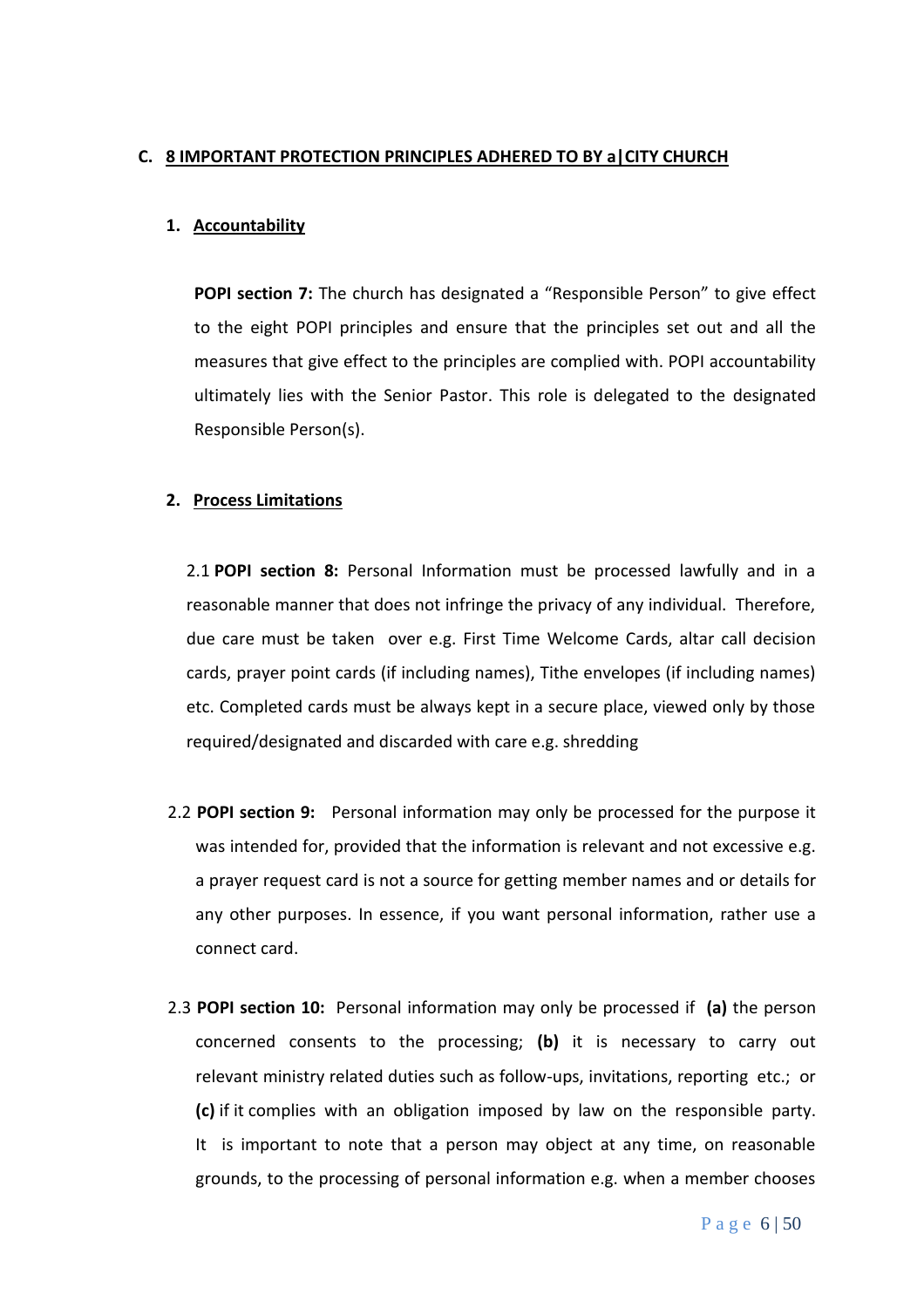to or stops being a member. Where or when a person has objected to the processing of personal information, the church should no longer process the personal information.

2.4 **POPI section 11:** Personal information must be collected directly from the persons concerned when they come to church or any of its outreach programmes It is fine if the information is contained in a public record or has deliberately been made public by the person concerned. In churches with more than one campus or where churches form part of a larger structure such as the Assemblies of God Group, it is imperative that everyone be made aware of this and that they consent to the passing on the information.

#### **3. Purpose Specification**

3.1 **POPI section 12:** Personal information must be collected for a specific, explicitly defined, and lawful purpose related to a function or activity of the church. More so, the member or person concerned must be aware of the specific purpose the church is collecting information. Getting people to provide information in exchange for something of value to them would not be appropriate. This includes using decision cards for the purpose of membership record or similar.

3.2 **POPI section 14:** It is imperative that records of personal information must not be retained any longer than is necessary for achieving the purpose for which the information was collected or subsequently used. In terms of membership or where minors need to be signed in for security reasons, people need to consent to the retention of the records. The church must establish appropriate safeguards against the records being used for any other purposes.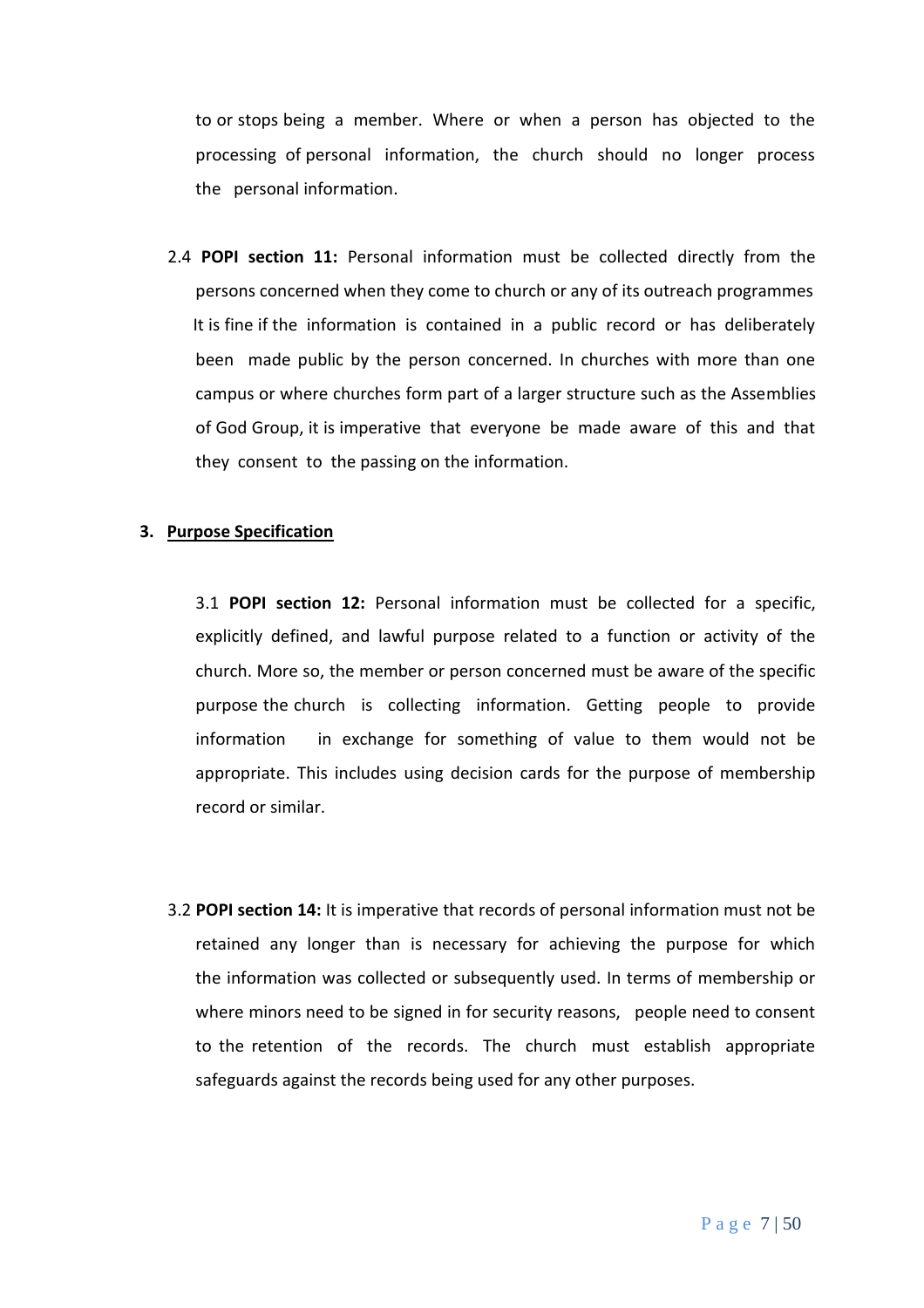3.3 Where information retention may be required or prescribed by law or a code of conduct such as when a church stores banking details e.g. debit orders, debit, or credit card details, then the church must also establish appropriate safeguards.

#### **4. Further Processing Limitations**

- 4.1 **POPI section 15:** The further processing of personal information (where such information has been saved on a database or spreadsheet) must be compatible with the purpose for which it was collected in terms of point 3 directly above.
- 4.2 The church's "Responsible Person" must always consider the following; (a) make sure that the person concerned has given consent to process their information, (b) whether the member has not requested deletion prior to processing their information and (c) whether the information is compatible with the purpose of collection, available in a public record.

## **5. Quality of Information**

5.1 **POPI section 16:** The church's "Responsible Person" must take reasonably practicable steps to ensure that the personal information is complete, accurate, not misleading and updated where necessary for the purpose it is intended.

## **6. Openness**

6.1 **POPI section 17:** Personal information collected as part of membership or any transaction should include a name, address or contact detail such as an email address. This is to be collected in a fair and transparent manner. To ensure that the processing of information is fair, individuals must be aware of what specific personal information is being held by the church.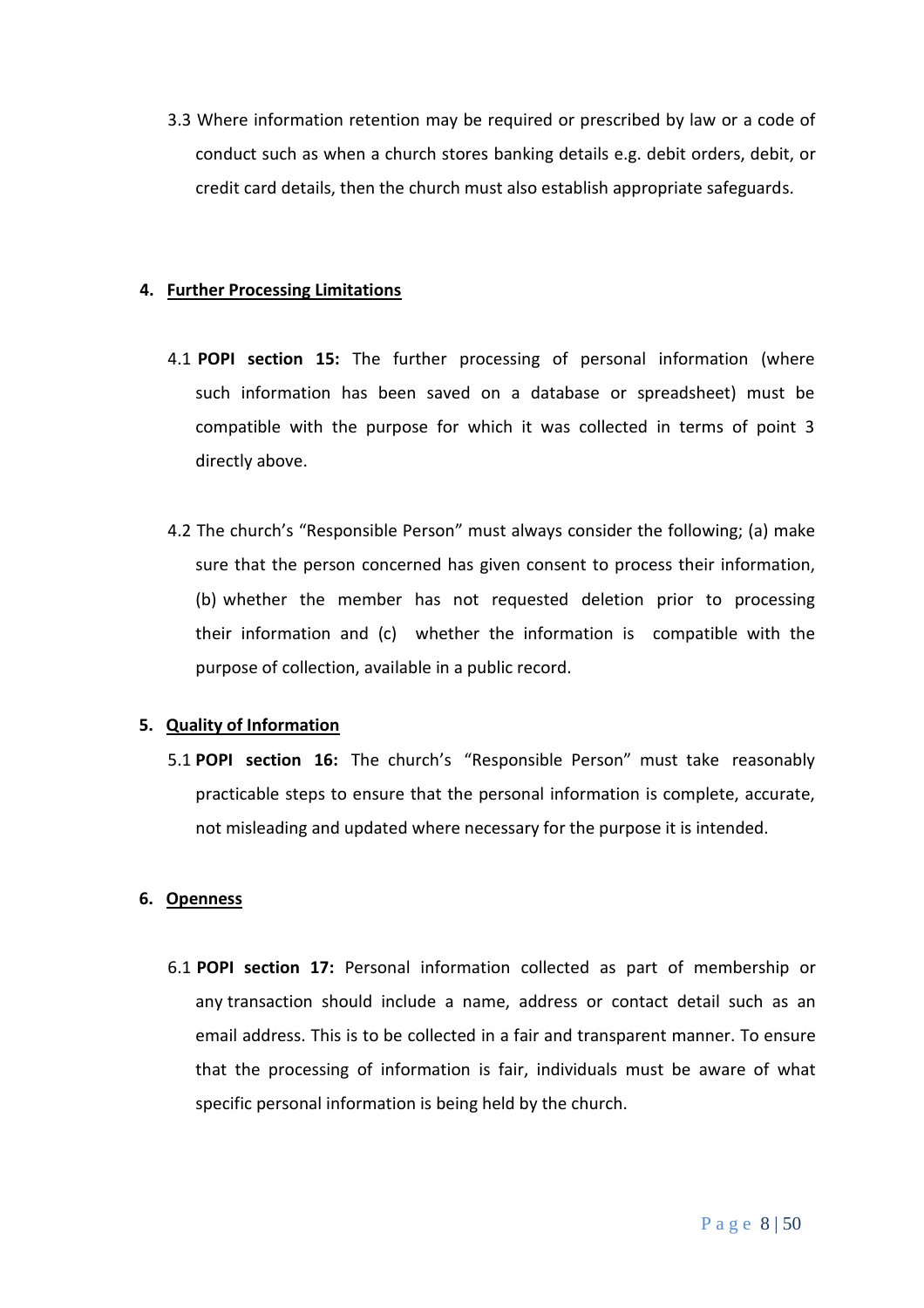6.2 **POPI section 50:** Section 17 read in conjunction with section 50, mandates the church to 'register' by submitting a notification to the Regulator before commencing the processing of personal information. Details of the notification content are stipulated in section 51.

## **7. Security Safeguards**

- 7.1 **POPI section 18:** The church through the "Responsible Person" must secure the integrity and confidentiality of personal information in its possession or under its control by taking appropriate, reasonable technical and organizational measures.
- 7.2 Appropriate internal control measures must be in place and regularly evaluated i.e. ensuring that security practices and procedures are effective and in place.
- 7.3 **POPI section 19:** All employees and volunteers processing personal information on behalf of the church must always, (a) process this information with the knowledge or authorization of the church; and (b) treat personal information which comes to their knowledge as confidential and must not disclose it.
- 7.4 **POPI section 21:** Should there be a breach (unauthorized access to record or any other related compromise), the church must notify the POPI Regulator, and the person/s affected as soon as is reasonably practicable. It is also essential to consider the legitimate needs of law enforcement or any measures reasonably necessary to determine the scope of the compromise and to restore the integrity of the church's information system.
- 7.5 A notification must provide sufficient information to allow the affected person/s to take protective measures against the potential consequences of the compromise, including, if known to the church, the identity of the unauthorized person who may have accessed or acquired the personal information.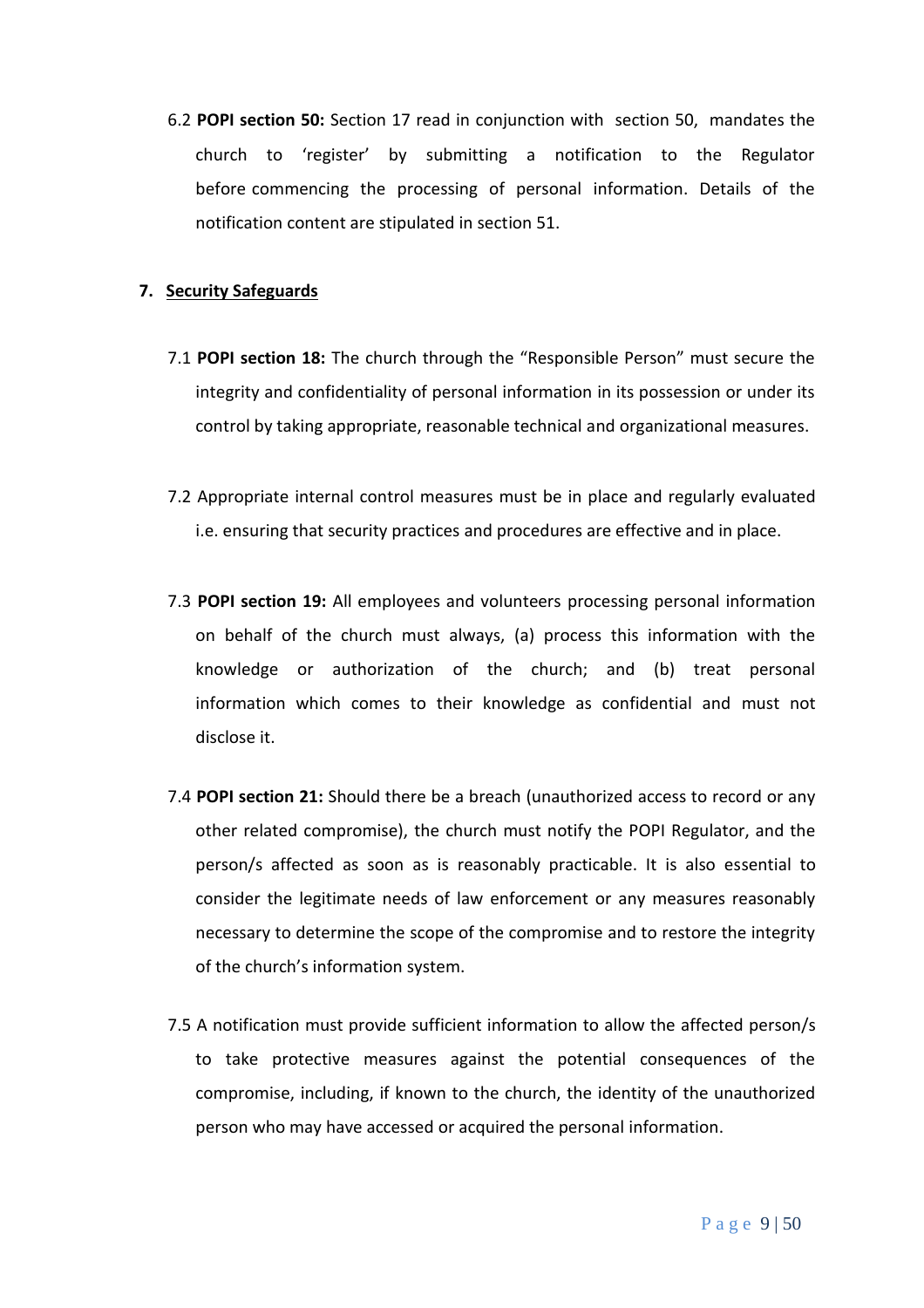# **8. Personal Information on Record and 3rd. Party Disclosures**

8.1 **POPI section 22:** The church must make provision for the members, who have provided adequate proof of identity, to request what personal information the church holds about them, including third parties the church may have shared the member's personal information with.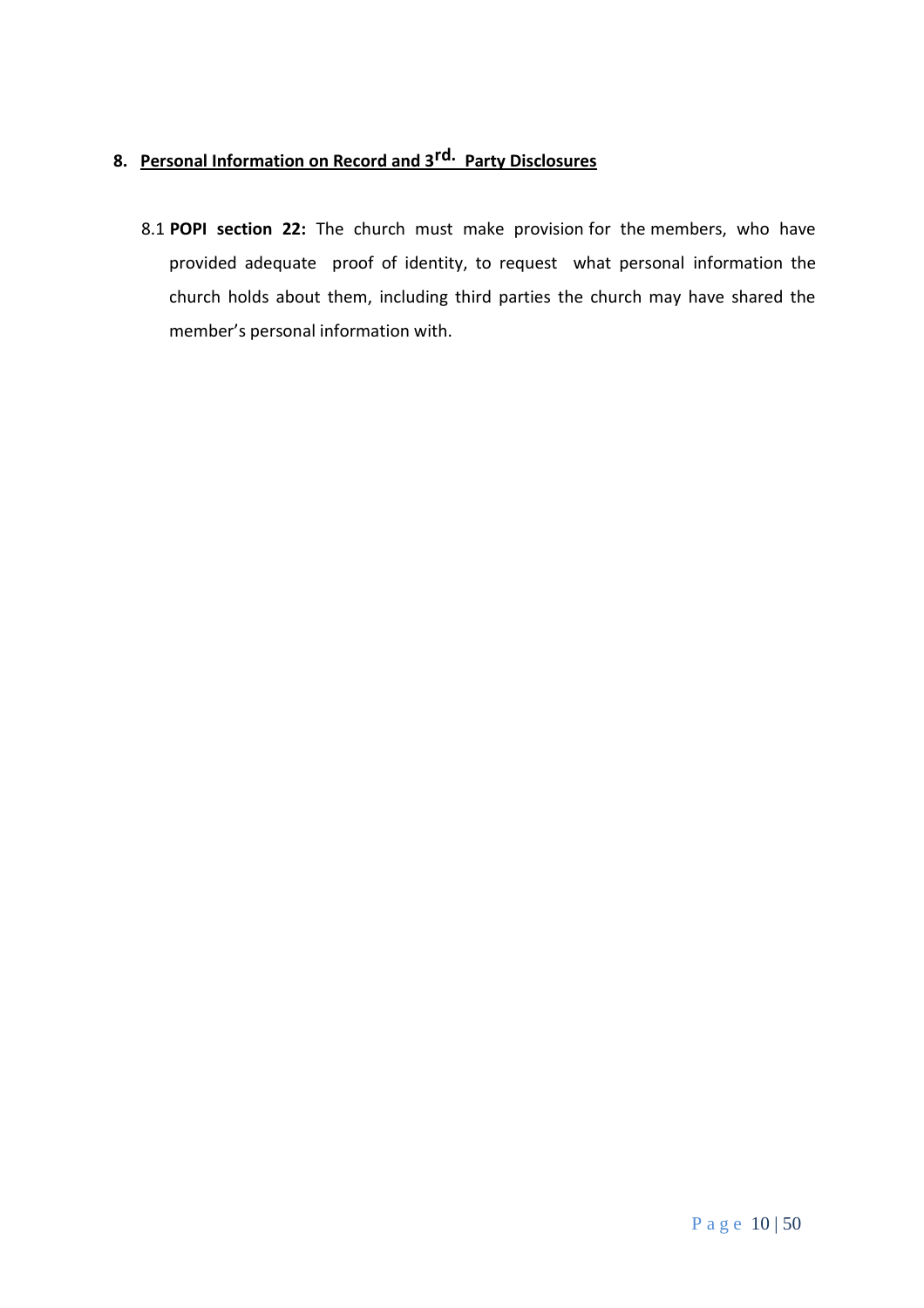## **WHY THIS POLICY IS IMPORTANT**

a|CITY CHURCH is committed to processing data in accordance with its responsibilities in accordance with THE POPIA.

Personal Information shall be:

- $\triangleright$  Processed lawfully, fairly and in a transparent manner in relation to individuals;
- $\triangleright$  Collected for specified, explicit and legitimate purposes and not further processed in a manner that is incompatible with those purposes; further processing for archiving purposes in the public interest, scientific or historical research purposes or statistical purposes shall not be considered to be incompatible with the initial purposes;
- $\triangleright$  Adequate, relevant, and limited to what is necessary in relation to the purposes for which they are processed;
- $\triangleright$  Accurate and, where necessary, kept up to date; every reasonable step must be taken to ensure that personal data that are inaccurate, having regard to the purposes for which they are processed, are erased or rectified without delay;
- $\triangleright$  Kept in a form which permits identification of data subjects for no longer than is necessary for the purposes for which the personal data are processed; personal data may be stored for longer periods insofar as the personal data will be processed solely for archiving purposes in the public interest, scientific or historical research purposes or statistical purposes subject to implementation of the appropriate technical and organisational measures required by the GDPR in order to safeguard the rights and freedoms of individuals; and
- $\triangleright$  Processed in a manner that ensures appropriate security of the personal data, including protection against unauthorised or unlawful processing and against accidental loss, destruction or damage, using appropriate technical or organisational measures."

## **RESPONSIBILITIES OF STAFF & VOLUNTEERS AT a|CITY CHURCH**

Everyone who works for or at with a|CITY CHURCH has some responsibility for ensuring data is collected, stored, used and handled appropriately.

Each team that handles personal information must ensure that it is handled and processed in line with this policy and personal information protection principles.

However, the following people have key areas of responsibility:

## **EXECUTIVE LEADERSHIP TEAM**

John Sloane, Debbie Sloane, Hilton Mentor, Ricky White, Len White, Carla Delport, Fiona Erispe, Rocky Likuba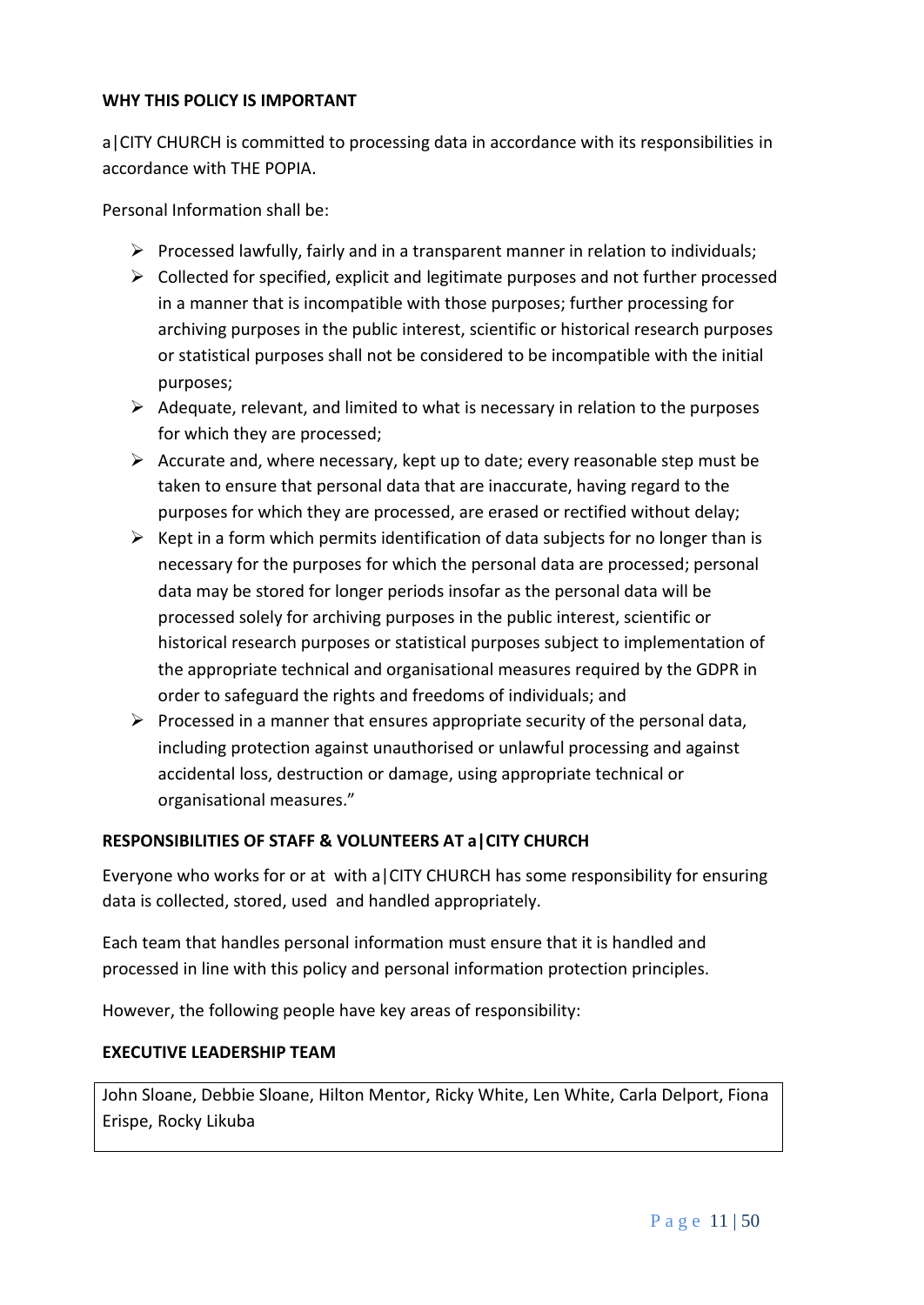$\triangleright$  Is ultimately responsible for ensuring that a CITY CHURCH meets its legal obligations.

## **INFORMATION OFFICER**

## Debbie Sloane

The Information Officer is responsible for:

- $\triangleright$  Keeping the Executive Leadership Team updated about personal information protection responsibilities, risks, and issues.
- ➢ Reviewing all personal information protection procedures and related policies, in line with an agreed schedule.
- $\triangleright$  Arranging personal information protection training and advice for the people covered by this policy.
- ➢ Handling personal information protection questions from staff and anyone else covered by this policy.
- $\triangleright$  Dealing with requests from individuals to see the personal information that the church holds on them.

In addition, according to POPI Regulations 2018: Responsibilities of Information Officers

## Regulation 4:

An Information Officer must, in addition to the responsibilities referred to above, ensure that:

- $\triangleright$  A compliance framework is developed, implemented, monitored, and maintained;
- $\triangleright$  A personal information impact assessment is done to ensure that adequate measures and standards exist to comply with the conditions for the lawful processing of personal information;
- $\triangleright$  A manual is developed, monitored, maintained, and made available as prescribed in s14 and s51 of the PAIA Act;
- $\triangleright$  Internal measures are developed together with adequate systems to process requests for information of access thereto; and
- $\triangleright$  Internal awareness sessions are conducted regarding the provisions of the Act, codes of conduct, or information obtained from the Regulator.
- $\triangleright$  The Information Officer shall upon request by any person, provide copies of the manual to that person upon the payment of a fee to be determined by the Regulator from time to time.

POPI Act: Section 56: Designation and delegation of deputy Information Officer 9s)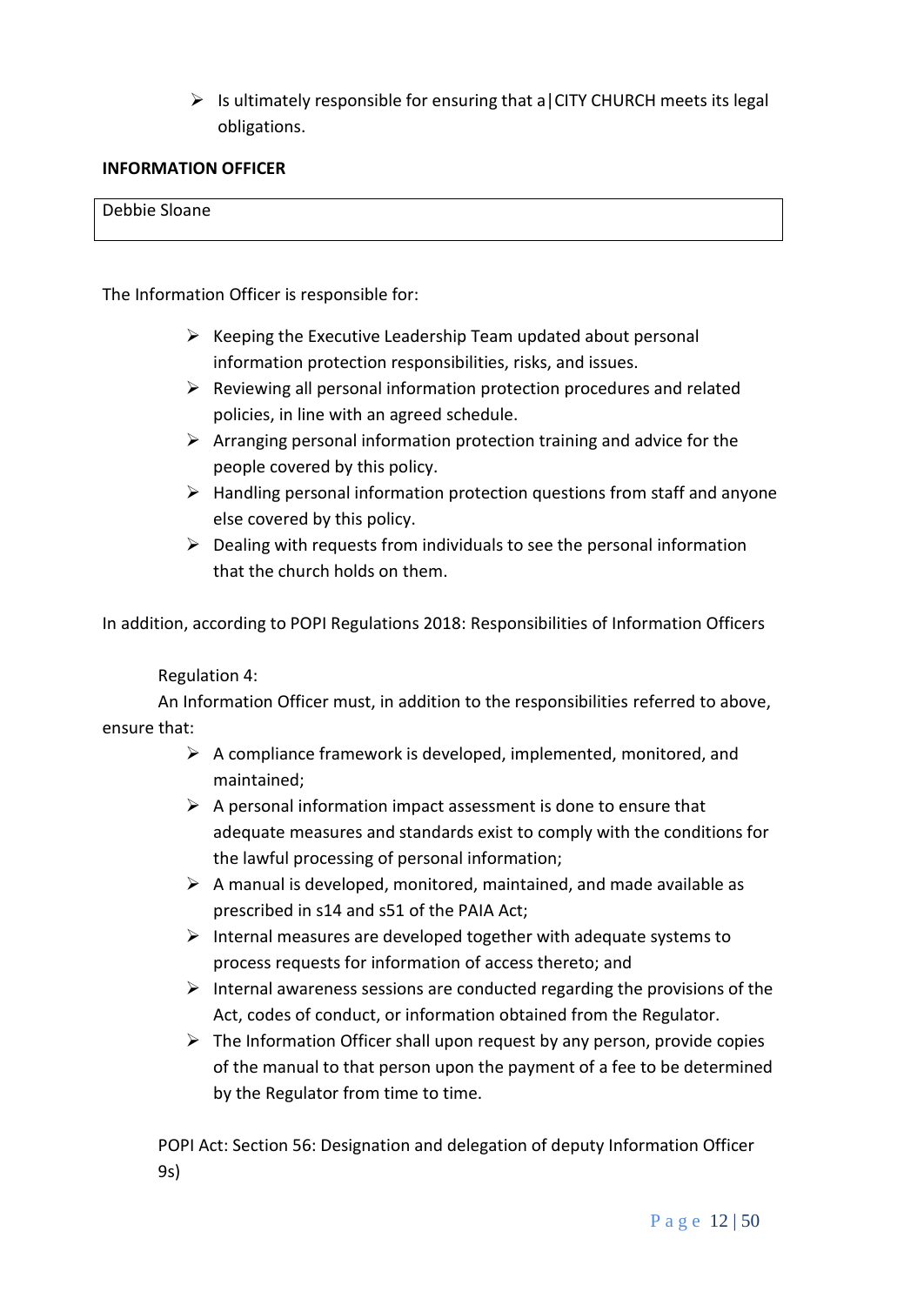- $\triangleright$  Each public and private body must make provision, in the manner prescribed in section 17 of the Promotion of Access to Information Act, with the necessary changes, for the designation of:
	- Such a number of persons, if any, as deputy information officers as is necessary to perform the duties and responsibilities as set out in section 55(1) of the Act; and
	- Any power or duty conferred or imposed on an information officer by this Act to a deputy Information Officer of that private of public body.

## **IT ADVISORY TEAM**

Ricky White, IT Naledi

## The **IT Advisory Team** is responsible for:

- $\triangleright$  Ensuring all systems, services and equipment used for storing personal information meet acceptable security standards.
- $\triangleright$  Performing regular checks and scans to ensure security hardware and software is functioning properly.
- $\triangleright$  Evaluating any third-party services the church is using to store or process personal information. For instance, cloud computing services.

## **MARKETING TEAM**

Carla February, Ethan White, Zama Moloi

The **Marketing Team** is responsible for:

- $\triangleright$  Approving any personal information protection statements attached to communications such as emails and letters.
- ➢ Where necessary, working with other staff & volunteers to ensure marketing initiatives abide by personal information protection principles.

## **DEPUTY INFORMATION OFFICERS**

Carla Delport, Fiona Erispe

## The **Deputy Information Officer's** responsibilities:

- $\triangleright$  Educating volunteers on the POPIA compliance regulations;
- ➢ Training staff & volunteers involved in data subject access requirements and request processing;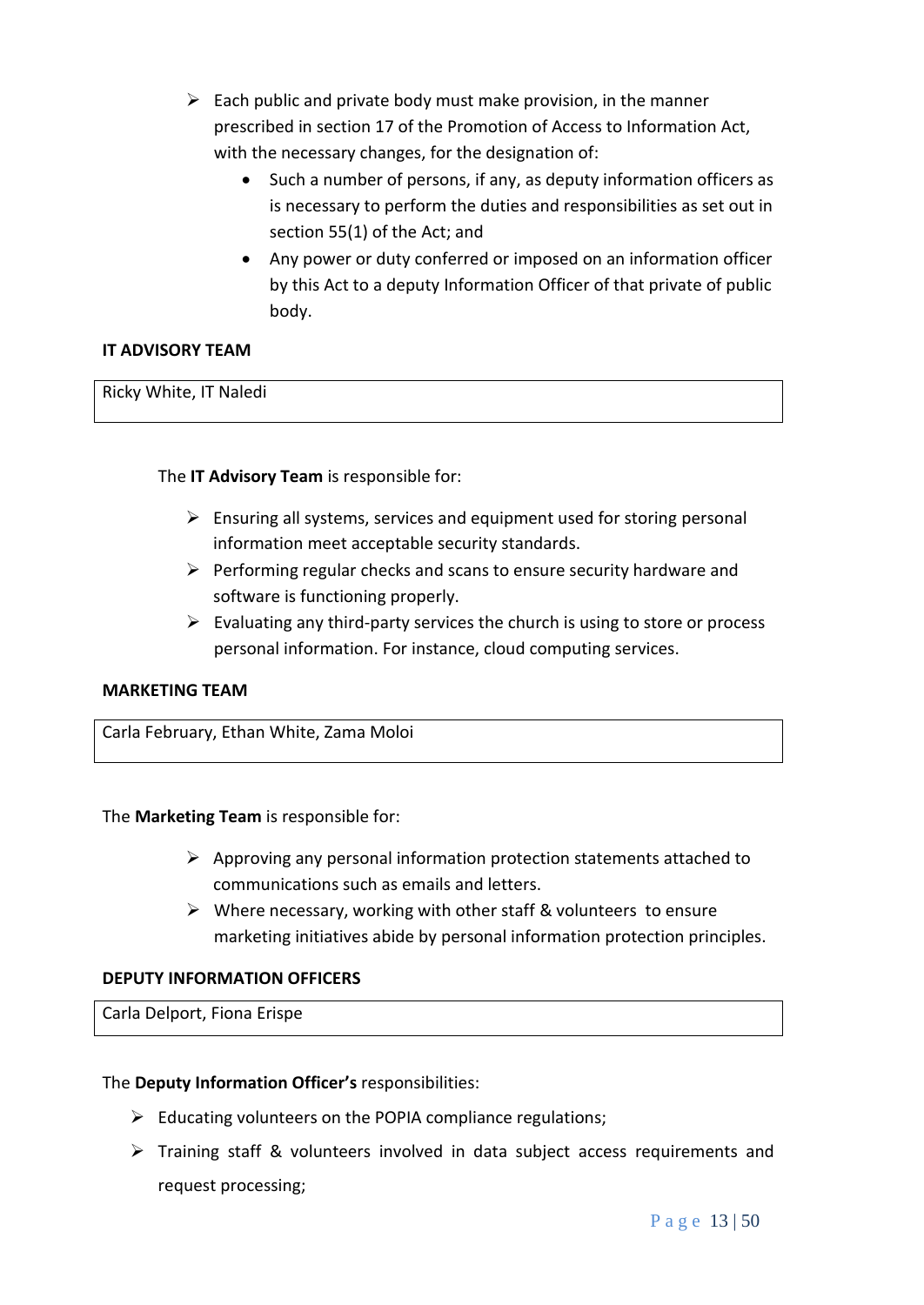- $\triangleright$  Conducting audits to ensure that compliance requirements are being met;
- $\triangleright$  Serving as a key point of contact with the IR;
- $\triangleright$  Monitor the data protection efforts;
- ➢ Define privacy and data protection policies & practices;
- $\triangleright$  Respond to requests made by data subjects to de- consent or to update PI within 72 hours;
- $\triangleright$  Interfacing with data subjects regarding their privacy rights.

## **OPERATOR**

**Zama Moloi**

The **Operator's** responsibilities:

➢ Maintain records of all data processing activities;

## **WHO THIS POLICY APPLIES TO?**

This policy applies to:

- ➢ All staff, guests, and volunteers of a|CITY CHURCH;
- $\triangleright$  All contractors & suppliers working on behalf of a CITY CHURCH.

It applies to all personal information that the church holds relating to identifiable individuals. This includes:

- $\triangleright$  Names of individuals
- ➢ Postal addresses
- ➢ Email addresses
- $\triangleright$  Telephone numbers
- $\triangleright$  Mobile phone contact details
- $\triangleright$  Life stage & age
- $\triangleright$  ... plus any other information relating to individuals

## **PERSONAL INFORMATION RISKS**

This policy helps to protect a|CITY CHURCH from data security risks, including:

- Breaches of confidentiality. For instance, information being given out inappropriately.
- Failing to offer choice. For instance, all individuals should be free to choose how the church uses data relating to them.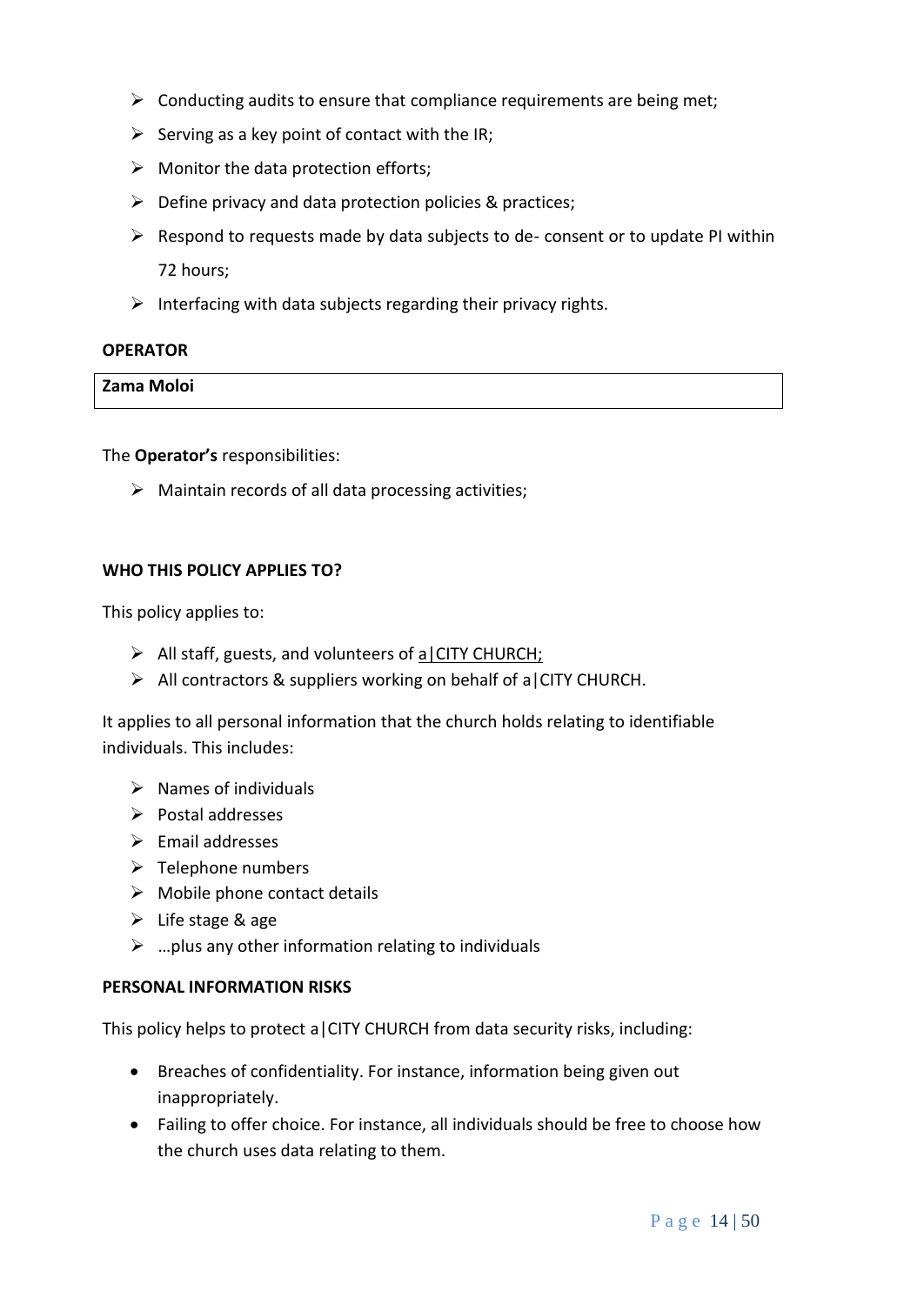• Reputational damage. For instance, the church could suffer if hackers successfully gained access to personal information.

## **GENERAL STAFF & OPERTIONAL TEAM LEADER GUIDELINES**

- $\triangleright$  The only people able to access personal information covered by this policy should be those who need it for the specific task assigned to them. For example OLT, ACC (pastoral care) uses personal information to contact & pray for guests weekly.
- $\triangleright$  Personal information should not be shared informally. When access to confidential information is required that falls outside the parameters of OTL who require access to personal information for church related business matters, staff & volunteers can request it from the Information Officer.
- $\triangleright$  The Information Officer will provide training to all OTL's to help them understand their responsibilities when handling personal information.
- $\triangleright$  Employees keep all data secure, by taking sensible precautions and following the guidelines below:

Strong passwords must be used, and they should never be shared.

Personal data should not be disclosed to unauthorized people, either within the church or externally.

Data should be regularly reviewed and updated if it is found to be out of date. If no longer required, it should be deleted and disposed of.

Employees should request help from the Information Officer if they are unsure about any aspect of data protection.

## **HOW YOUR INFORMATION IS STORED**

These rules describe how and where data should be safely stored. Questions about storing data safely can be directed to the IT Advisory Team or the Deputy Information Officer.

When data is stored on paper, it should be kept in a secure place where unauthorized people cannot see it.

These guidelines also apply to data that is usually stored electronically but has been printed out for some reason:

- $\triangleright$  When not required, the paper or files should be kept in a locked drawer or filing cabinet.
- $\triangleright$  Employees should make sure paper and printouts are not left where unauthorized people could see them, like on a printer, in an exposed filing shelf.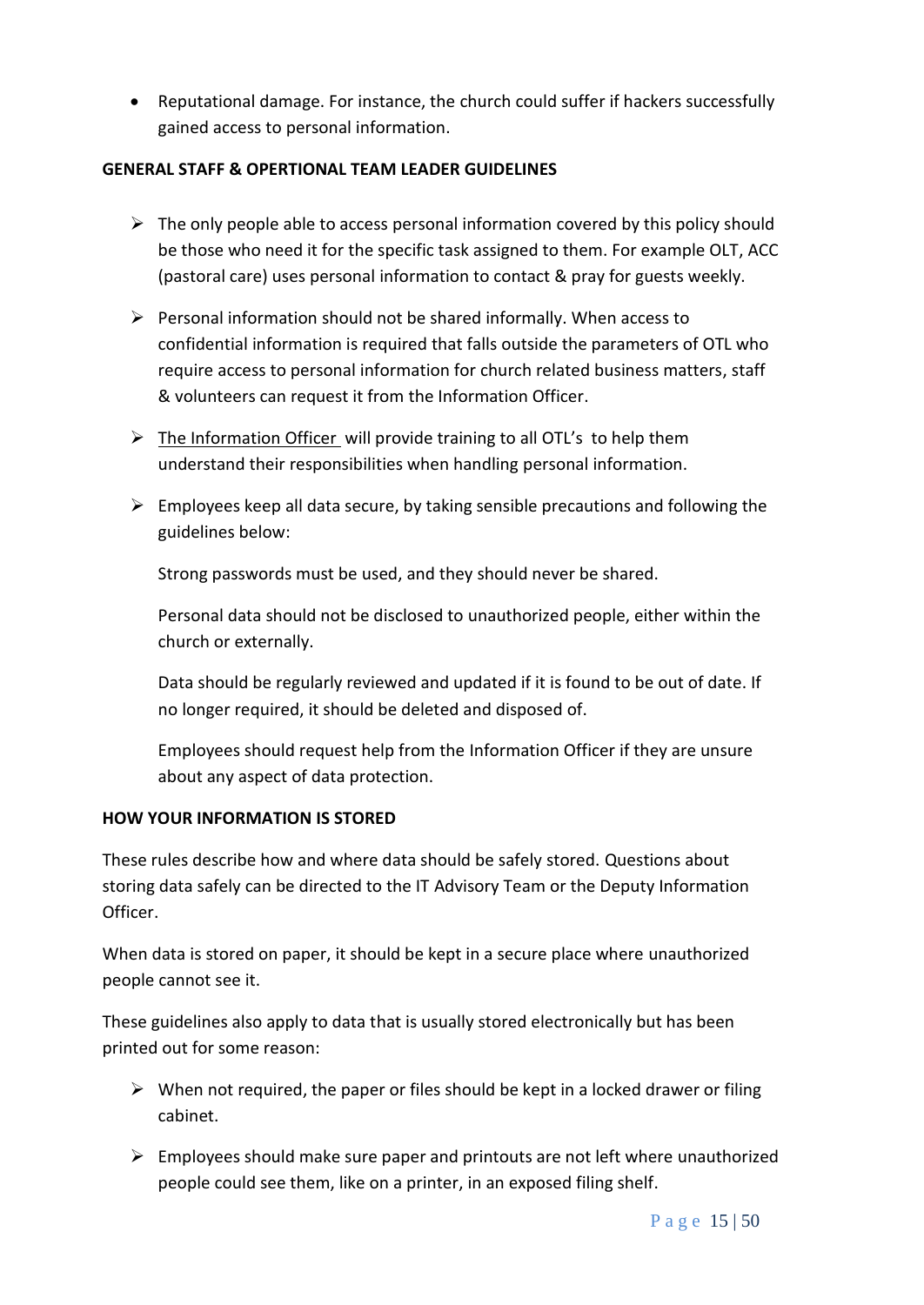$\triangleright$  Data printouts should be shredded and disposed of securely when no longer required. Shredding is done using the office paper shredder device.

When data is stored electronically, it must be protected from unauthorized access, accidental deletion, and malicious hacking attempts through the following protective measures:

- $\triangleright$  Data should be protected by strong passwords that are changed regularly and never shared between employees & OTL.
- ➢ If data is stored on removable media (like a CD or DVD), these should be kept locked away securely when not being used in the filing cabinet in the lead pastor's office.
- $\triangleright$  Data should only be stored on designated drives and servers and should only be uploaded to an approved cloud computing service.
- $\triangleright$  Servers containing personal data should be sited in a secure location, away from general office space.
- $\triangleright$  Data should be backed up frequently. Those backups should be tested regularly.
- $\triangleright$  Data should never be saved directly to laptops or other mobile devices like tablets or smart phones.
- $\triangleright$  All servers and computers containing data should be protected by approved security software and a firewall.
- $\triangleright$  All computers and laptops used for data subject storage purposes
	- must have updated antivirus programmes;
	- must have a BitLocker encryption key;
	- all passwords stored in a centralized password control vault that requires authentication in order to access (2Factor Authentication)

## **HOW YOUR INFORMATION IS USED**

- $\triangleright$  When working with personal data, employees should ensure the screens of their computers are always locked when left unattended.
- $\triangleright$  Personal data should not be shared informally. It should never be sent by email, as this form of communication is not secure.
- $\triangleright$  Data must be encrypted before being transferred electronically. The IT Advisory Team can explain how to send data to authorized external contacts.
- $\triangleright$  Employees should not save copies of personal data to their own computers. Always access and update the central copy of any data.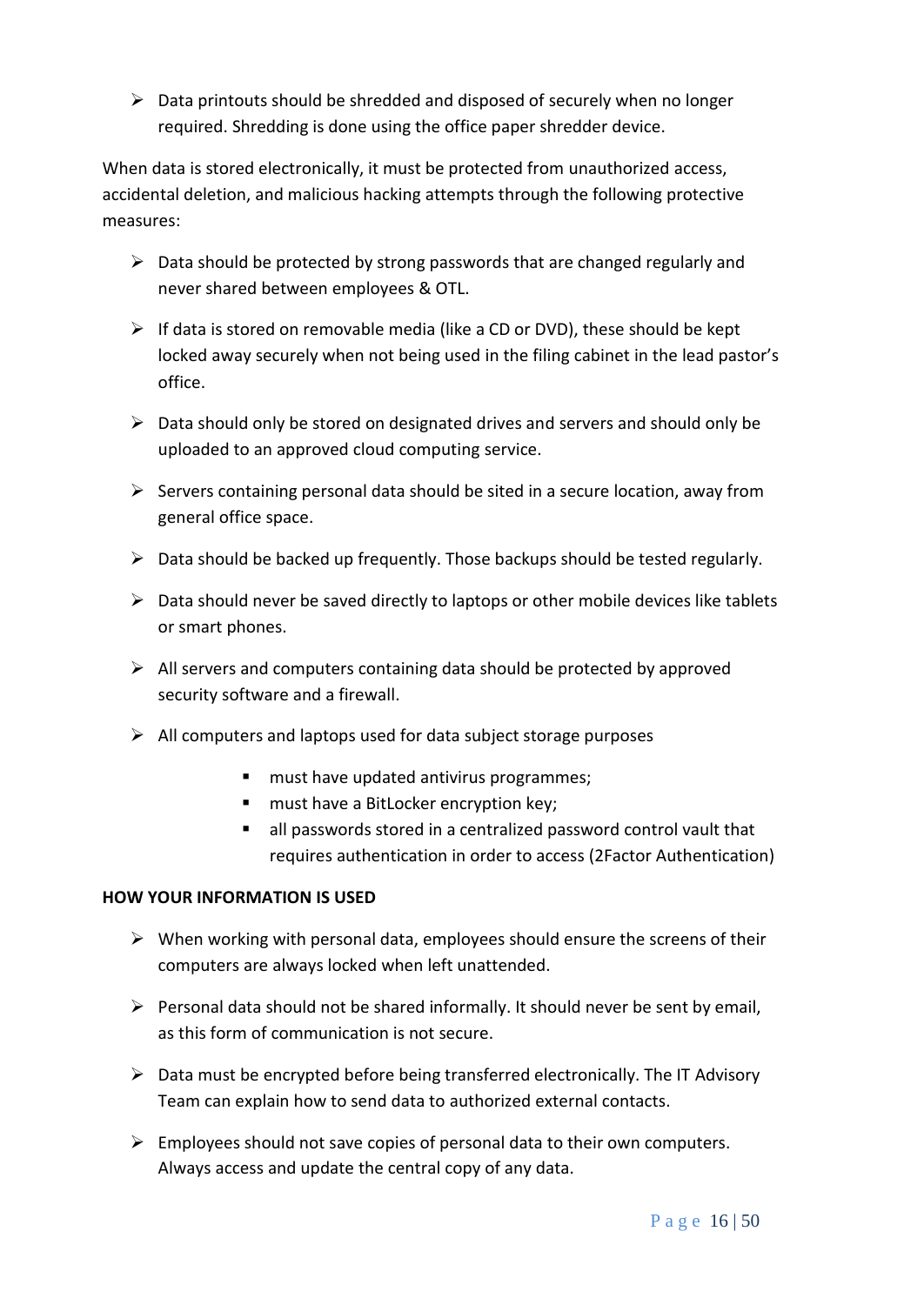## **HOW YOUR INFORMATION IS UPDATED**

Reasonable steps to ensure data is kept accurate and up to date. It is the responsibility of all employees who work with data to take reasonable steps to ensure it is kept as accurate and up to date as possible.

- $\triangleright$  Data will be held in as few places as necessary. Employees should not create any unnecessary additional data sets.
- $\triangleright$  Employees should take every opportunity to ensure data is updated.
- $\triangleright$  a CITY CHURCH will make it easy for data subjects to update the information the church holds about them. For instance, via the church website.
- $\triangleright$  Data should be updated as inaccuracies are discovered. For instance, if a guest can no longer be reached on their stored telephone number, it should be removed from the database & the updated number added. Similarly guests can update their info via a link on the website.
- $\triangleright$  It is the marketing team's responsibility to ensure that links are functional and that all the required PI is stored and accessed by authorized personnel.

## **YOU CAN ACCESS YOUR INFORMATION**

All individuals who are the subject of personal data held by a|CITY CHURCH is entitled to:

- $\triangleright$  Ask what information the church holds about them and why.
- $\triangleright$  Ask how to gain access to it.
- $\triangleright$  Be informed how to keep it up to date.
- $\triangleright$  Be informed how the church is meeting its data protection obligations.

If a data subject contacts the church requesting this information, this is called a data subject access request.

Data subject access requests from individuals should be made by email, addressed to the DIO at [admin@acitychurch.co.za](mailto:admin@acitychurch.co.za) or on the digital platform <https://bit.ly/aCITYSubjectDataRequest>

The DIO will aim to provide the relevant data within 72 hours.

The DIO will always verify the identity of anyone making a subject access request before handing over any information.

## **DISCLOSING DATA FOR OTHER REASONS**

In certain circumstances, the Data Protection Act allows personal data to be disclosed to law enforcement agencies without the consent of the data subject. For example, in the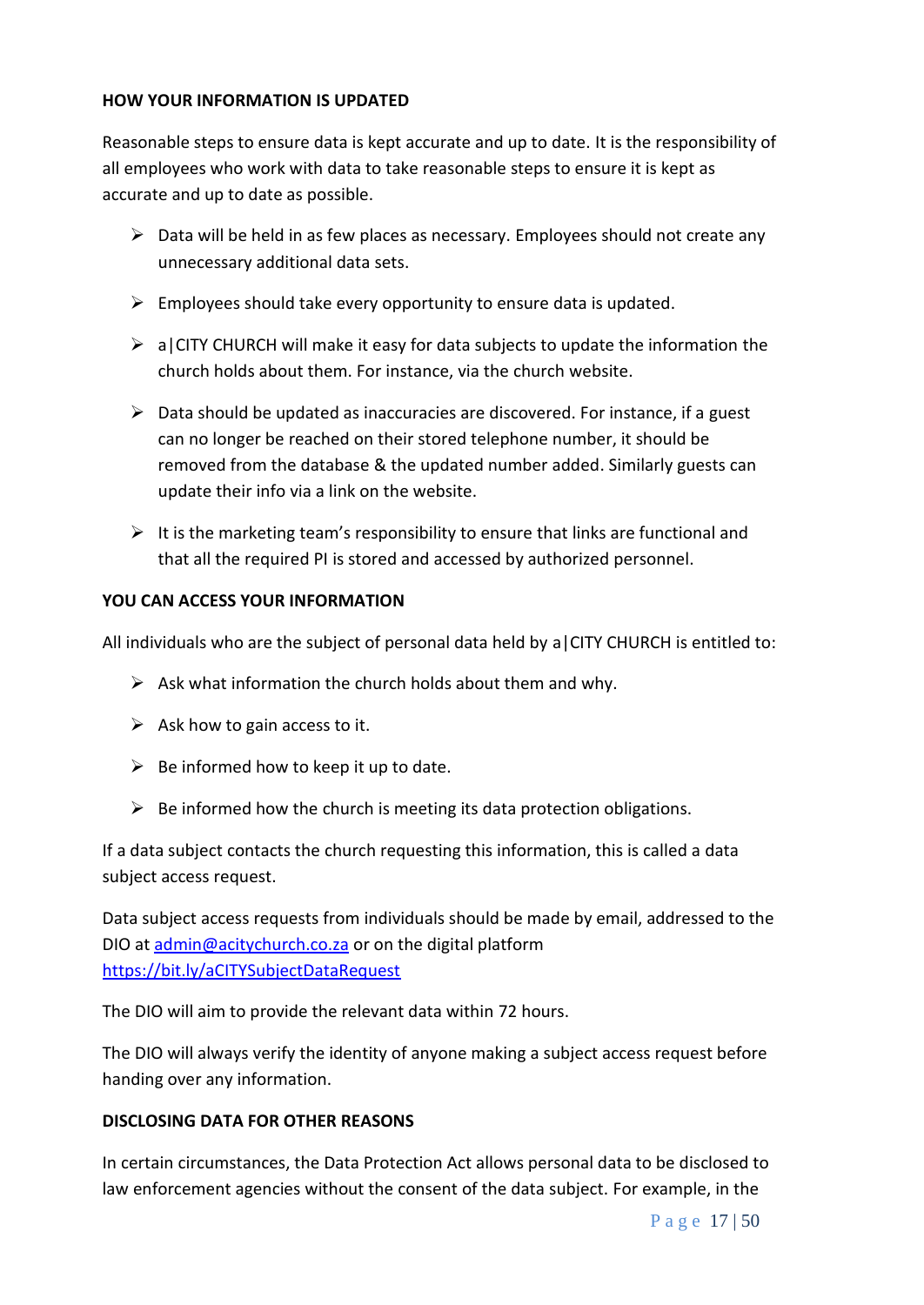event of a court subpoena requesting the case file of a client who has been receiving counselling from the counselling center.

Under these circumstances, a|CITY CHURCH will disclose requested data. However, the DIO will ensure the request is legitimate, seeking assistance from the IO, IR & the ELT as well from external legal advisers where necessary.

## **PROVIDING INFORMATION**

A CITY CHURCH aims to ensure that data subjects are aware that their data is being processed, and that they understand:

- $\triangleright$  How the data is being used
- $\triangleright$  How to exercise their rights

To these ends, the church has a privacy statement, setting out how data relating to individuals is used by the church that is freely available on the church website and on request from admin@acitychurch.co.za.

# **POPIA POLICIES AT a|CITY CHURCH**

# **INFORMATION SECURITY MANAGEMENT POLICY**

## Personal Information

This policy ensures that the organization proactively complies with all relevant privacy regulations and respects the right to privacy of data subjects.

| Information     | Information is classified according to purpose.                      |
|-----------------|----------------------------------------------------------------------|
| classification  |                                                                      |
| Documenting     | These are listed in the detailed Privacy Policy                      |
| personal        |                                                                      |
| information     |                                                                      |
| processing      |                                                                      |
| activities      |                                                                      |
| Legal basis for | Processing is according to POPIA regulations                         |
| processing      |                                                                      |
| activities      |                                                                      |
| Transparency    | Data subjects are informed in the following ways regarding their PI: |
|                 | Details on a CITY CHURCH policy & procedures are easily              |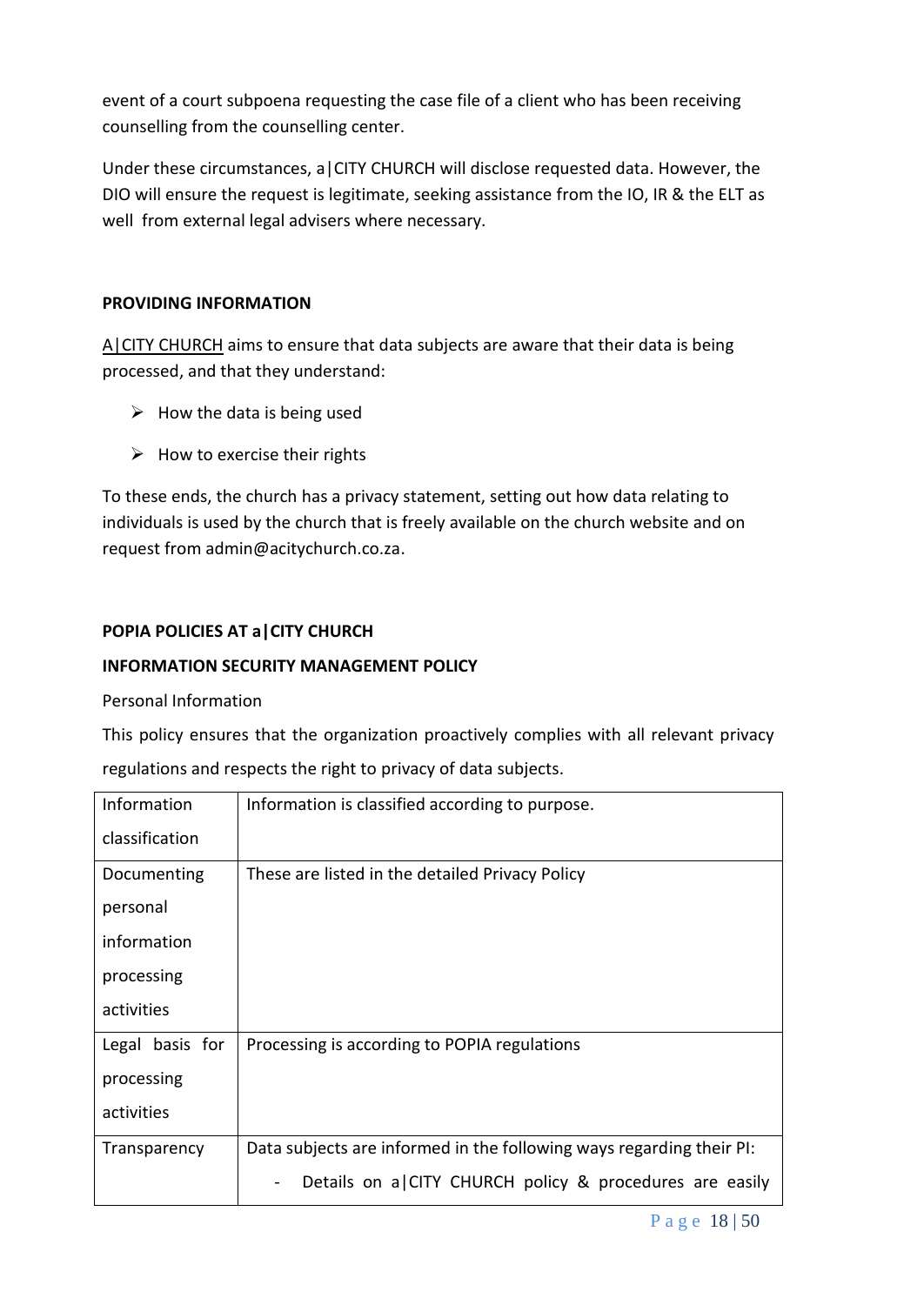|                   | accessible on the church website and via email;                                            |
|-------------------|--------------------------------------------------------------------------------------------|
|                   | This includes the rights of the data subject;<br>$\blacksquare$                            |
|                   | Access to consent & de- consent procedures are made<br>$\blacksquare$                      |
|                   | available on the website and via email;                                                    |
|                   | Breach procedure is made clear and available on the same<br>$\blacksquare$                 |
| platforms.        |                                                                                            |
| Limit<br>sharing  | a CITY CHURCH makes no access of PI to any third parties on                                |
| third<br>with     | any level.                                                                                 |
| parities          |                                                                                            |
| Personal          | The PAIA is the process that assists the church in identifying<br>$\overline{\phantom{0}}$ |
| information       |                                                                                            |
|                   | and minimizing the data protection risks from processing                                   |
| impact            | personal information. This is an ongoing process that is                                   |
| assessments       | subject to regular re views.                                                               |
|                   | <b>REF</b>                                                                                 |
|                   | https://popia.services/popi/index.php/governancw/personal-                                 |
|                   | information-impact-assessments                                                             |
| Records           | Records are not kept longer than is required. Duration of<br>$\blacksquare$                |
|                   |                                                                                            |
| retention         | retention for specific PI categories are listed on the POPIA                               |
| periods           | LISTING COMPLIANCE SOURCES doc . This information is                                       |
|                   | included in this document.                                                                 |
| subjects'<br>Data | Data subjects are informed in the following ways regarding their PI:                       |
| rights            | Details on a CITY CHURCH policy & procedures are easily                                    |
|                   | accessible on the church website and via email;                                            |
|                   | This includes the rights of the data subject;                                              |
|                   | Access to consent & de- consent procedures are made                                        |
|                   | available on the website and via email;                                                    |
|                   | Breach procedure is made clear and available on the same platforms.                        |
| Responsible       | All users who have access to PI are required to complete a                                 |
| empowered         | permission and confidentiality document that is submitted to the IO,                       |
| users             | RO & Senior Leader of a CITY CHURCH. No unauthorized employees                             |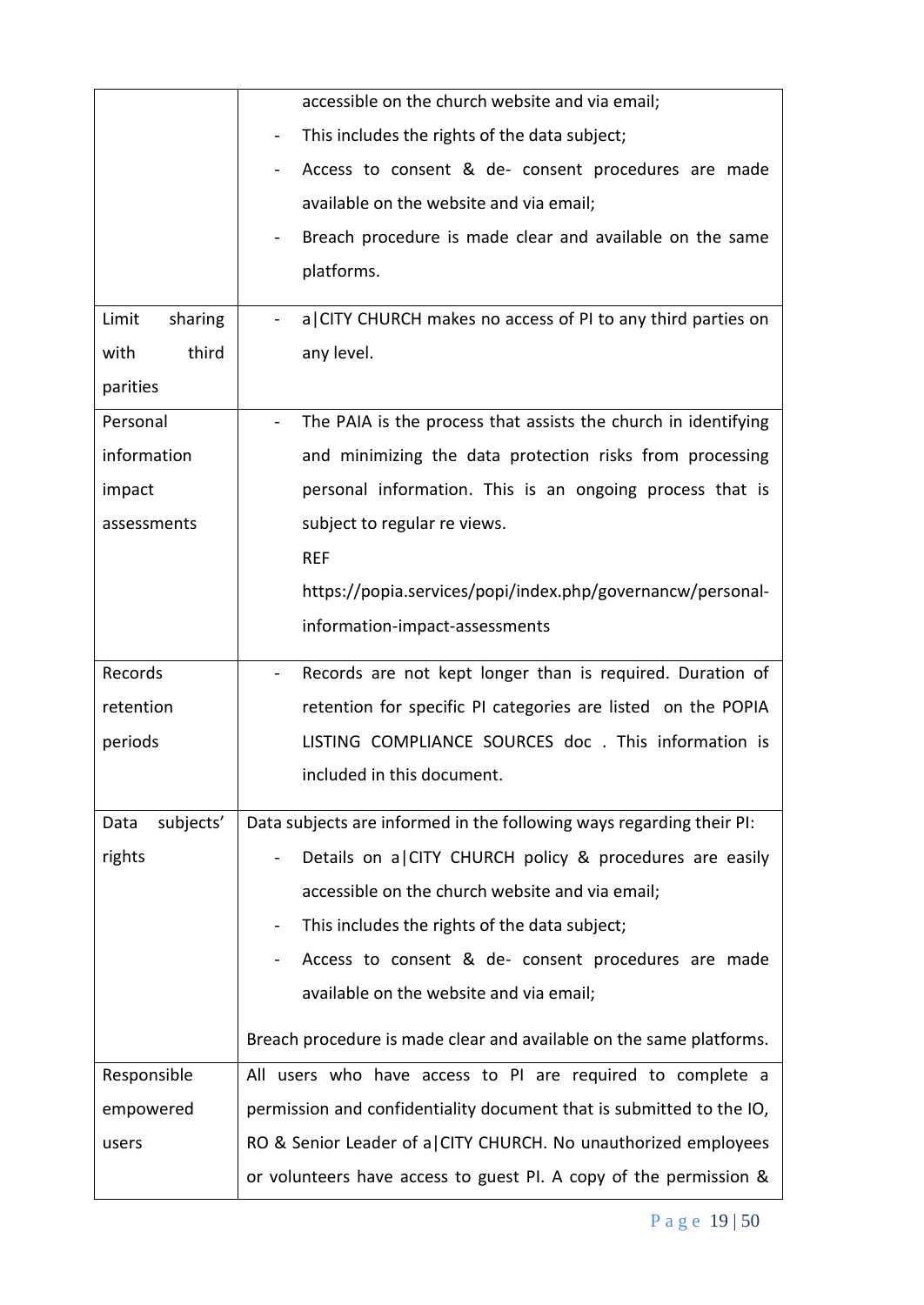|              | confidentiality document is available on the                                                                  |  |  |
|--------------|---------------------------------------------------------------------------------------------------------------|--|--|
|              | https://bit.ly/aCITYSubjectDataRequest                                                                        |  |  |
| Information  | The following procedures are in place to protect PI:                                                          |  |  |
| security     | No unauthorized employees or volunteers have any access to                                                    |  |  |
|              | PI;                                                                                                           |  |  |
|              | No PI can be collected unless consent is given by the data<br>$\blacksquare$                                  |  |  |
|              | subject;                                                                                                      |  |  |
|              | All PI that appears on hard copies is prohibited from being                                                   |  |  |
|              | left in a position where unauthorized personnel can gain any                                                  |  |  |
|              | access. PI of this nature is to be locked in a filing cabinet if                                              |  |  |
|              | not in use;                                                                                                   |  |  |
|              | All PI collected digitally is stored in a programme where no                                                  |  |  |
|              | unauthorized personnel have any access;                                                                       |  |  |
|              | Any suspected or actual breach will be reported to the IO                                                     |  |  |
|              | immediately who will assess the breach, inform the RO, ELT &                                                  |  |  |
|              | Senior Pastor and inform the data subject;                                                                    |  |  |
|              | Impact assessments will be conducted bi- annually;<br>$\blacksquare$                                          |  |  |
|              | Data subjects may at any time request to see all PI that the<br>$\qquad \qquad \blacksquare$                  |  |  |
|              | church has stored and collected; request de- consent;<br>Any request to de- consent or a request to have data |  |  |
|              |                                                                                                               |  |  |
|              | removed from the system will be executed witing 72 hours.                                                     |  |  |
| Incident     | a CITY CHURCH endeavours to reduce breach incidents in so far as                                              |  |  |
| management   | we are able in the following ways:                                                                            |  |  |
| and response | IO to regularly assess implementation of POPIA policy &                                                       |  |  |
|              | procedure;                                                                                                    |  |  |
|              | Bi- annual PI impact assessments;                                                                             |  |  |
|              | Clear steps in the reporting procedures-                                                                      |  |  |
|              | IO RO ELT (Data subject)<br>DIO                                                                               |  |  |

## **RECORDS MANAGEMENT**

This policy ensures that the church's recordkeeping: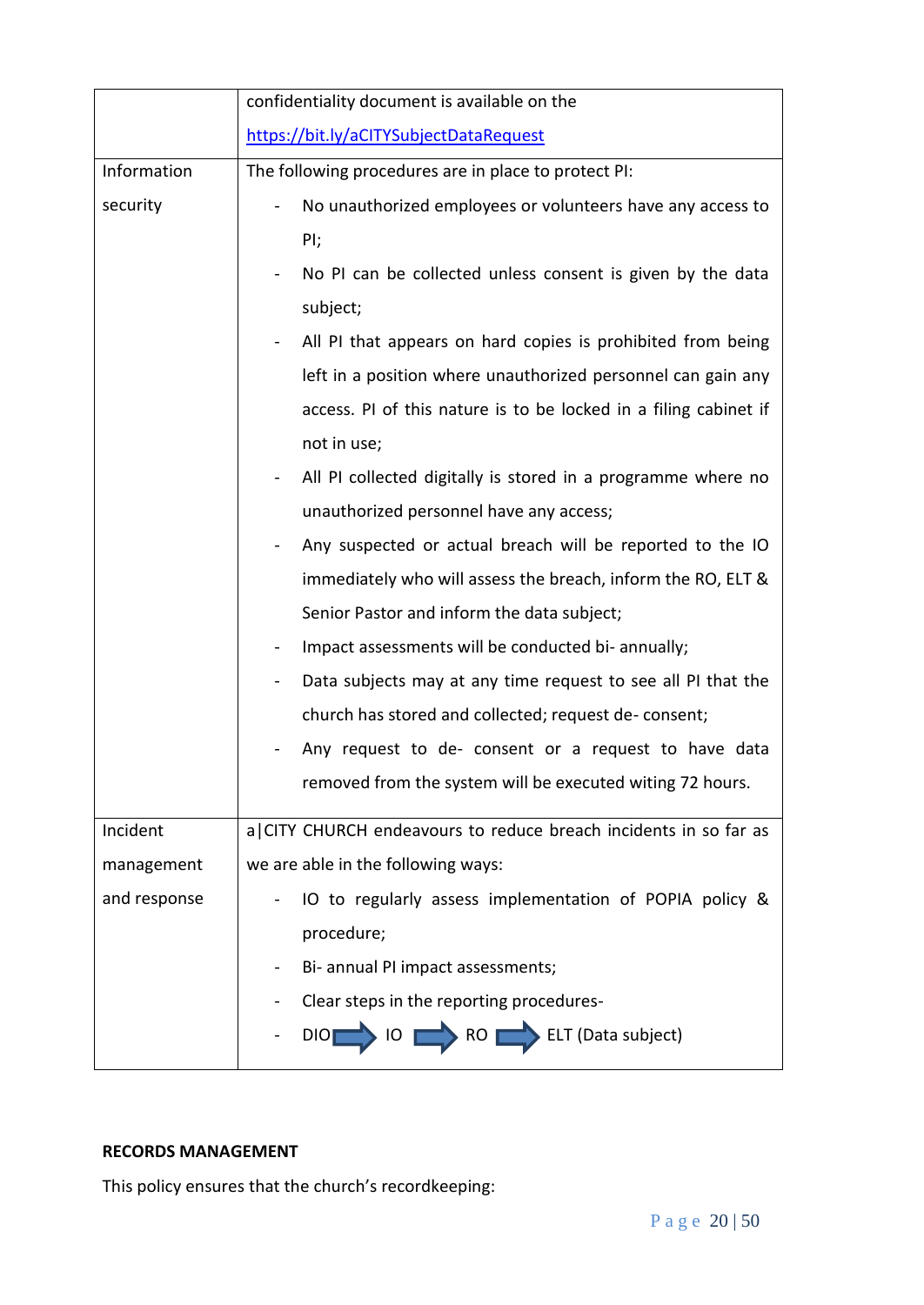- $\triangleright$  Is transparent, consistent, and accountable;
- ➢ Meets legal, regulatory, and operational requirements.

#### **HOW YOUR INFORMATION IS RETAINED**

- $\triangleright$  Records of personal information must not be retained any longer than is necessary for achieving the purpose for which the information was collected or subsequently processed, unless—
	- retention of the record is required or authorized by law;
	- the responsible party reasonably requires the record for lawful purposes related to its functions or activities;
	- retention of the record is required by a contract between the parties thereto; or
	- the data subject or a competent [person](https://popia.co.za/section-1-definitions/) where the data subject is a [child](https://popia.co.za/section-1-definitions/) has consented to the retention of the record.
- $\triangleright$  Records of personal information may be retained for periods in excess of those contemplated in subsection (1) for historical, statistical or research purposes if the responsible party has established appropriate safeguards against the records being used for any other purposes.
- $\triangleright$  A responsible party that has used a record of personal information of a data subject to decide about the data subject, must—
	- retain the record for such period as may be required or prescribed by law or a code of [conduct;](https://popia.co.za/protection-of-personal-information-act-popia/chapter-7/) or
	- if there is no law or code of [conduct](https://popia.co.za/protection-of-personal-information-act-popia/chapter-7/) prescribing a retention period, retain the record for a period which will afford the data subject a reasonable opportunity, taking all considerations relating to the use of the personal information into account, to request access to the record.
- $\triangleright$  A responsible party must destroy or delete a record of personal information or de-identify it as soon as reasonably [practicable](https://www.michalsons.com/blog/reasonably-practicable-to-comply-with-popi/13296) after the responsible party is no longer authorized to retain the record in terms of subsection (1) or (2).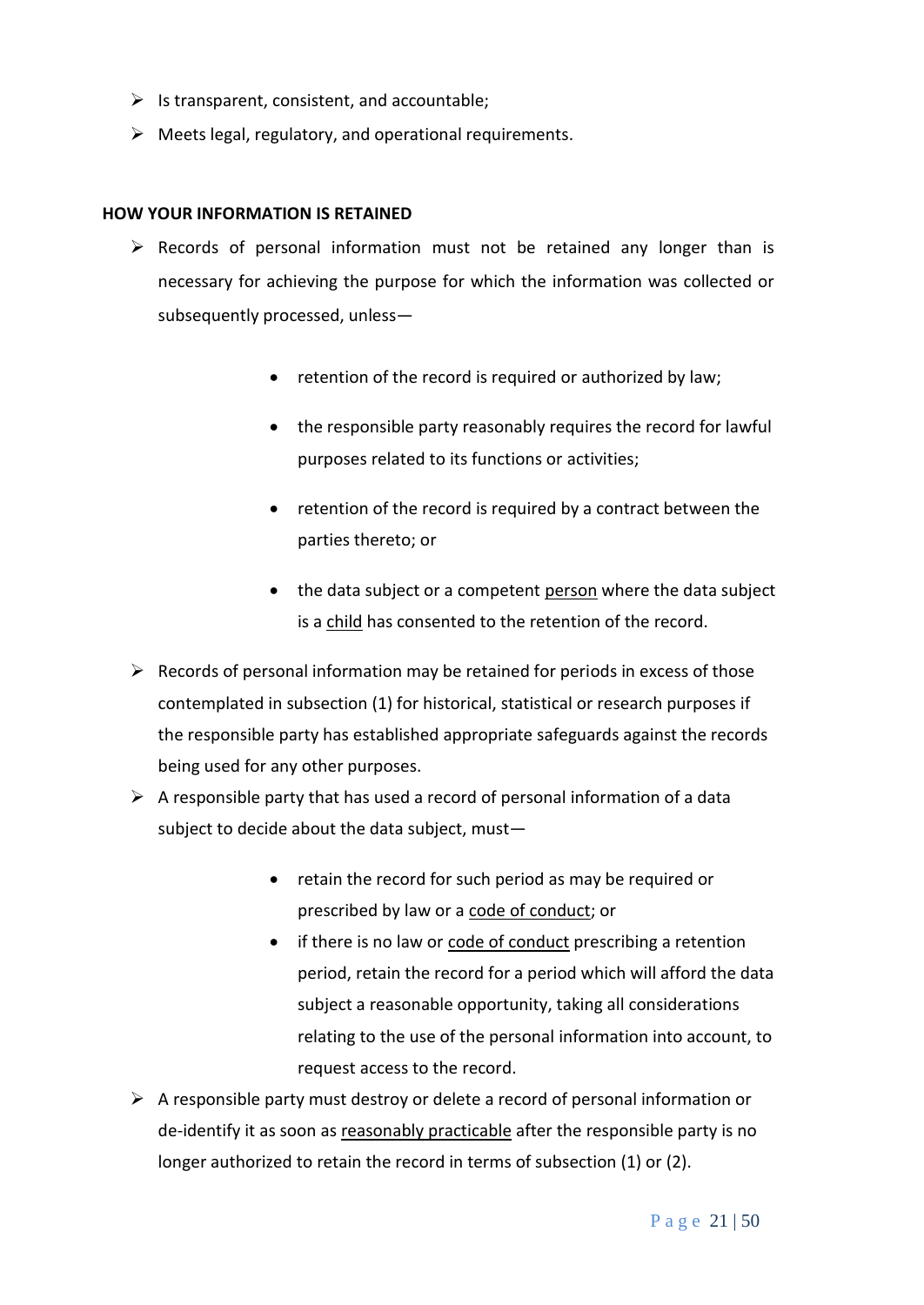- $\triangleright$  The destruction or deletion of a record of personal information in terms of subsection (4) must be done in a manner that prevents its reconstruction in an intelligible form.
- $\triangleright$  The responsible party must restrict processing of personal information if -
	- its accuracy is contested by the data subject, for a period enabling the responsible party to verify the accuracy of the information;
	- the responsible party no longer needs the personal information for achieving the purpose for which the information was collected or subsequently processed, but it must be maintained for purposes of proof;
	- the processing is unlawful, and the data subject opposes its destruction or deletion and requests the restriction of its use instead; or
	- the data subject requests to transmit the personal data into another automated processing system.
	- $\triangleright$  Personal information referred to in subsection (6) may, with the exception of storage, only be processed for purposes of proof, or with the data subject's consent, or with the consent of a competent [person](https://popia.co.za/section-1-definitions/) in respect of a [child,](https://popia.co.za/section-1-definitions/) or for the protection of the rights of another natural or legal [person](https://popia.co.za/section-1-definitions/) or if such processing is in the public interest.
	- $\triangleright$  Where processing of personal information is restricted pursuant to subsection (6), the responsible party must inform the data subject before lifting the restriction on processing.

| Operational record keeping | As listed on the a CITY CHURCH POPI    |
|----------------------------|----------------------------------------|
|                            | <b>INTERNAL AUDIT doc</b>              |
|                            | https://bit.ly/aCITYPOPI InternalAudit |
| Retention schedule         | As listed on the a CITY CHURCH POPI    |
|                            | <b>INTERNAL AUDIT doc</b>              |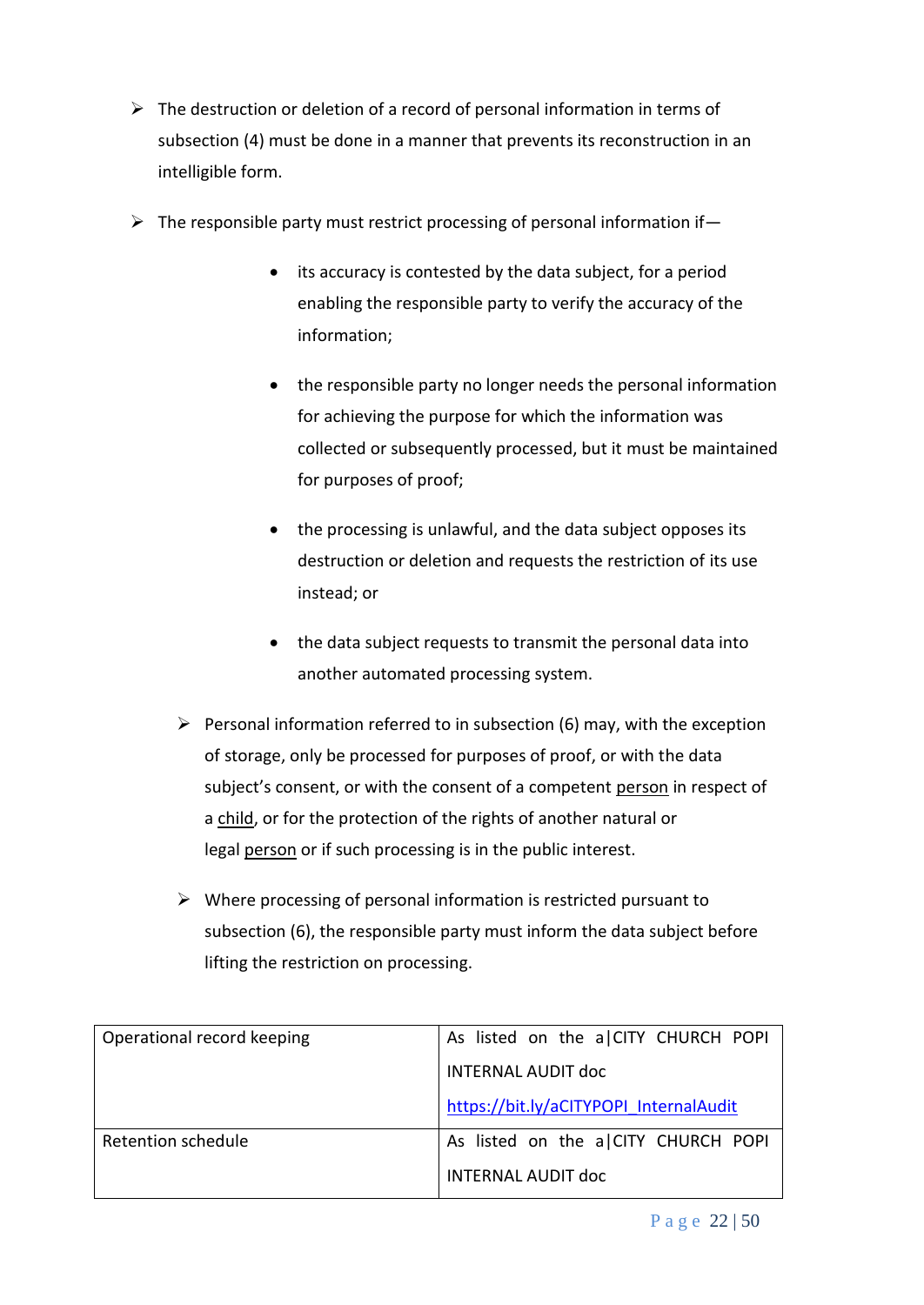|                              | https://bit.ly/aCITYPOPI InternalAudit |
|------------------------------|----------------------------------------|
| Information security         | Internal measures as prescribed in the |
|                              | a CITY CHURCH POPIA<br>policy<br>- &   |
|                              | procedures doc;                        |
|                              | Firewall (TBC)                         |
| Record management assessment | Carried out bi- annually by the DIO    |

## **IMPLEMENTATION POLICY**

| Team Responsible for implementation? | IO/DIO |
|--------------------------------------|--------|
|                                      | ELT    |

## **HOW YOUR INFORMATION IS PROTECTED**

- ➢ Volunteers & staff trained to recognize personal information;
- ➢ Identify processing PROCEDURES. Check that these are complaint with the 8 Important Protection Principles as outlined by POPIA. SEE DATA LIFECYCLE that indicates how personal information is collected, used, transferred, archived, or destroyed;
- ➢ Identification of privacy risk by using the information access inventory & evaluating each area where information is accessed;
- $\triangleright$  Implement a policy & procedure to manage the risk;
- $\triangleright$  Train people to be aware of the risk and to avoid it;
- $\triangleright$  Risk response is integrated into the response plan;
- ➢ Regular policy & procedure effectiveness audit by the Information Officer

## **DATA LIFE CYCLE- PROCESS SUMMARY**

**How personal information is collected, used, transferred, archived, or destroyed.**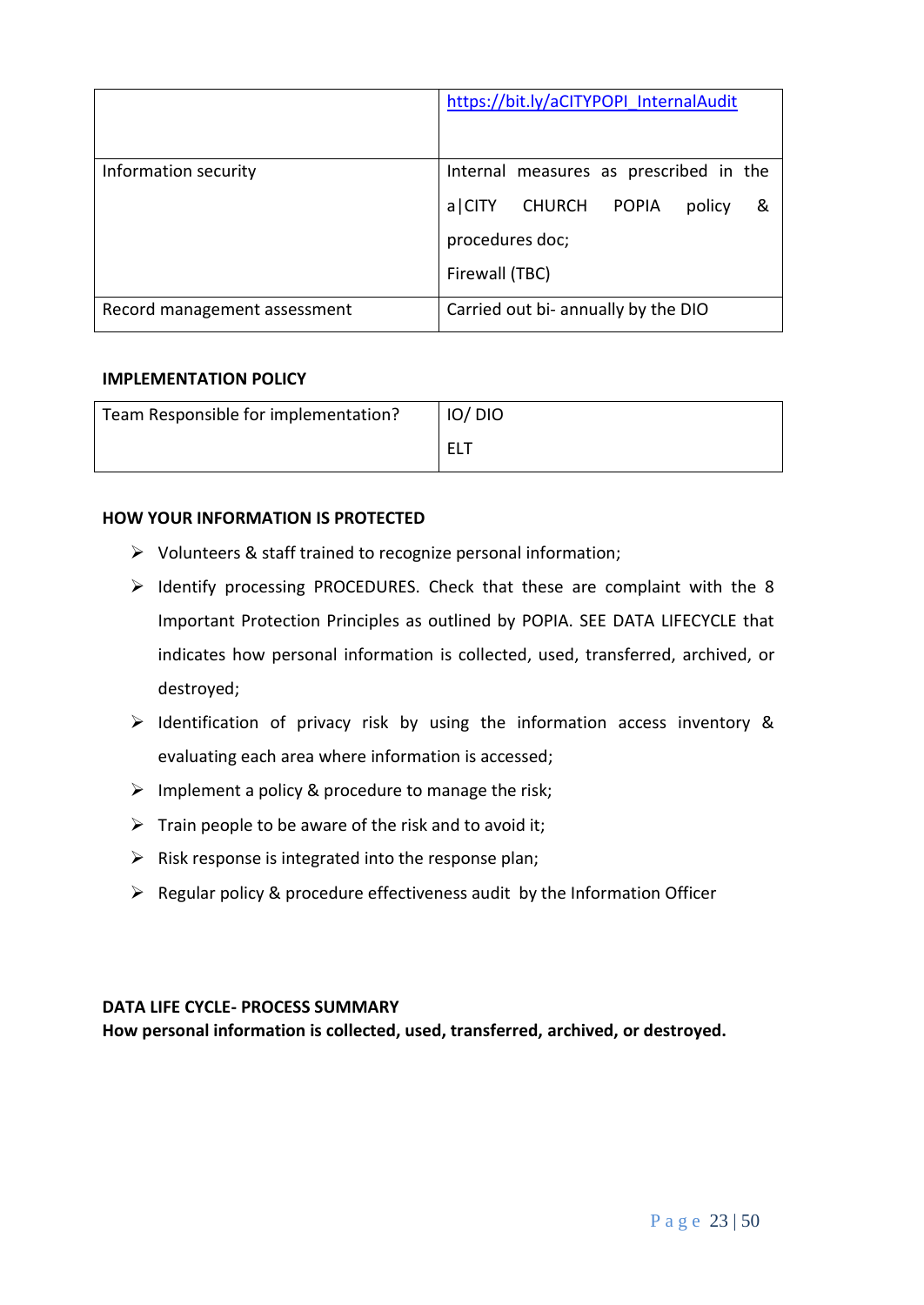| REASONS FOR COLLECTION discussed with IO. Consent request forwarded to potential<br>data subjects on approval of request                                            |  |
|---------------------------------------------------------------------------------------------------------------------------------------------------------------------|--|
| COLLATION of consent forms by operator.                                                                                                                             |  |
| COLLECTION- hard copies; digitally, telephonically                                                                                                                  |  |
| USED-course & event registration; care; communication                                                                                                               |  |
| TRANSFERRAL of PI by operator to authorized data processors                                                                                                         |  |
| ARCHIVED- external hard drive & on system hardrive; in a filing cabinet as per retention<br>timelines on the POPIA AUDIT doc https://bit.ly/aCITYPOPI InternalAudit |  |
| DESTROYED- deleted, office shredder                                                                                                                                 |  |

## **WHAT HAPPENS IN THE EVENT OF A BREACH BREACH PROTOCOL**

## **According to POPIA SECTION 101, any person who contravenes the following is guilty of an offence:**

A [person](https://popia.co.za/section-1-definitions/) acting on behalf or under the direction of the Regulator, must, both during or after his or her term of office or employment, treat as confidential the personal information which comes to his or her knowledge in the course of the performance of his or her official duties, except if the communication of such information is required by law or in the proper performance of his or her duties.

# **According to POPIA Security measures regarding information processed by an operator are as follows:**

- 1. A responsible party must, in terms of a written contract [between](https://www.michalsons.com/focus-areas/privacy-and-data-protection/does-someone-else-process-your-personal-information) the [responsible](https://www.michalsons.com/focus-areas/privacy-and-data-protection/does-someone-else-process-your-personal-information) party and the operator, ensure that the operator which processes personal information for the responsible party establishes and maintains the security measures referred to in section [19.](https://popia.co.za/section-19-security-measures-on-integrity-and-confidentiality-of-personal-information/)
- 2. The operator must notify the responsible party immediately where there are reasonable grounds to believe that the personal information of a data subject has been accessed or acquired by any unauthorized [person.](https://popia.co.za/section-1-definitions/)

# **Notification of security compromises according to SECTION 22 of the POPIA**

- 1. Where there are reasonable grounds to believe that the personal information of a data subject has been [accessed](https://www.michalsons.com/focus-areas/privacy-and-data-protection/incident-response/incident-response-policy) or acquired by any [unauthorized](https://www.michalsons.com/focus-areas/privacy-and-data-protection/incident-response/incident-response-policy) person, the responsible party must notify—
	- 1.1.1 the Regulator; and
	- 1.1.2 subject to subsection (3), the data subject, unless the identity of such data subject cannot be established.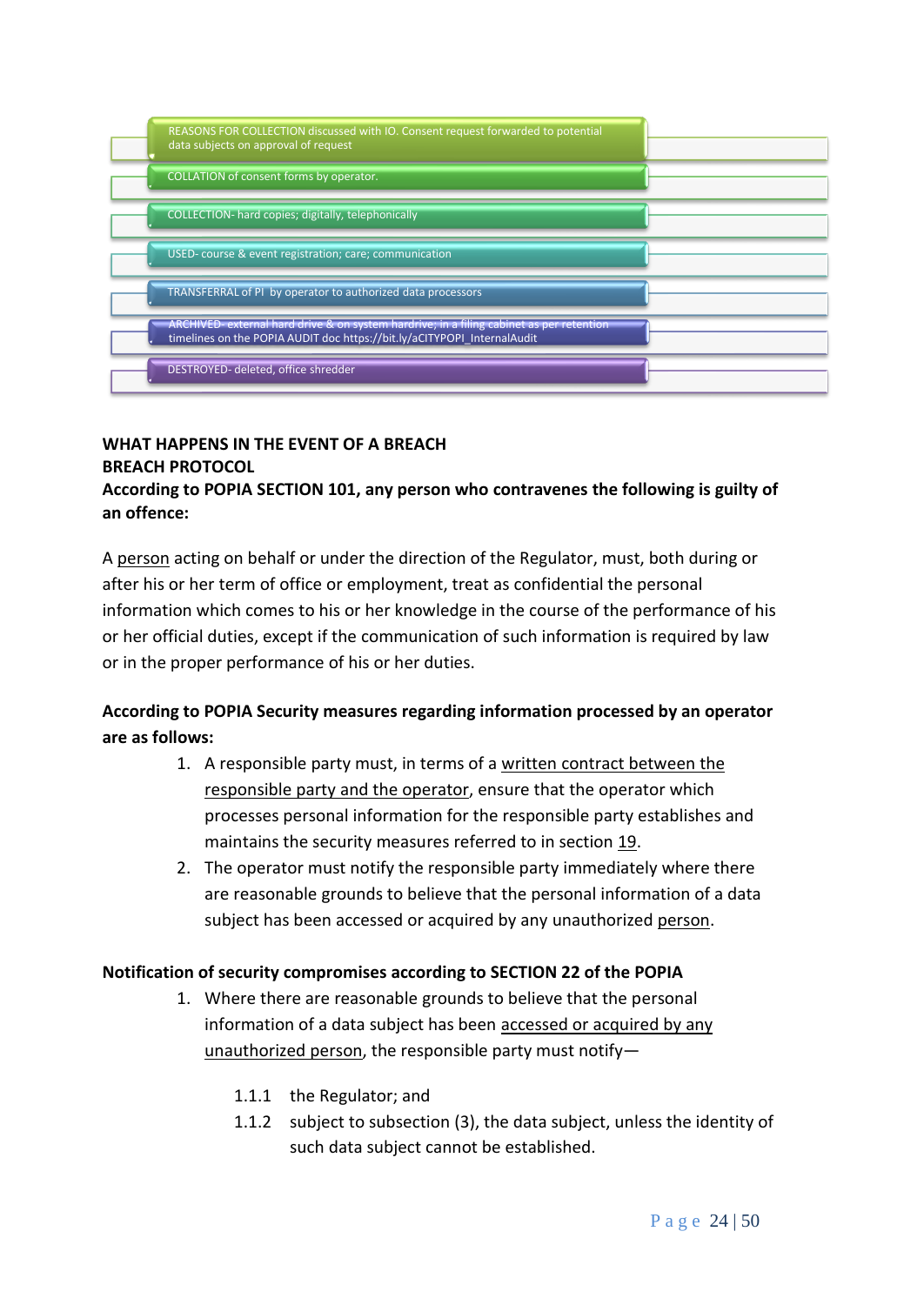- 2. The notification referred to in subsection (1) must be made as soon as reasonably possible after the discovery of the compromise, considering the legitimate needs of law enforcement or any measures reasonably necessary to determine the scope of the compromise and to restore the integrity of the responsible party's information system.
- 3. The responsible party may only delay notification of the data subject if a public body responsible for the prevention, detection or investigation of offences or the Regulator determines that notification will impede a criminal investigation by the public body concerned.
- 4. The notification to a data subject referred to in subsection (1) must be in writing and communicated to the data subject in at least one of the following ways:
	- 4.1 Mailed to the data subject's last known physical or postal address;
	- 4.2 sent by e-mail to the data subject's last known e-mail address;
	- 4.3 placed in a prominent position on the website of the responsible party;
	- 4.4 published in the news media; or
	- 4.5 as may be directed by the Regulator.
- 5. The notification referred to in subsection (1) must provide sufficient information to allow the data subject to take protective measures against the potential consequences of the compromise, including—

5.1. a description of the possible consequences of the security compromise;

5.2 a description of the measures that the responsible party intends to take or has taken to address the security compromise;

5.3 a recommendation about the measures to be taken by the data subject to mitigate the possible adverse effects of the security compromise; and

5.4 if known to the responsible party, the identity of the unauthorized [person](https://popia.co.za/section-1-definitions/) who may have accessed or acquired the personal information.

6. The Regulator may direct a responsible party to publicize, in any manner specified, the fact of any compromise to the integrity or confidentiality of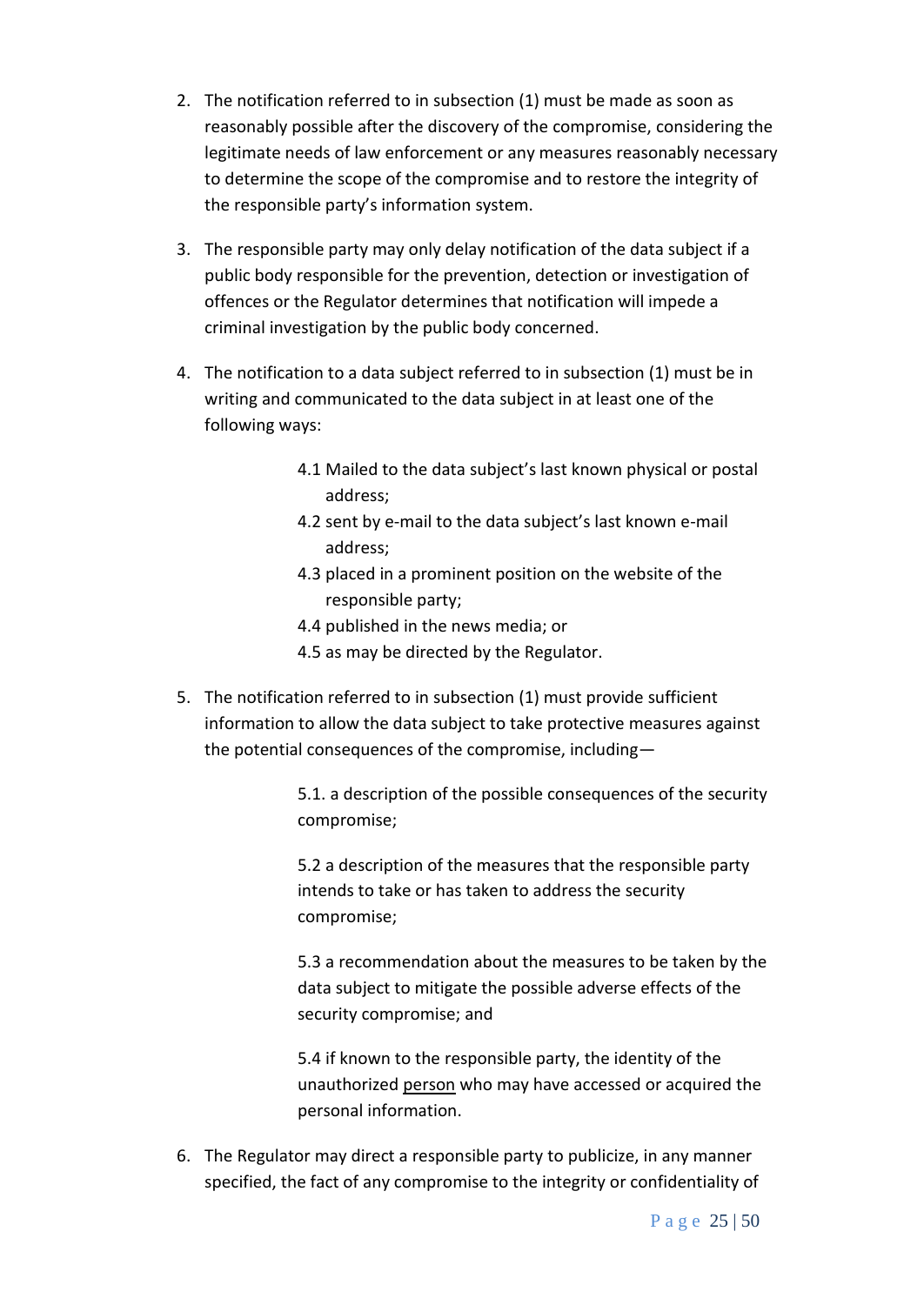personal information, if the Regulator has reasonable grounds to believe that such publicity would protect a data subject who may be affected by the compromise.

## **REPORTING A SECURITY INCIDENT OR DATA BREACH**

A "security incident" refers to any event resulting in a breach of security or unauthorized access to or acquisition, release, use, or disclosure of subject data's PI. Data breaches will typically also be security incidents, but security incidents can occur which do not involve PI. Examples of the latter could include:

- $\triangleright$  Strange or abnormal activity such as pop- ups on an office laptop;
- $\triangleright$  Any suspected or unknown authorized disclosure or use of confidential church information. For example, disclosure of confidential meeting material to unauthorized staff/ persons.

## **WHAT DO I DO IF I SUSPECT A BREACH?**

If there is a suspicion regarding a security incident this must be reported immediately to the IO or one of the DIO's via the following methods:

- ➢ Email to [admin@acitychurch.co.za;](mailto:admin@acitychurch.co.za)
- ➢ Completion of a SECURITY BREACH (<https://forms.gle/AdpH1RgvHHepeaXF8>) form on Information Central

If a person believes that the security incident may also be a data breach the same procedure as above must be followed. Failure to adhere to the protocol immediately or to provide any follow- up information that may be requested, will be treated seriously and disciplinary action may be taken.

# **FOLLOW- UP BREACH PROCEDURES**

When a complaint is referred to the Regulator, the Regulator has certain options. He can

- conduct pre-investigation;
- act as a conciliator;
- if after investigating the complaint the Regulator believes there is no case either because of the passing of time, the trivial subject matter of the complaint, the fact that the complaint is unwarranted or not made in good faith, or if the complainant does not have a sufficient personal interest in the matter, or where there is another internal remedy which has not yet been exhausted, or where further action would be unnecessary or inappropriate, decide to take no action;
- conduct a full investigation;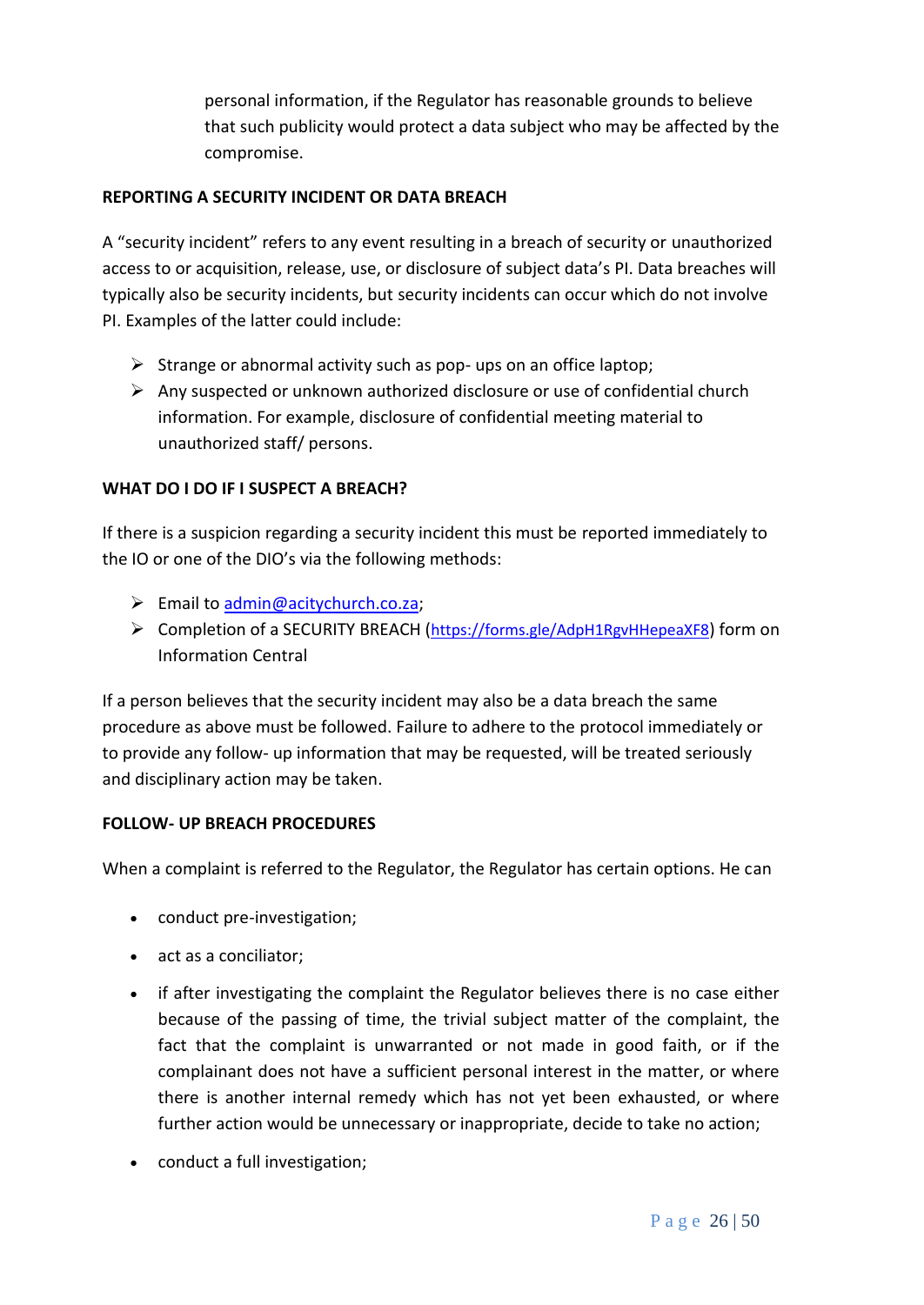• refer the complaint to the Executive Leadership Team.

The Executive Leadership Team will make recommendations regarding actions that should be taken against the responsible party.

## **INTERNAL MEASURES TO AVOID SECURITY INCIDENTS OF BREACH OF DATA**

## **IT SYSTEMS ACCESS REQUIREMENTS**

Only authorized devices are permitted to connect to the church systems.

Church office device connections and access considerations

- $\triangleright$  In the office only the church Wi-Fi network is to be used using available wired connections;
- $\triangleright$  When working remotely only reputable Wi-Fi sources that are known to you are to be used;
- $\triangleright$  When using internet- based applications, always try to secure an SSL connection as denoted with https:// or where you see the "closed lock" icon on your browser.

## **PASSWORD POLICY**

Passwords and user login IDs are unique to each authorized user and may not be shared with or used by anyone other than the assigned user. The user is responsible for all activity associated with their password or user login ID.

In addition the following rules apply in relation to passwords:

- $\triangleright$  Passwords are to be kept private and will be changed every two months;
- $\triangleright$  Passwords are not to be shared or written down;
- $\triangleright$  Passwords will be saved in a centralized password vault;
- $\triangleright$  Each office laptop will have a 2FA password and thumb authentication function;
- $\triangleright$  It is prohibited to use group or shared logins;
- $\triangleright$  The IT team can reset passwords without advanced notice and use whenever there is any indication of a possible information system or password compromise;
- $\triangleright$  Staff must not email, text, or otherwise transmit your password in any unauthorized form;
- $\triangleright$  If your device requires support from the IT service provider and the support requires use of your password stay with the technician to enter your password as required; accept a temporary password change by the technician and accept a mandatory reset of your password when your device is returned.

## **HOW WE REQUEST USE OF YOUR INFORMATION**

All forms contain a consent clause & access to the detailed Privacy Policy.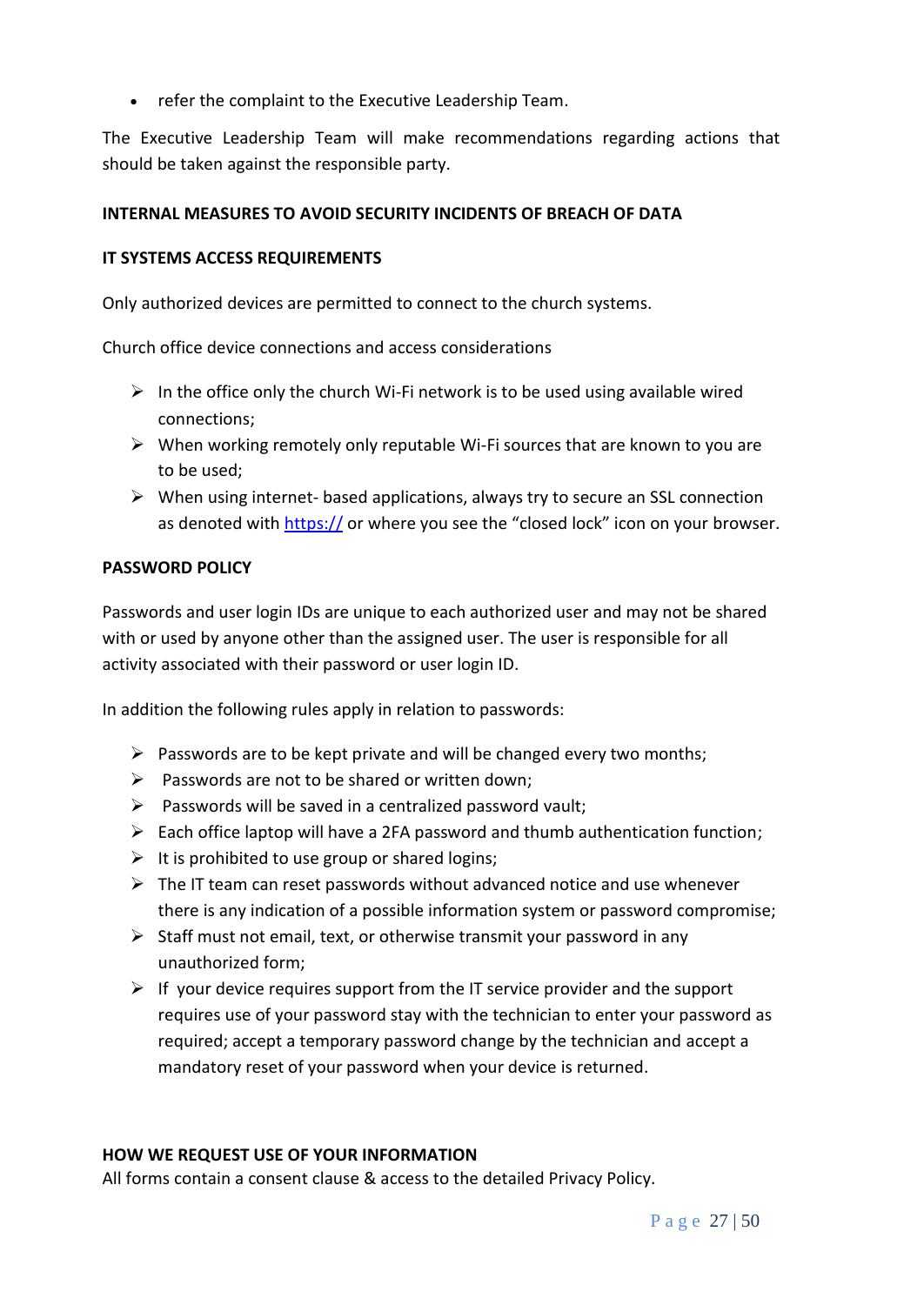| <b>STEP</b><br><b>ONE</b> | All online forms that require guest info, include the following at the bottom<br>of each page                                                                                                                                                                                                                                                                                                                |  |  |
|---------------------------|--------------------------------------------------------------------------------------------------------------------------------------------------------------------------------------------------------------------------------------------------------------------------------------------------------------------------------------------------------------------------------------------------------------|--|--|
|                           | <b>COMMUNICATION PERMISSION</b><br>Please TICK below to ensure that we have your permission to contact you<br>and to store your data. This will be done in accordance with the a CITY<br>CHURCH Privacy Policy which is complaint with the Protection of Personal<br>Information Act (POPI ACT), which can be viewed here:                                                                                   |  |  |
|                           | https://bit.ly/aCITY Policy                                                                                                                                                                                                                                                                                                                                                                                  |  |  |
|                           | I give a CITY CHURCH permission to contact me via email, WhatsApp or with<br>a call from the church admin office with regards to my request.<br>Yes<br>O<br>No<br>O                                                                                                                                                                                                                                          |  |  |
| <b>STEP</b>               | a CITY CHURCH PRIVACY POLICY                                                                                                                                                                                                                                                                                                                                                                                 |  |  |
| <b>TWO</b>                | a CITY CHURCH uses personal data of individuals for the purpose of general<br>church communication & administration.                                                                                                                                                                                                                                                                                         |  |  |
|                           | a CITY CHURCH recognizes the importance of the correct & lawful handling<br>of personal data. All personal data, whether it is kept on paper, computer, or<br>other media, will be subject to the appropriate legal safeguards as specified<br>in the POPI ACT 2020.<br>(Protection of Personal Information Act)                                                                                             |  |  |
|                           | a CITY CHURCH fully endorses and adheres to the eight principles of the<br>POPIA. These principles specify the legal conditions that must be satisfied in<br>relation to obtaining, handling, processing, transportation, and storage of<br>personal data. Employees and any others who obtain, handle, process,<br>transport, and store personal data for a CITY CHURCH must adhere to these<br>principles. |  |  |
|                           | <b>THE PRINCIPLES</b>                                                                                                                                                                                                                                                                                                                                                                                        |  |  |
|                           | The principles require that personal data shall be managed in accordance<br>with stipulations as listed:                                                                                                                                                                                                                                                                                                     |  |  |
|                           | 1. Accountability.: a CITY CHURCH has designated a<br>"Responsible Person" to give effect to the POPI<br>principles below and to ensure that the principles set<br>out and all the measures that give effect to the<br>principles are complied with.                                                                                                                                                         |  |  |
|                           | <b>Process limitations</b><br>2.                                                                                                                                                                                                                                                                                                                                                                             |  |  |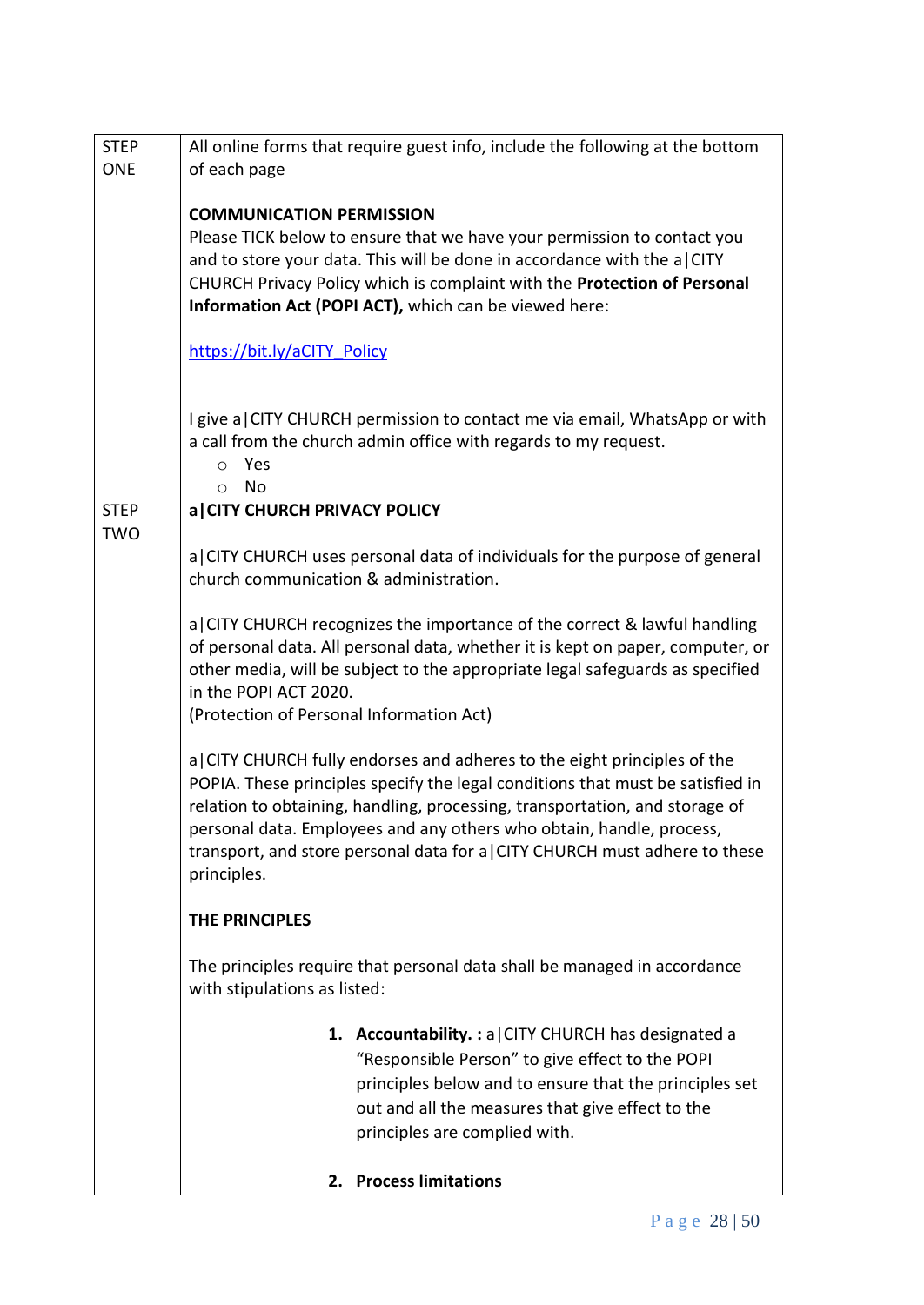|  | Personal Information must be processed lawfully<br>and in a reasonable manner that does not infringe the<br>privacy of any individual. Personal information may<br>only be processed for the purpose it was intended for,<br>provided that the information is relevant and not<br>excessive. Personal information must be collected<br>directly from the persons concerned when they come<br>to church or any of its outreach programme.                                                                                                       |
|--|------------------------------------------------------------------------------------------------------------------------------------------------------------------------------------------------------------------------------------------------------------------------------------------------------------------------------------------------------------------------------------------------------------------------------------------------------------------------------------------------------------------------------------------------|
|  | 3. Purpose specifications. Personal information must be<br>collected for a specific, explicitly defined, and lawful<br>purpose related to a function or activity of the church.<br>It is imperative that records of personal information<br>must not be retained any longer than is necessary<br>for achieving the purpose for which the information<br>was collected or subsequently used. In terms of<br>membership or where minors need to be signed in for<br>security reasons, people need to consent to the<br>retention of the records. |
|  | 4. Further processing limitations. a CITY CHURCH'S<br>"Responsible Person" will always consider the<br>following; (a) make sure that the person concerned has<br>given consent to process their information, (b)<br>whether the member has not requested deletion<br>prior to processing their information and (c) whether<br>the information is compatible with the purpose of<br>collection, available in a public record.                                                                                                                   |
|  | 5. Quality of information. The church's "Responsible<br>Person" will take reasonably practicable steps to<br>ensure that the personal information is complete,<br>accurate, not misleading and updated where necessary<br>for the purpose it is intended.                                                                                                                                                                                                                                                                                      |
|  | 6. Openness. Personal information collected as part of<br>membership or any transaction will include a name,<br>address or contact detail such as an email address.<br>This is collected in a fair and transparent manner. To<br>ensure that the processing of information is fair,<br>individuals will be aware of what specific personal<br>information is being held by the church. a $CITY$<br>CHURCH will 'register' by submitting a<br>notification to the Regulator before commencing                                                   |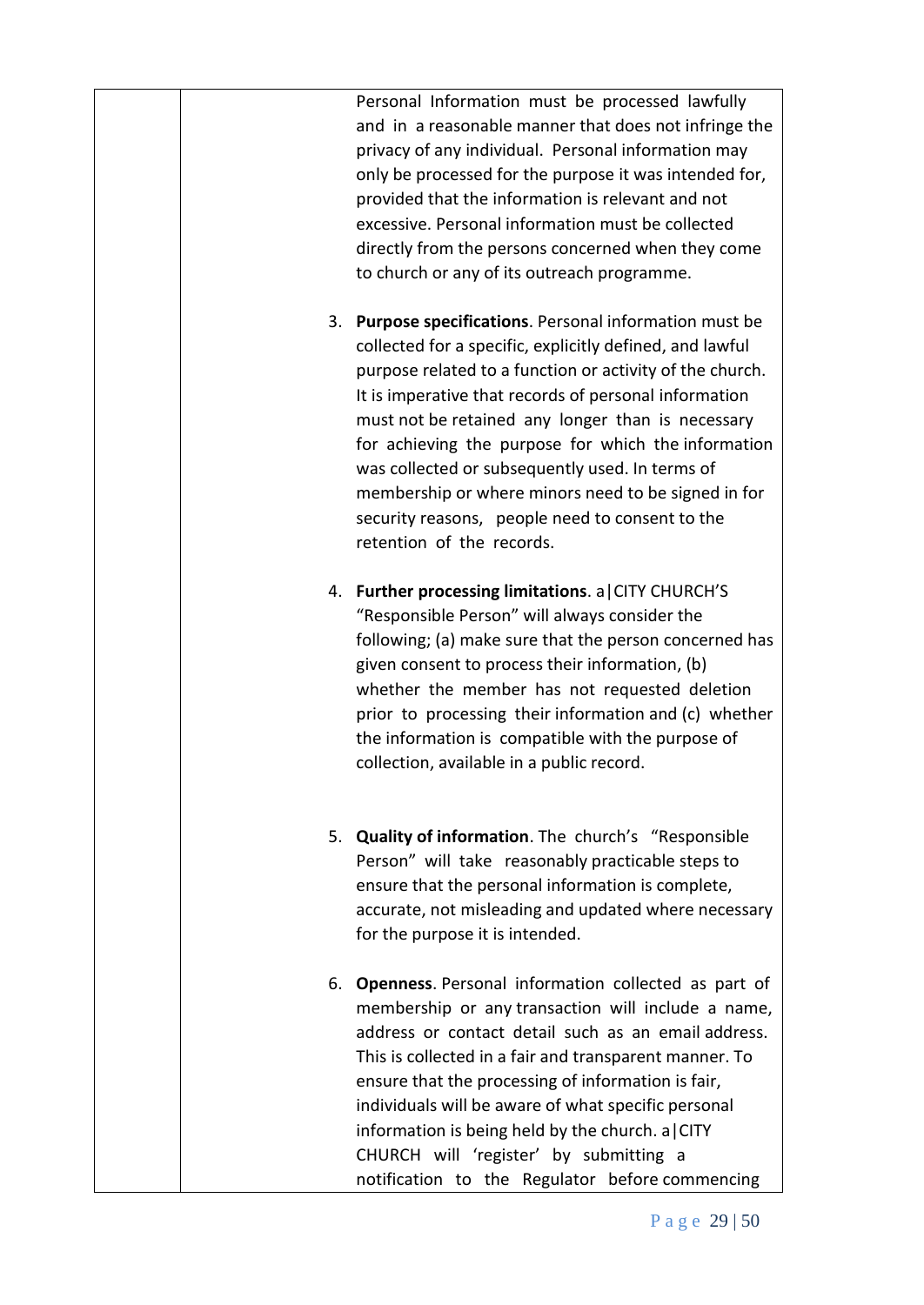the processing of personal information.

7. **Security safeguards**. a|CITY CHURCH through the "Responsible Person" will secure the integrity and confidentiality of personal information in its possession or under its control by taking appropriate, reasonable technical and organizational measures. Appropriate internal control measures are in place and regularly evaluated i.e., ensuring that security practices and procedures are effective and in place. All employees and volunteers processing personal information on behalf of the church will always, (a) process this information with the knowledge or authorization of the church; and (b) treat personal information which comes to their knowledge as confidential and will not disclose it. Should there be a breach the church will notify the Information Regulator and the data subject as soon as it practically possible. The church will consider the legitimate needs of law enforcement or any another reasonable measures to determine the scope of the breach to the data subject and to restore the integrity of the church. A notification providing sufficient information to allow the affected person/s to take protective measures against the potential consequences of the compromise, including, if known to the church, the identity of the unauthorized person who may have accessed or acquired the personal information will be provided to the data subject concerned. 8. **Personal information on record & third-party disclosures.** The church must make provision for the members, who have provided adequate proof of identity, to request what personal information the church holds about them, including third parties the church may have shared the member's personal information with.

# **HOW WE COLLECT DATA & INFORMATION ABOUT YOU** We collect personal information each time you are in contact with us. For

- example, when you:
	- Visit our website;
	- Book for an in- person service;
	- Register for an event;
	- Responsible, empowered users Complete any of the online forms;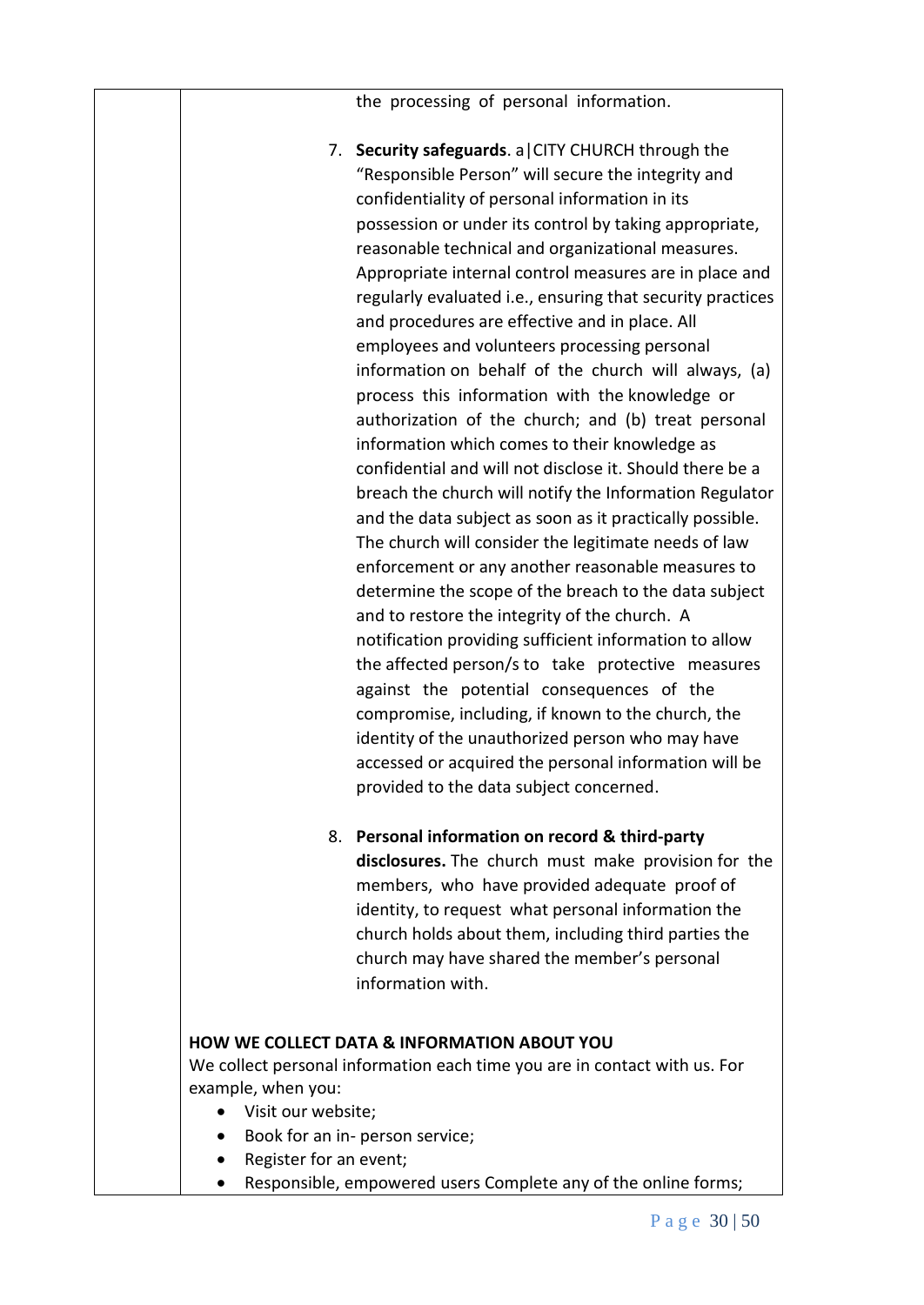| $\bullet$ | Communicate with the Church Clear roles and responsibilities in the<br>implementation of the policy by email;      |
|-----------|--------------------------------------------------------------------------------------------------------------------|
|           | • Receive counselling;                                                                                             |
|           | Access to social media platforms such as Facebook, YouTube,                                                        |
|           | WhatsApp, Instagram.                                                                                               |
|           |                                                                                                                    |
|           | <b>MAINTAINING CONFIDENTIALITY</b>                                                                                 |
|           | a CITY CHURCH will treat all your personal information as private and                                              |
|           | confidential and will not disclose any data about you to anyone other than                                         |
|           | the leadership and operational team leaders of the church to facilitate                                            |
|           | administration and day-to-s day ministry of the Church.                                                            |
|           | All a CITY CHURCH staff & volunteers who have access to Personal Data will                                         |
|           | be required to agree to sign a Data Protection Policy.                                                             |
|           | There are four exceptional circumstances to the above:                                                             |
|           | 1. Where we are legally compelled to do so;                                                                        |
|           | 2. Where there is a duty to the public to disclose information;                                                    |
|           | 3. Where the disclosure is to protect your interests;                                                              |
|           | 4. Where the disclosure is made at your request or with your consent.                                              |
|           | <b>USE OF PERSONAL INFORMATION</b>                                                                                 |
| $\bullet$ | The day-to-day administration of the church. For example, ACC calls,                                               |
|           | preparation of service run sheets, notification of team leader days.                                               |
| $\bullet$ | Contacting you to keep you informed about small groups, church                                                     |
|           | events, services, and activities.                                                                                  |
| $\bullet$ | Executive reports that require the collation of statistics. For example,                                           |
|           | church attendance, small group attendance.                                                                         |
|           | The Database (Anatomy)                                                                                             |
|           | This database can only be accessed by staff and volunteers who have been                                           |
|           | authorized to do so by the Senior Leaders.                                                                         |
|           | Access is controlled using a login username;                                                                       |
| $\bullet$ | Only Senior Leaders have access to all information on the database.                                                |
|           | All other authorized staff & volunteers have limited access to specific                                            |
|           | sections.                                                                                                          |
| $\bullet$ | Staff & volunteers who have access are the church administrator and<br>members of the ACC team (a CITY Care Team). |
| ٠         | None of your information is passed on to third parties outside the                                                 |
|           | church environment without your consent.                                                                           |
| ٠         | Sensitive, personal information is kept strictly confidential. It is never                                         |
|           | sold, given away or otherwise shared with anyone, unless required by                                               |
|           | law.                                                                                                               |
|           | <b>RIGHTS TO ACCESS INFORMATION</b>                                                                                |
|           | Employees and other subjects of personal data held by a CITY CHURCH have                                           |
|           | the right to access any personal data that is being held in certain manual                                         |
|           | filing systems. This right is subject to certain exemptions: Personal                                              |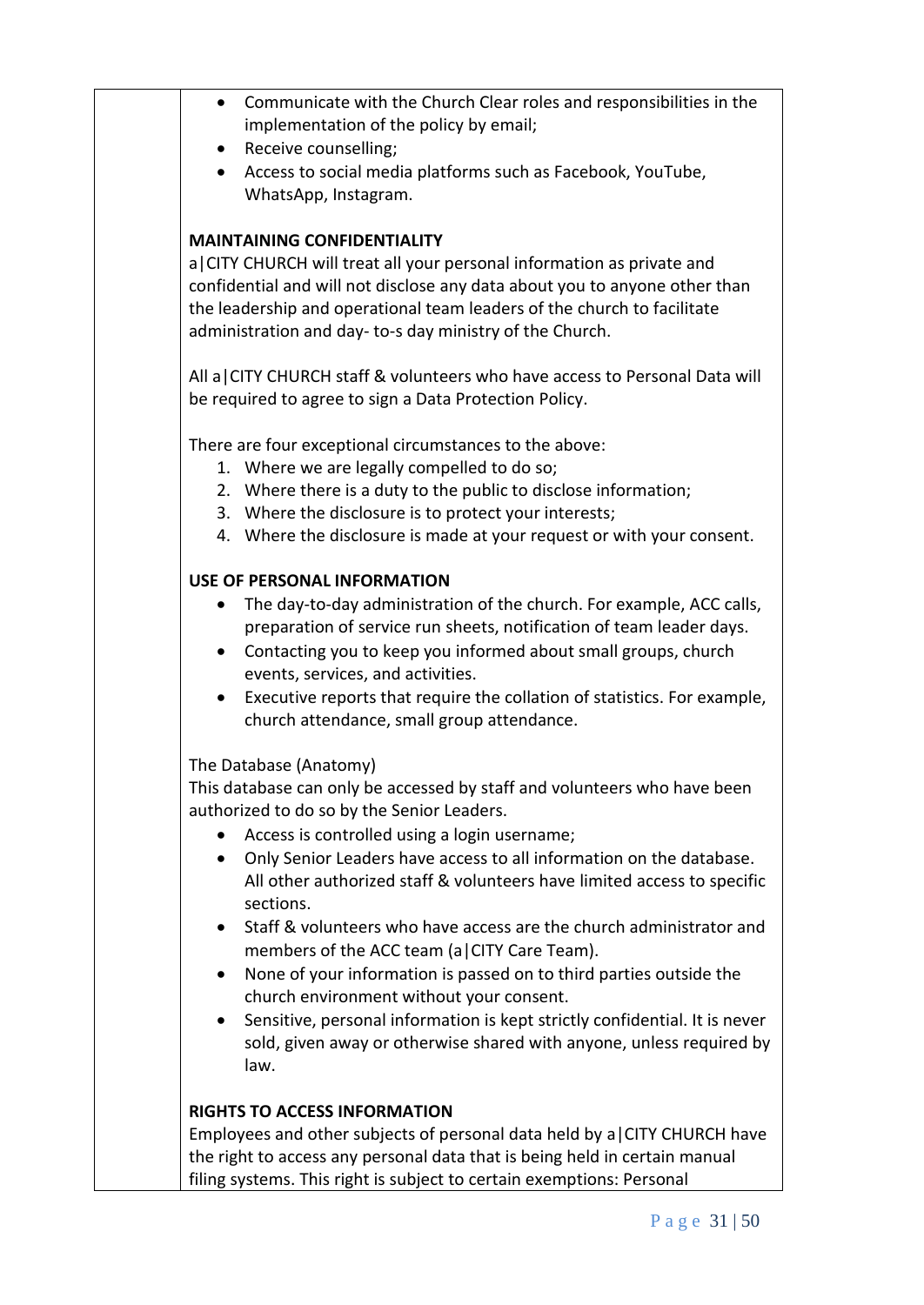Information may be withheld if the information relates to another individual.

Any person who wishes to exercise this right should make the request in writing to the a CITY CHURCH Information Officer admin@acitychurch.co.za

If personal details are inaccurate, they can be amended upon request.

a|CITY CHURCH claims to comply with requests for access to personal information as quickly as possible but will ensure that it is provided within 30 days of receipt of a completed form <https://bit.ly/aCITYSubjectDataRequest> unless there is good reason for delay. In such cases, the reason for delay will be explained in writing to the individual making the request.

# **TYPE OF INFORMATION WE COLLECT**

a|CITY CHURCH has a Personal Information Inventory that lists all the areas

where the following information is required from guests; volunteers & staff

- Demographic information;
- Contact information;
- Preferences;
- Background information

This inventory includes special personal information that requires extra care

• Client information obtained during counselling.

# **YOUR RIGHTS & CHOICES**

- Everyone has the right to privacy;
- The right to privacy includes a right to protection against the unlawful collection, retention, dissemination and use of personal information;
- You have a right to privacy regarding the collection, use and storage of your personal information. This includes the right to de- consent to the collection of your personal information by the church and the right to decline the provision of your personal information;
- a|CITY CHURCH has consent options regarding the collection of personal information on all forms & areas where any kind of personal information is required from you;
- Attached to all of these consent options are details regarding our privacy policy that include how the data is collected, what it is intended for and the like;
- You have the right to de- consent or to decline consent. There are notification links that assist you in requesting these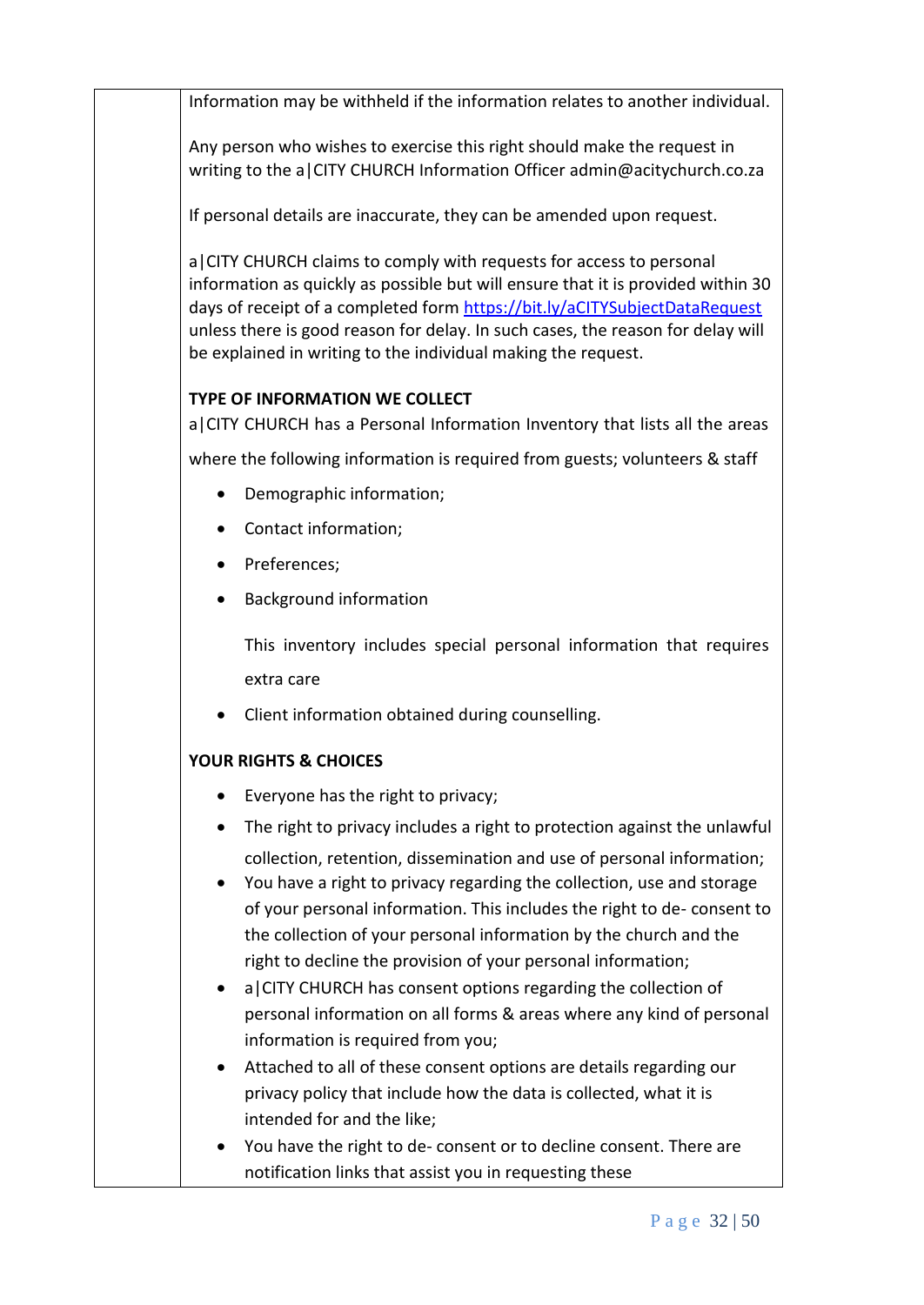<https://bit.ly/aCITYSubjectDataRequest> Your information will be deleted within 72 hours of your request. Any hard copies of information requested from you will be shredded by the operator. A report of the de- consent will be noted by the Information Regulator.

# **CHILDREN CONSENT FORMS FROM GUARDIANS**

• Personal information may only be processed if—the data subject or a competent [person](https://popia.co.za/section-1-definitions/) where the data subject is a [child](https://popia.co.za/section-1-definitions/) [consents](https://www.michalsons.com/blog/consent-popi-and-other-legal-requirements/12623) to the processing.

# **RETENTION OF DATA**

• a|CITY CHURCH will retain your personal information for only as long as is necessary for the purposes as set out in this policy.

# **CHANGES TO OUR PRIVACY POLICY**

• a|CITY CHURCH reserves the right to change the Privacy Policy at any time. When this policy is revised, we will post the updated version on our website and send a notification to all registered data subjects. Your continued use of our site indicates your acceptance of these changes.

# **SMS/ WHATSAPP PRIVACY POLICY**

- We respect your privacy and will not distribute your mobile contact details to any third parties;
- If at any time you need our contact information on how to discontinue text messages, please send HELP to [admin@acitychurch.co.za.](mailto:admin@acitychurch.co.za) We will then delete your mobile number from our storage database;
- By subscribing, you have provided us with consent to send you text messages regarding our church's events and updates. Message frequency varies by events;
- In general, the messages we send provide you with information about our church events. Some of the text messages we send may include links to websites. To access these websites, you will need a web browser and internet access.

# **DIRECT MARKETING**

All direct marketing is ring- fenced to only existing clients or new clients who have expressly consented to further marketing. The data subject must also have an option to opt-out or unsubscribe from any form of direct marketing. Therefore we will be sending out a communication to all clients on the existing database to confirm that the company is now POPI complaint and that any individual can opt- out of further marketing material.

We sent out a newsletter/ electronic consent form to all existing members to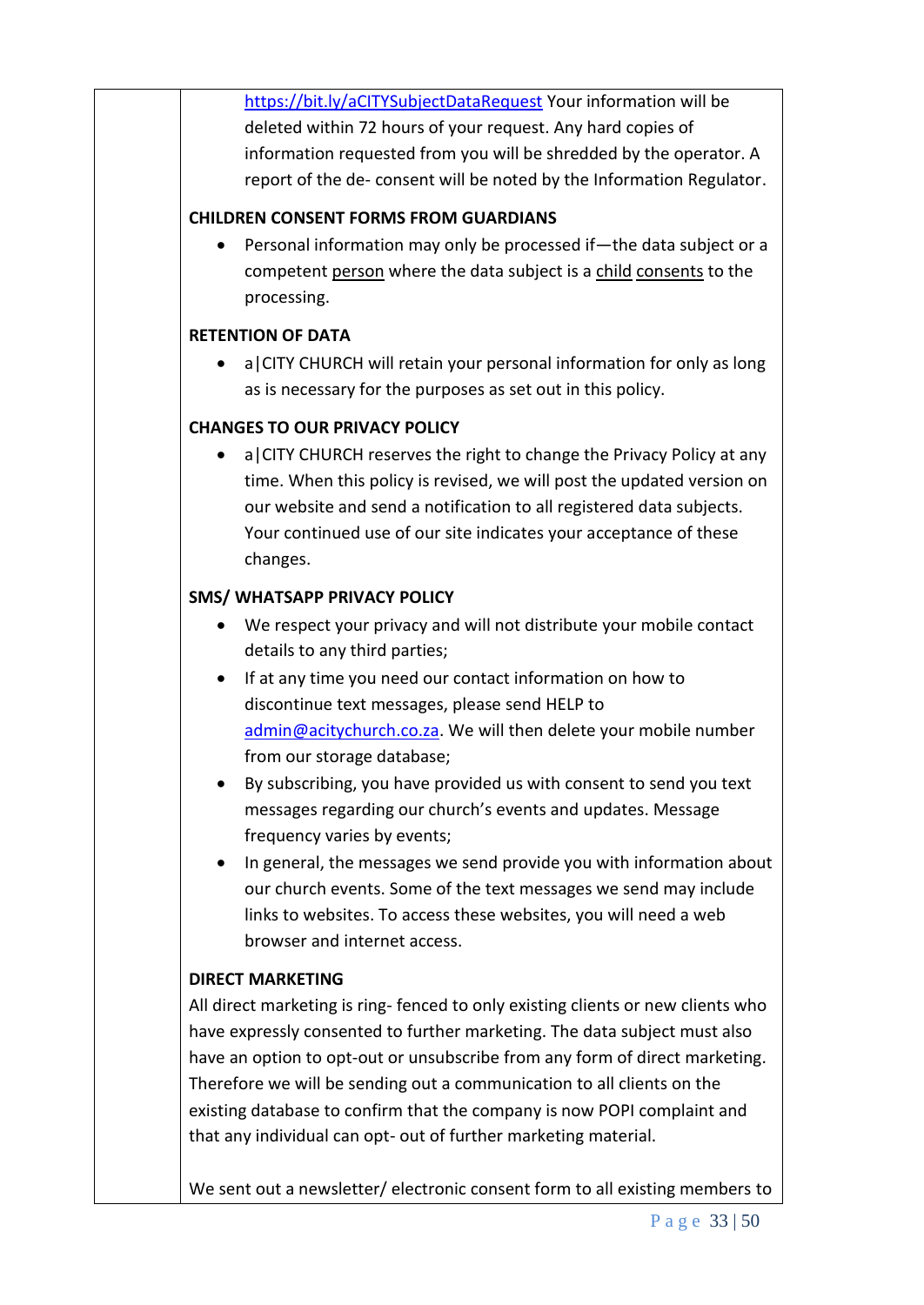| reaffirm the church's undertaking to continue to process any personal       |
|-----------------------------------------------------------------------------|
| information in its possession lawfully and securely in terms of POPI        |
|                                                                             |
| Should you have any queries or concerns regarding the above, please contact |
| the Church office                                                           |
| admin@acitychurch.co.za                                                     |
|                                                                             |

Should you have any queries or concerns regarding the above, please contact the Church office

[admin@acitychurch.co.za](mailto:admin@acitychurch.co.za)

#### **APPENDIX**

**Please note that digital forms are accessible via links provided in the a|CITY CHURCH POPI Policy & Procedures doc**

#### **PERMISSION & CONFIDENTIALITY FORMS**

**FORM A OPERATOR PERMISSION & CONFIDENTIALITY FORM**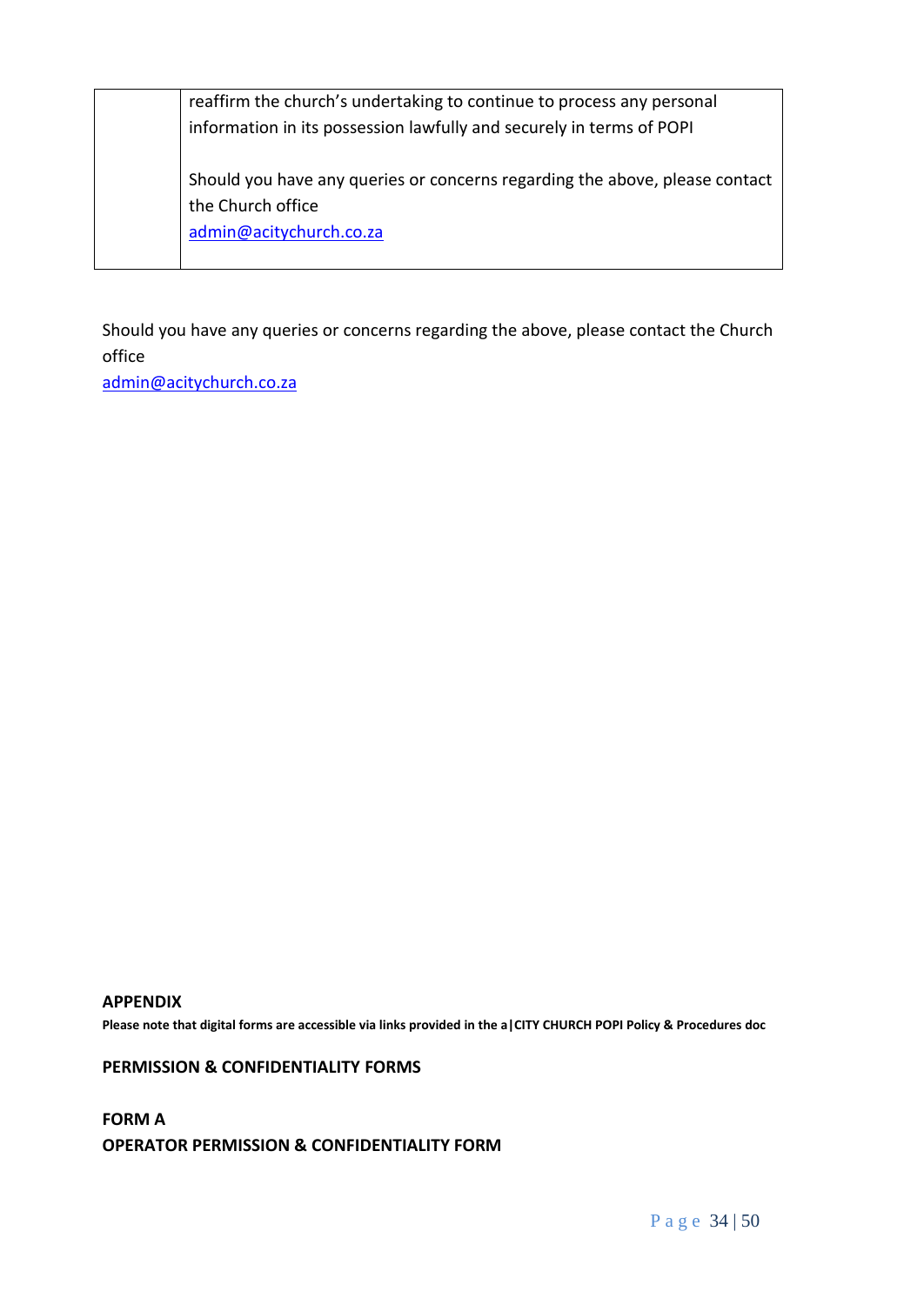OPERATOR. This is a person who captures data subject personal information on behalf of a|CITY CHURCH once the data subject has given consent for this to take place.

| My position at a CITY CHURCH.<br>Please tick                            |                                                                                           |
|-------------------------------------------------------------------------|-------------------------------------------------------------------------------------------|
| $\bigcirc$ Employee                                                     |                                                                                           |
| $\bigcirc$ ACC (a   CITY CHURCH CARE) volunteer                         |                                                                                           |
| $\bigcirc$ OTL (Operational Team Leader)                                |                                                                                           |
| $\bigcirc$ Other                                                        |                                                                                           |
| <b>Reason for permission request:</b><br><b>Please tick</b>             |                                                                                           |
|                                                                         | $\bigcirc$ I need to collect subject data to store on the a CITY CHURCH data base system; |
|                                                                         | $\bigcirc$ I am an ACC member I need to use subject data for pastoral care purposes;      |
| provide information pertaining to these;                                | $\bigcirc$ I need contact data subjects to confirm registrations; bookings; meetings & to |
| $\bigcirc$ I need to process data subject consent & de-consent requests |                                                                                           |
| this policy.                                                            | CHURCH POPIA. I accept and will comply with the terms and conditions as stipulated in     |
| a   CITY CHURCH POPIA Policy & Procedures https://bit.ly/aCITY Policy   |                                                                                           |
| Signed                                                                  | Date                                                                                      |
| <b>FOR OFFICE USE ONLY</b>                                              |                                                                                           |
| Date application received:                                              |                                                                                           |
| Date application was processed:                                         |                                                                                           |
| $\bigcirc$ Application approved;                                        |                                                                                           |
| $\bigcirc$ Application denied                                           |                                                                                           |
| Date                                                                    | Signed                                                                                    |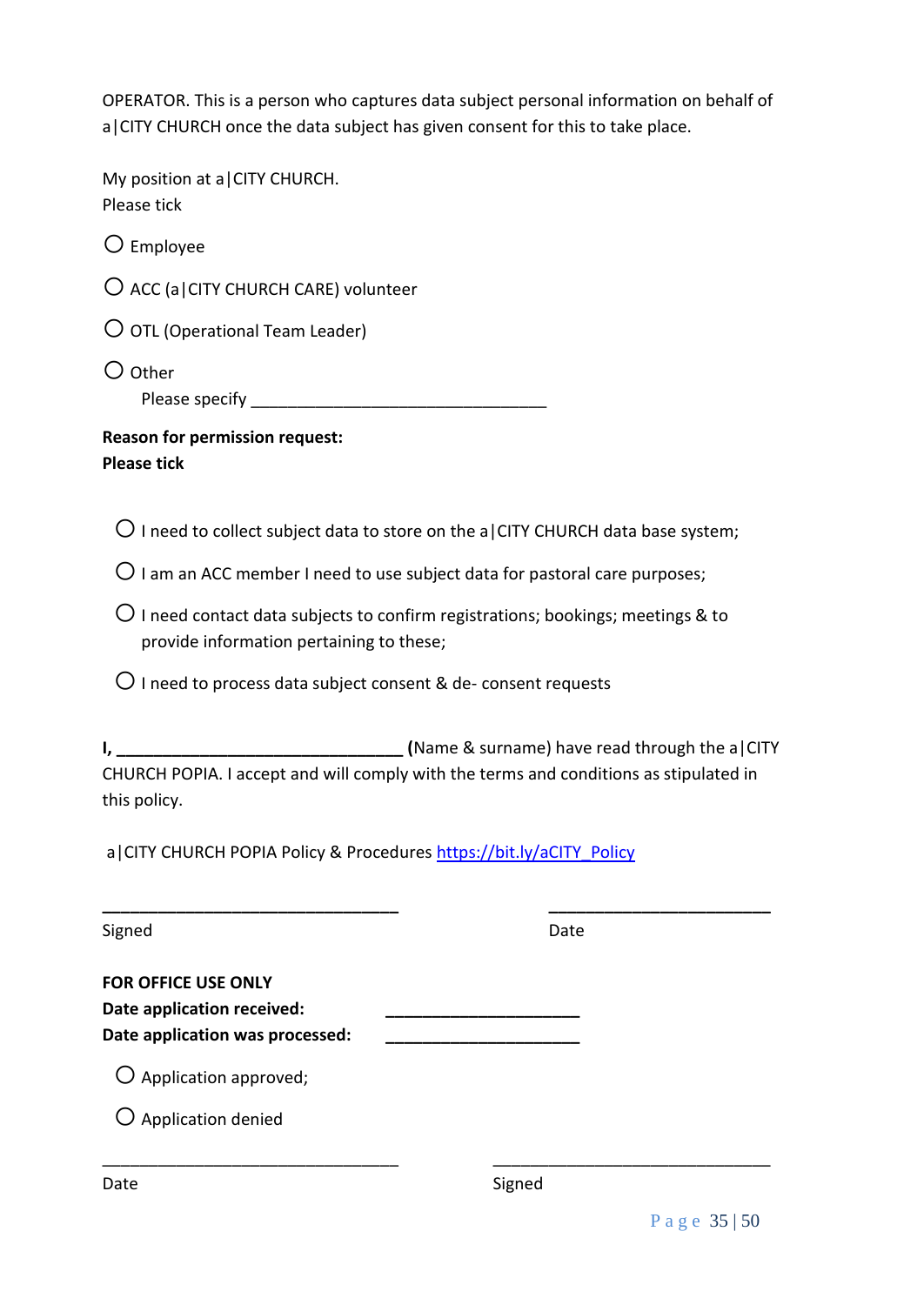# **FORM B SUBJECT DATA CONSENT FORM**

I and the surface of  $\sim$  (Name & surname) hereby give consent for personal information to be collected, processed, and stored by a|CITY CHURCH. I have read through the a|CITY CHURCH POPIA Policy and procedures document. I know my rights and accept the terms & conditions in this document.

a|CITY CHURCH POPIA Policy & Procedures [https://bit.ly/aCITY\\_Policy](https://bit.ly/aCITY_Policy)

|  |  | المراسم المراسات المراسين المراسات المراسة المراسة المراسة المراسة المراسة المراسات المراسة المراسة المراسة المراسة |  |
|--|--|---------------------------------------------------------------------------------------------------------------------|--|
|  |  |                                                                                                                     |  |
|  |  |                                                                                                                     |  |

\_\_\_\_\_\_\_\_\_\_\_\_\_\_\_\_\_\_\_\_\_\_\_\_\_\_\_\_\_\_\_\_\_

Date Signed

**FORM C SUBJECT DATA DE- CONSENT/ REQUEST FOR DATA UPDATE/ REQUEST FOR DATA TO BE REMOVED FORM**

I \_\_\_\_\_\_\_\_\_\_\_\_\_\_\_\_\_\_\_\_\_\_\_\_\_\_\_\_\_\_\_\_\_ (Name & surname) hereby request:

 $\bigcirc$  That all personal information pertaining to me be removed from a CITY CHURCH data collection platforms;

 $\overline{O}$  That consent to collect, store & process my personal information be revoked;

 $\bigcirc$  To update my personal information. Please specify information that has changed & provide the updated information

| Name                  |  |  |  |
|-----------------------|--|--|--|
| Mobile                |  |  |  |
| Email                 |  |  |  |
| Address               |  |  |  |
| Other. Please specify |  |  |  |
|                       |  |  |  |

I have read through the a|CITY CHURCH POPIA Policy and procedures document. I know my rights and accept the terms & conditions in this document.

a|CITY CHURCH POPIA Policy & Procedures [https://bit.ly/aCITY\\_Policy](https://bit.ly/aCITY_Policy)

\_\_\_\_\_\_\_\_\_\_\_\_\_\_\_\_\_\_\_\_\_\_\_\_\_\_\_\_\_\_\_\_\_

\_\_\_\_\_\_\_\_\_\_\_\_\_\_\_\_\_\_\_\_\_\_\_\_\_\_\_\_\_\_\_

Date Signed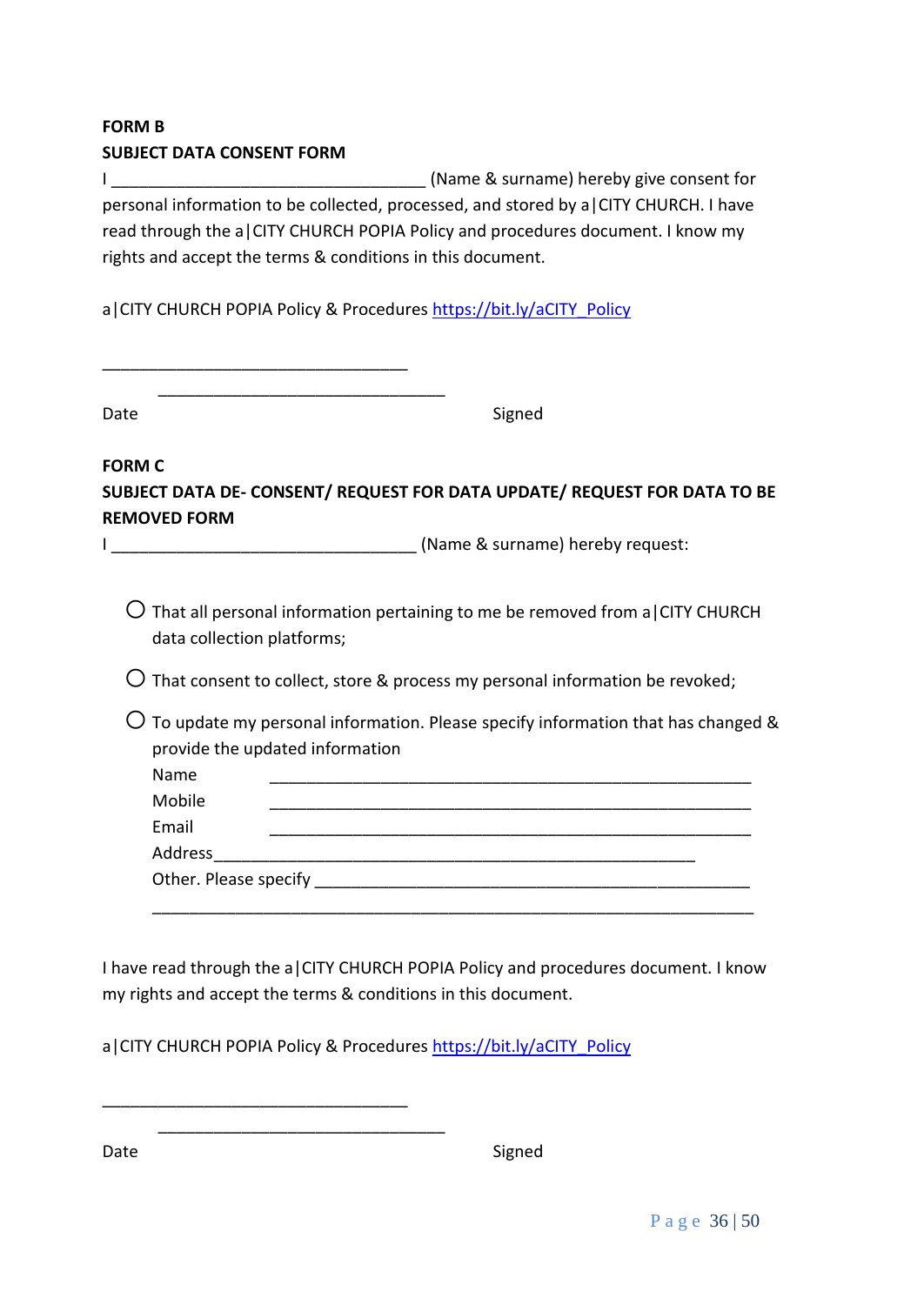#### **FORM D**

# **APPOINTMENT LETTER FOR INFORMATION OFFICER ROLE: a|CITY CHURCH**

The Information Officer role is by default that of the Designated Head of a Private Body in terms of the provisions of both the Promotion of Access to Information Act 2 of 2000 (PAIA) and the Promotion of Personal Information Act 4 of 2013 (POPI). The responsibilities defined for these roles in Urban Edge Church (registration number: ), a private body in terms of the aforementioned Acts are:

#### 1) **POPI Act Section 55 (1): An Information Officer's responsibilities include:**

- a) the encouragement of compliance, by the body, with the conditions for the lawfulprocessing of personal information;
- b) dealing with requests made to the body pursuant to this Act;
- c) working with the Regulator in relation to investigations conducted pursuant to

Chapter 6 (prior authorization) in relation to the body;

- d) otherwise ensuring compliance by the body with the provisions of this Act; and
- e) as may be prescribed.

#### **POPI Regulations 2018: Responsibilities of Information Officers**

#### 2) **Regulation 4:**

a) An Information Officer must, in addition to the responsibilities referred to in s55(1) of the POPI Act, ensure that:

i) A compliance framework is developed, implemented, monitored, and maintained; ii) A personal information impact assessment is done to ensure that adequate measures and standards exist in order to comply with the conditions for the lawful processing of personal information;

iii) A manual is developed, monitored, maintained, and made available as prescribed in s14 and s51 of the PAIA Act;

iv) Internal measures are developed together with adequate systems to process requests for information or access thereto; and

v) Internal awareness sessions are conducted regarding the provisions of the Act,

regulations made in terms of the Act, codes of conduct, or information obtained from the Regulator.

b) The information officer shall upon request by any person, provide copies of the manual to that person upon the payment of a fee to be determined by the Regulator from time to time.

## **POPI Act: Section 56: Designation and delegation of deputy Information Officer(s)**

3) Each public and private body must make provision, in the manner prescribed in section 17 of the Promotion of Access to Information Act, with the necessary changes, for the designation of –

a) Such a number of persons, if any, as deputy information officers as is necessary to perform the duties and responsibilities as set out in section 55(1) of this Act; and

b) Any power or duty conferred or imposed on an information officer by this Act to a deputy information officer of that public or private body.

#### **a|CITY CHURCH Information Officer role appointment acceptance:**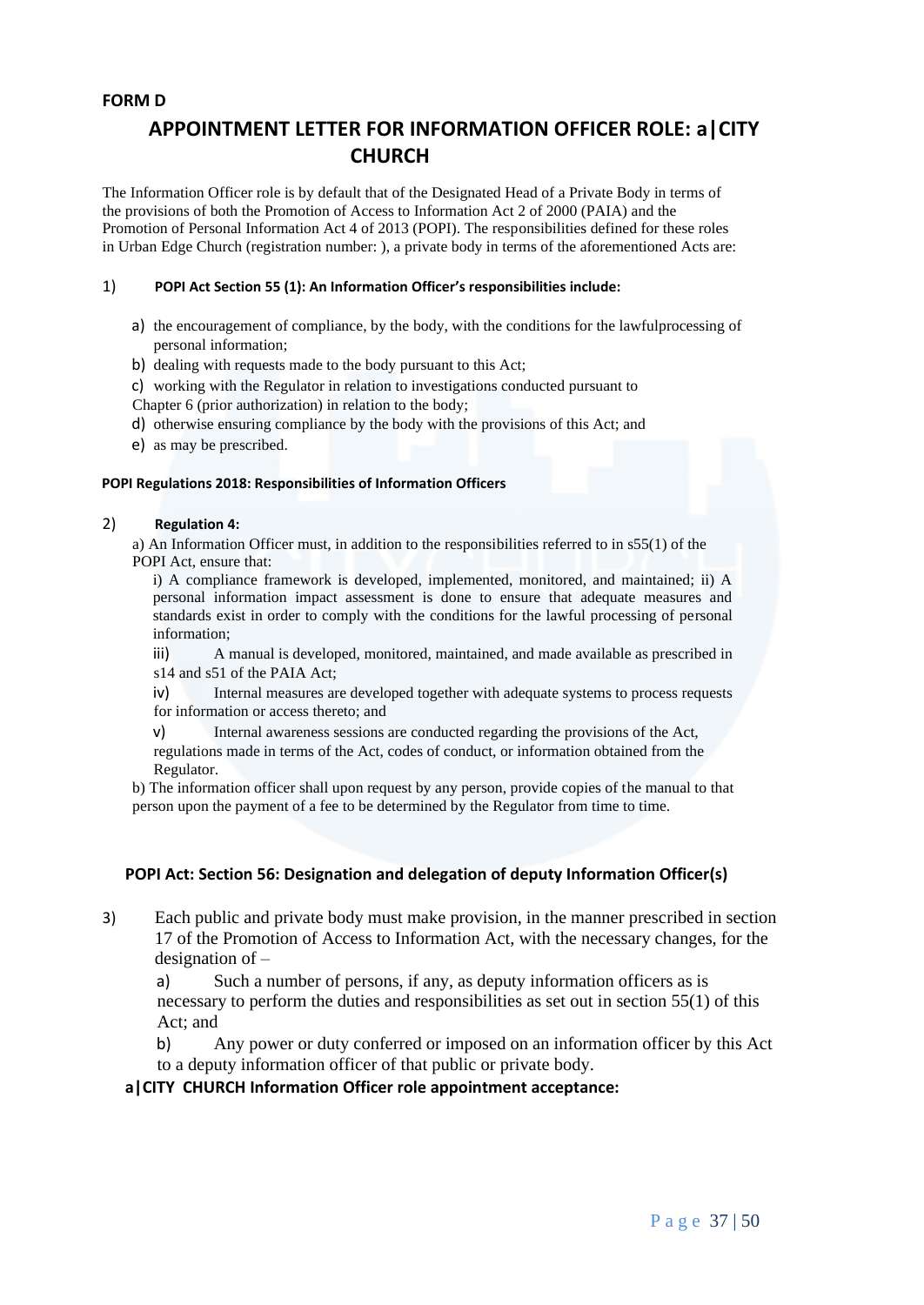**Signature: D.A. Sloane**

**Date of Appointment Acceptance:** July 2021

**a|CITY CHURCH Deputy Information Officer role appointment acceptance:**

**Signature: F.Erispe**

Etg2

**Date of Appointment Acceptance:** July 2021

**Signature C.Delport**

Escapot

**Date of Appointment Acceptance:** July 2021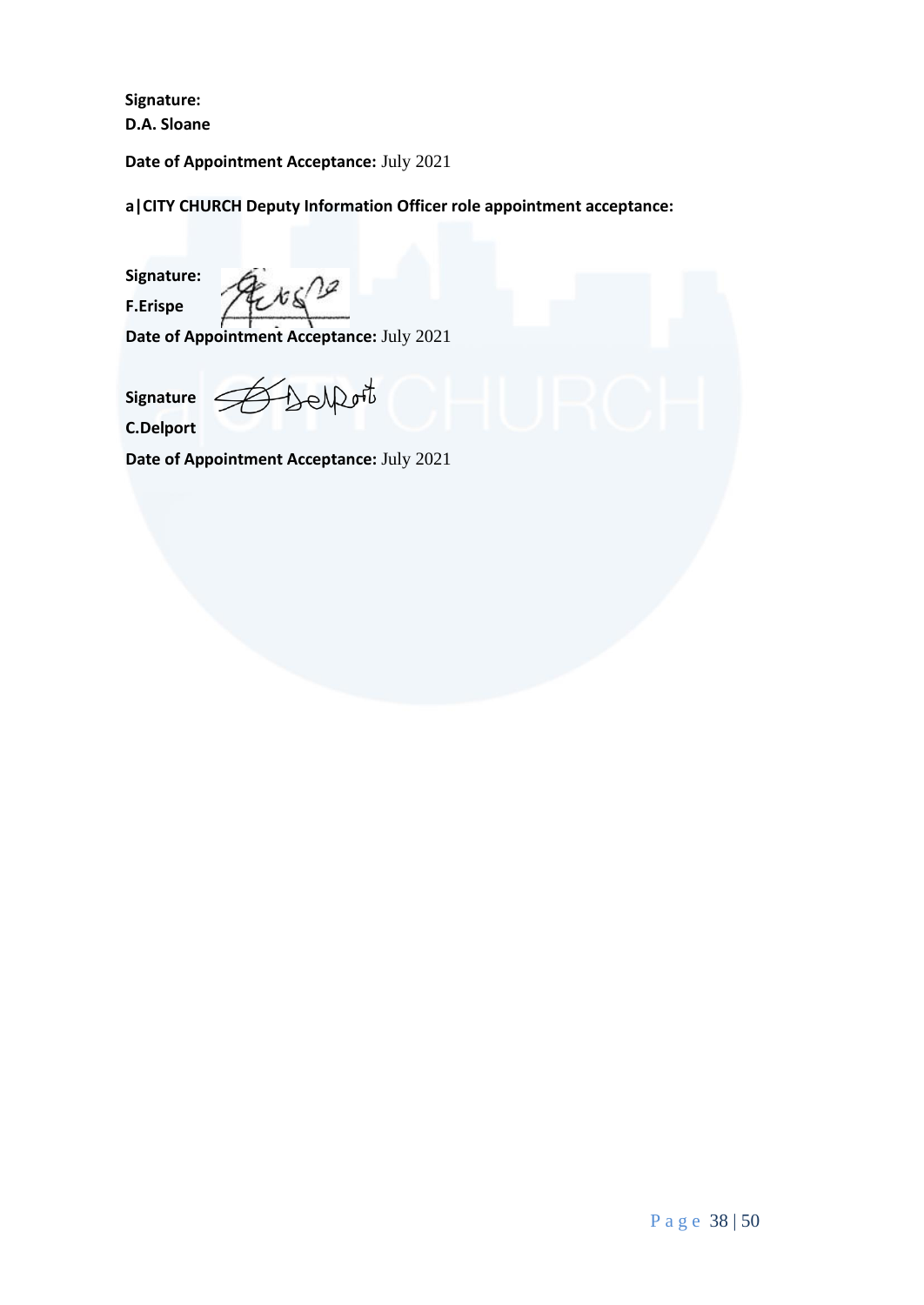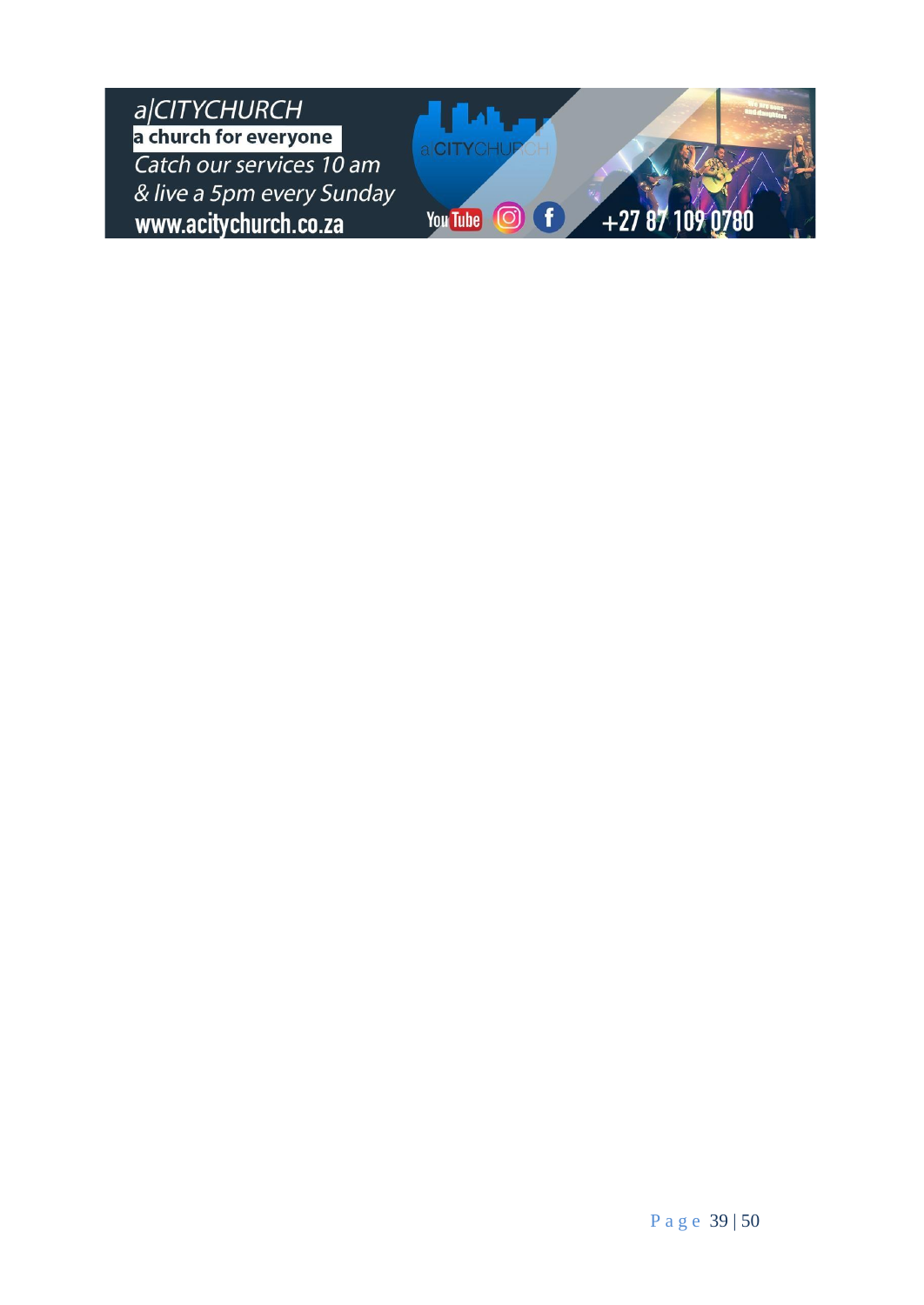#### **FORM E**

#### **REPORTING A SECURITY BREACH FORM**

<https://forms.gle/AdpH1RgvHHepeaXF8>

#### **FORM F**

#### **REQUEST TO USE PHOTOGRAPHS/ VISUAL RECORDINGS**

a|CITY CHURCH is fully complaint with the provisions of the Protection of Personal Information Act 4 of 2013 ("POPI"), where applicable. For more information relating to a|CITY CHURCH, or any of its associated divisions, privacy policy, please visit the a CITY CHURCH websit[e www.acitychurch.co.za](http://www.acitychurch.co.za/) or [https://bit.ly/aCITY\\_Policy](https://bit.ly/aCITY_Policy)

a|CITY CHURCH would like to request the use of the following:

- o Photograph of you;
- o Video clip where you are the speaker
- $O$  Group photo of which you are a part

**PURPOSE**. Use on one of the a|CITY CHURCH social media pages for the following. All of which are related to a|CITY CHURCH:

- o To promote an upcoming event/ programme ;
- o As a devotion
- o As a personal testimony
- o To showcase a service/ event that has already taken place

I, \_\_\_\_\_\_\_\_\_\_\_\_\_\_\_\_\_\_\_\_\_\_\_\_\_\_\_\_\_\_\_\_\_\_\_ (Name, surname)

- o Consent
- o Reject

The request to use photographs/ clips where I am visible.

#### **Thank you. Please return this form to admin@acitychurch.co.za**

#### **FINANCIAL SERVICE PROVIDER**

#### **STANDARD BANK**

[https://www.google.com/search?q=standard+bank+terms+and+conditions&oq=STANDAR](https://www.google.com/search?q=standard+bank+terms+and+conditions&oq=STANDARD+BANK+TERMS+AND+CONDITIONS&aqs=chrome.0.0l2j0i22i30l8.11928j0j15&sourceid=chrome&ie=UTF-8) [D+BANK+TERMS+AND+CONDITIONS&aqs=chrome.0.0l2j0i22i30l8.11928j0j15&sourceid=c](https://www.google.com/search?q=standard+bank+terms+and+conditions&oq=STANDARD+BANK+TERMS+AND+CONDITIONS&aqs=chrome.0.0l2j0i22i30l8.11928j0j15&sourceid=chrome&ie=UTF-8) [hrome&ie=UTF-8#](https://www.google.com/search?q=standard+bank+terms+and+conditions&oq=STANDARD+BANK+TERMS+AND+CONDITIONS&aqs=chrome.0.0l2j0i22i30l8.11928j0j15&sourceid=chrome&ie=UTF-8)

#### **GENERAL SERVICE PROVIDERS**

## **Quicket Privacy Policy** <https://help.quicket.com/portal/en/kb/articles/privacy-policy>

#### **Anatomy Privacy Policy**

https://release.anatomy.org.za/anatomy/privacypolicy.htm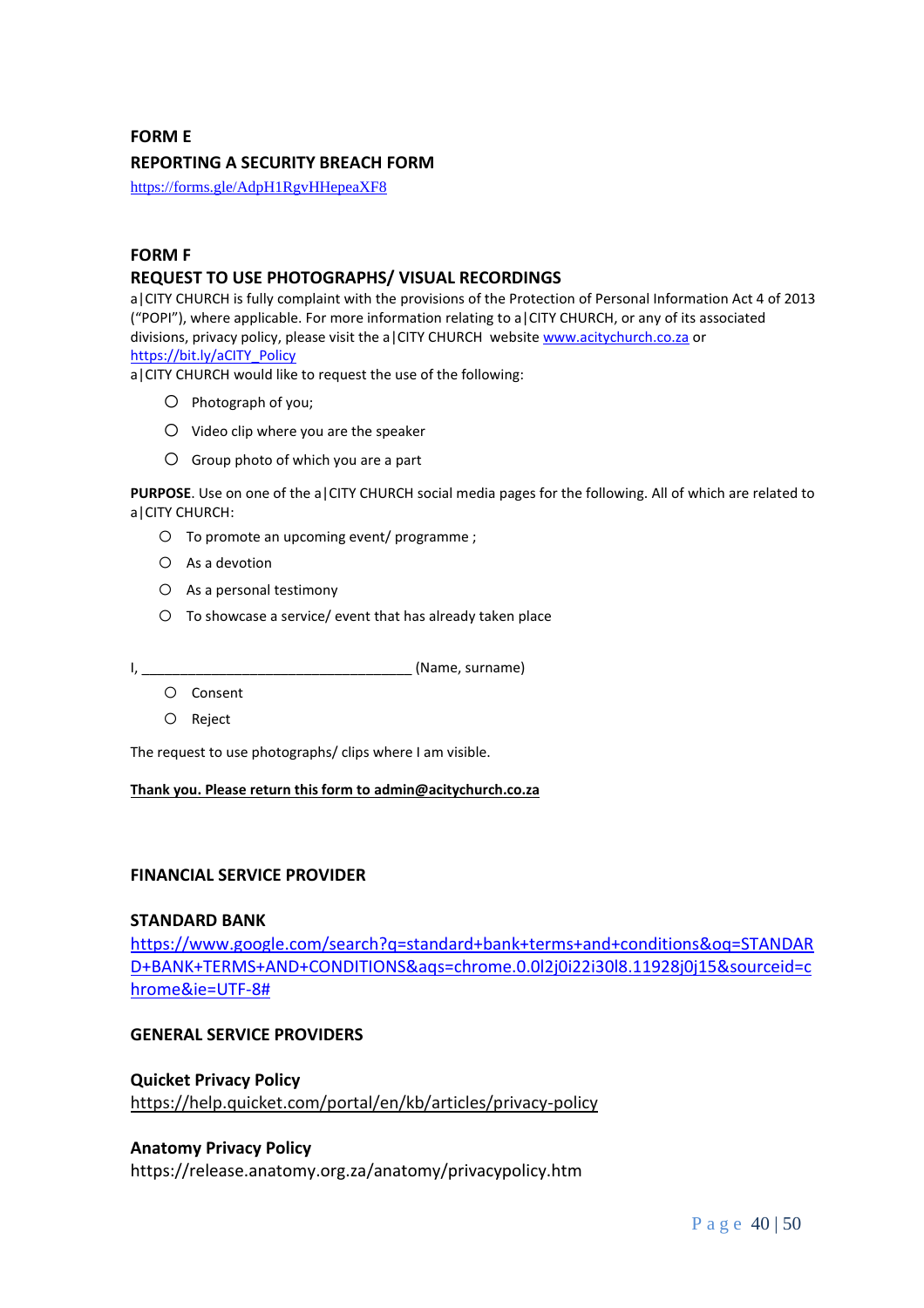## **SARS Privacy Policy**

https://www.sars.gov.za/privacy-policy/

#### **Xneelo Privacy Policy**

<https://xneelo.co.za/legal/privacy-policy/>

#### **HOW WE PROCESS YOUR PERSONAL INFORMATION**

## **DREAM TEAM COVID SCREENING FORMS/ REGISTRATION LISTS CONTENT** Name; Surname; Cell; Temp; Tested for COVID/ had COVID?

#### **NEXT**

Hard copies & excel spreadsheets stored for two weeks in a file in a filing cabinet in a locked office.

# **ADMIN QUICKET REGISTRATION CONTENT** Name; Surname; Email address; Cell number; Suburb; First time guest; Returning guest; Age of child/ren

## **NEXT**

Quicket, spreadsheet which has 3 columns for adults, kids, and PULSE. Info is forwarded onto WhatsApp group. Deleted one week later.

## **KIDS/TOTS/PULSE COVID SCREENING FORMS CONTENT** Name; Surname; Temp; Tested for Covid;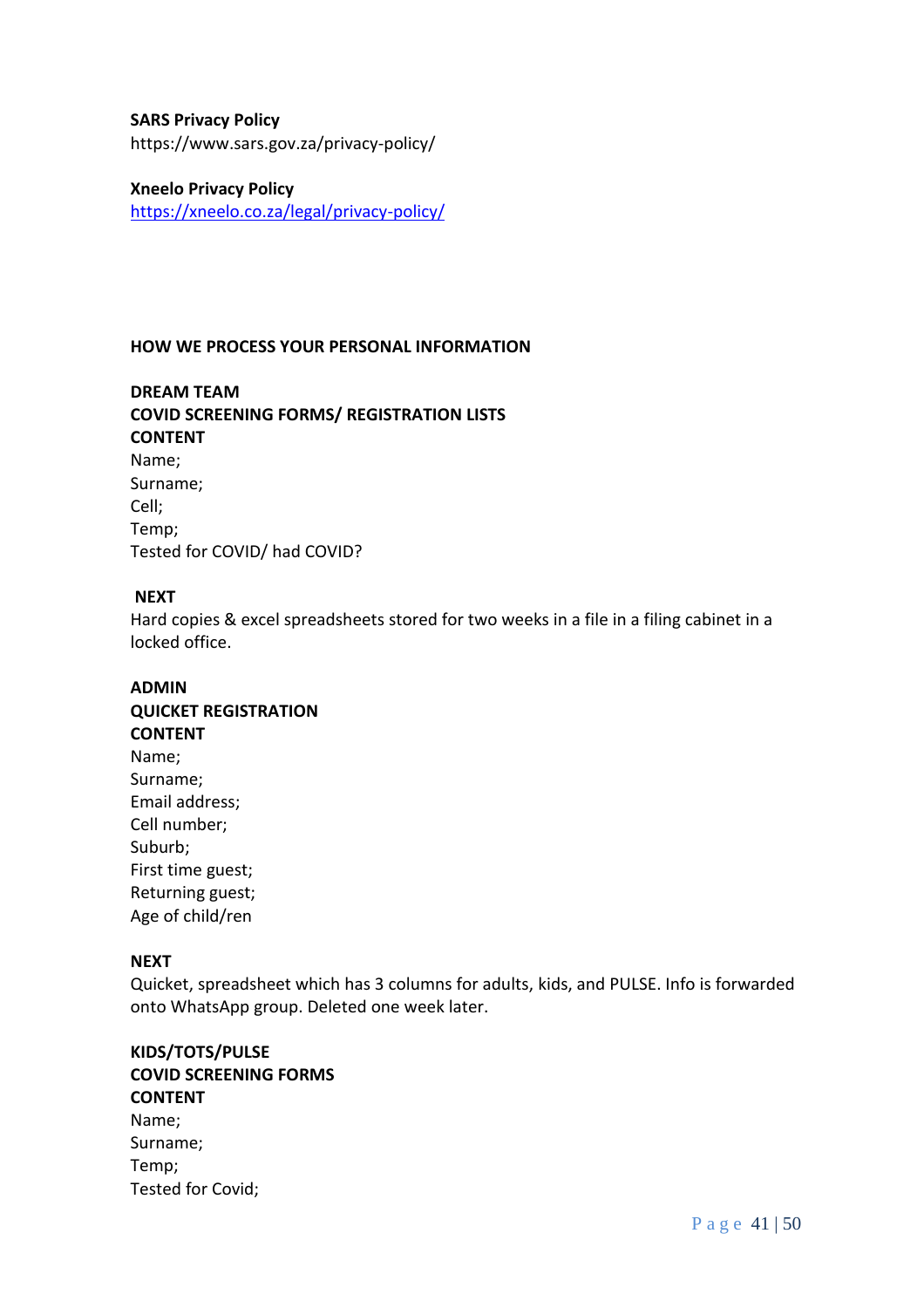Had Covid;

#### **NEXT**

Hard copies stored for two weeks and shredded

**ADMIN DAILY SCREENING FOR PEOPLE ENTERING THE CAMPUS CONTENT** Name; Surname; Cell number; Have you tested for COVID; Has anyone in your household tested positive;

#### **NEXT**

Hard copies stored for two weeks and shredded

#### **ADMIN/ NEW PEOPLE/ACC**

**FIRST & SECOND TIME GUESTS**

## **CONTENT**

Name; Surname; Email; Cell number; Age; Life stage;

#### **NEXT**

Guest info forwarded to ACC by operator. Contact made on a Thursday. Guest info kept on record. Annual update all guests who no longer attend the church are deleted off the system. Guests who still attend are asked to update details once a year.

## **APPLICATION FOR MEMBERSHIP**

**CONTENT** Name; Surname; Email; Cell number; Age; Life stage;

#### **NEXT**

Application is submitted to the lead pastor. If the applicant is successful the outcome of the application is communicated via email. The information is captured onto a central membership data base excel spreadsheet. If a hard copy was submitted it is kept in a filing cabinet in a locked office

**ACC**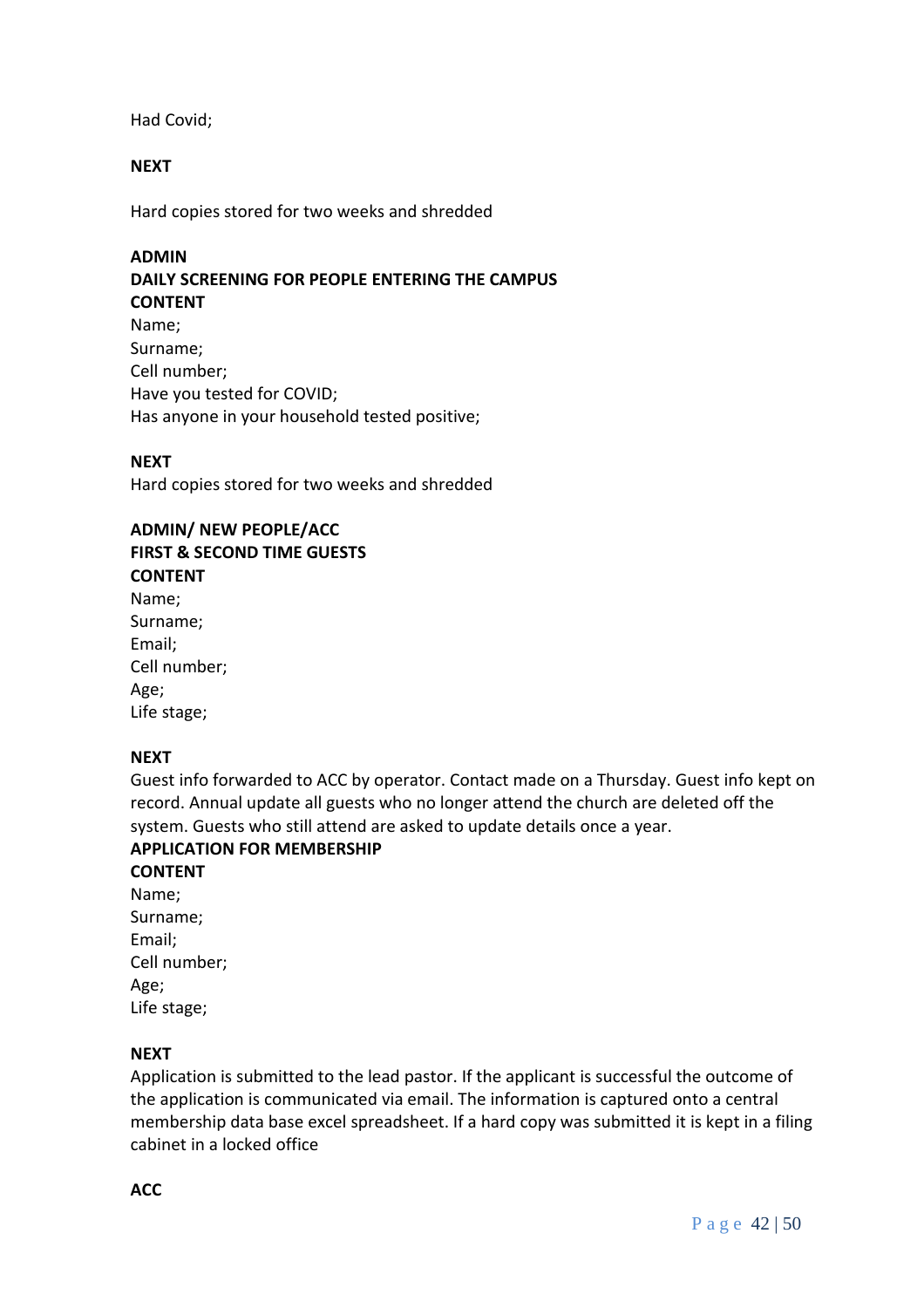## **NEW BELIEVER/RE-COMMITTEMENT/FIRST & SECOND TIME GUESTS/PASTORAL CONTENT**

Name;

Surname;

Email;

Cell number;

Age;

Life stage;

What the person needs assistance with which would indicate personal need, for example, needs food, is unemployed, needs counselling, needs prayer.

## **NEXT**

Shred hard copies. Information is captured onto a central data base and is stored for 5 years.

## **ADMIN BABY BLESSING CONTENT** Name; Surname; Email; Cell number; Child/ren's name/s; Age/s

# **NEXT**

Shred hard copies after event. Information is captured onto a central data base and is stored for 5 years.

# **BELIEVER'S BAPTISM**

**CONTENT** Name; Surname; Email; Cell number;

## **NEXT**

Shred hard copies. Information is stored on a central data base and is stored for 5 years.

# **COUNSELLING**

**CLIENTS CONTENT** Name; Surname; Email; Cell number; Address; Member of the church or not; Name and surname of person who referred the client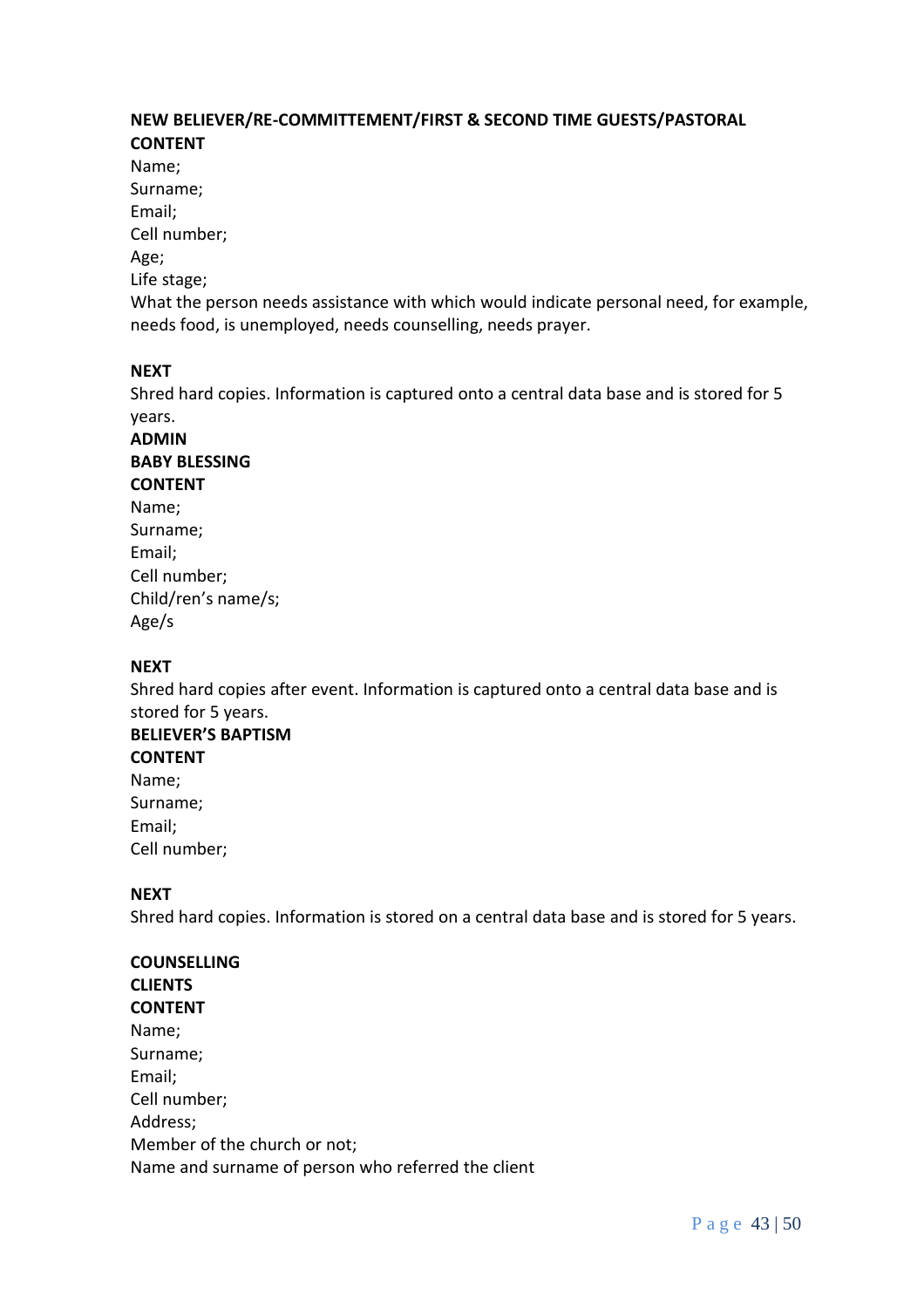## **NEXT**

Hard copies- in storage in lead pastor's locked office- 10 years. Digital storage. Microsoft office. Lead pastor's laptop.

## **MARRIAGE OFFICER COUPLES CONTENT** Name; Surname; Address; Qualification; Employment; ID; Cell – couple; Name, surname, cell - Witness

## **NEXT**

Couple emails request to be married. Staff member responds with blank application forms that are completed and returned via email. Hard copies- in storage in lead pastor's locked office- 10 years. Copies from the marriage register as per legal requirements are submitted to the Department of Home Affairs 3 days after the solemnization of the marriage by the church marriage officer. A copy is left in the marriage register & a copy is handed to the couple. The marriage register is submitted to Home Affairs once it is full. The department then keeps the full register in their vault.

## **ACC TEAM PRAYER REQUESTS & PRAISE REPORTS CONTENT**

| First name;                                            |
|--------------------------------------------------------|
| Surname;                                               |
| Email;                                                 |
| Cell number;                                           |
| Member of the church;                                  |
| Life stage;                                            |
| Sometimes medical; marital, details based on the needs |

## **NEXT**

Subject data on the card & on INFO CENTRAL is transferred onto Anatomy. The card is shredded once the data has been captured. The data on INFO CENTRAL is stored for one year and then deleted.

**HEART PAGE (Website) REQUEST FOR PRAYER CONTENT** First name; Surname; Email;

Cell number;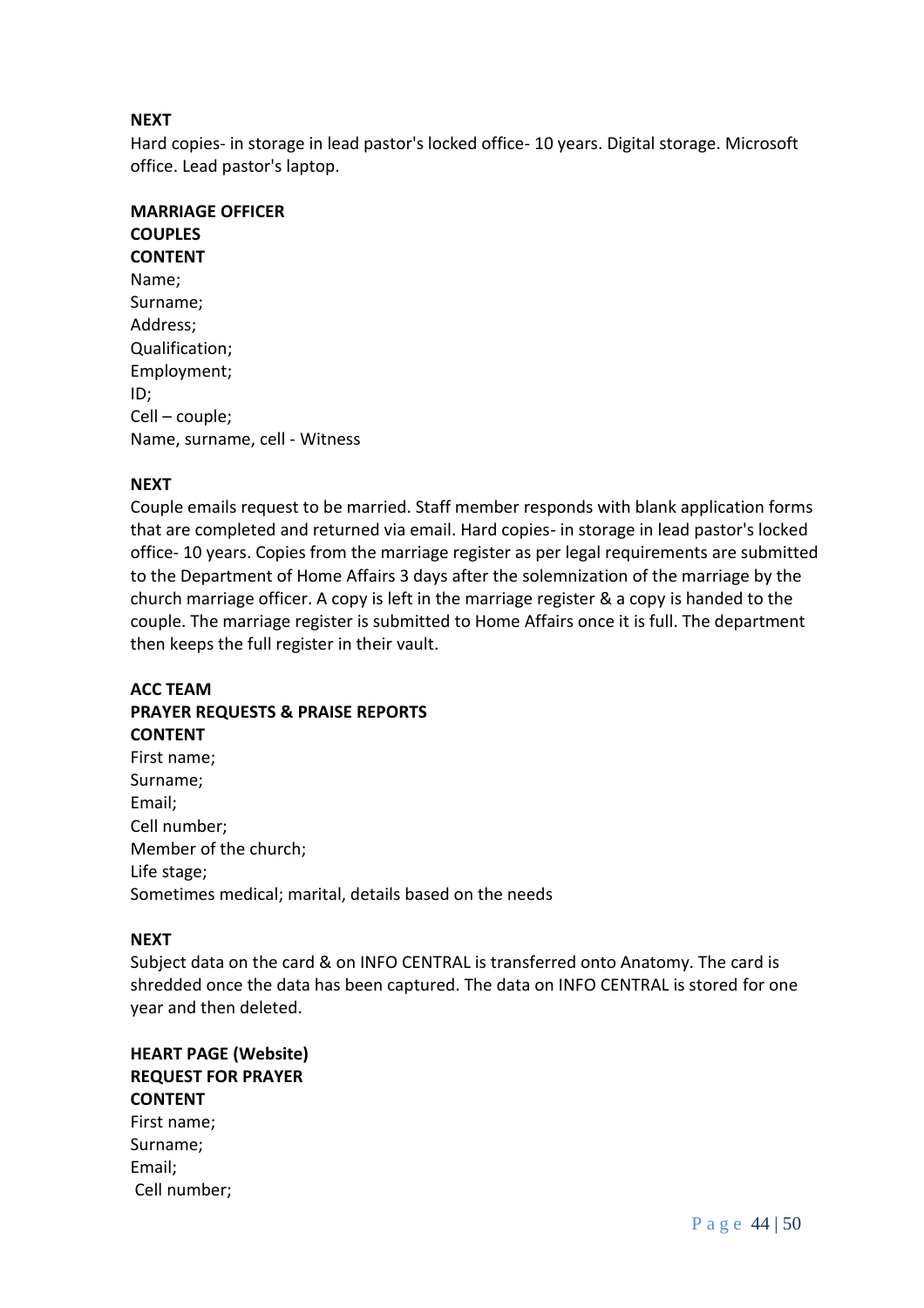Member of the church; Life stage; Sometimes medical; marital, details based on the needs

## **NEXT**

Subject data on the card & on INFO CENTRAL is transferred onto Anatomy. The card is shredded once the data has been captured. The data on INFO CENTRAL is stored for one year and then deleted.

# **REQUEST FOR COUNSELLING CONTENT**

First name; Surname; Email; Cell number; Attend the church; Life stage; Age;

Sometimes personal details pertaining to employment, health, relationship issues dependent on the type of praise report.

Clients also complete a consent form regarding confidentiality as well as CPSC (Council for Pastoral & Spiritual Counsellors) consent & indemnity agreement.

## **NEXT**

WhatsApp & email. Keep numbers as long as they are in counselling. Then delete. If counselling resumes, new request made & info stored on the administration phone. All counselling notes are kept in a locked filing cabinet in a locked office for 10 years.

## **REQUEST FOR FOOD PARCEL CONTENT**

First name; Surname; Email; Cell number; Attend the church; Life stage; Age;

Sometimes personal details pertaining to employment, health, relationship issues dependent on the type of praise report.

## **NEXT**

Spreadsheet. Office. Guests receiving parcels. Keep for a year once parcel distribution is no longer required per guest.

## **REQUEST FOR EMPLOYMENT**

## **CONTENT**

First name; Surname; Email; Cell number;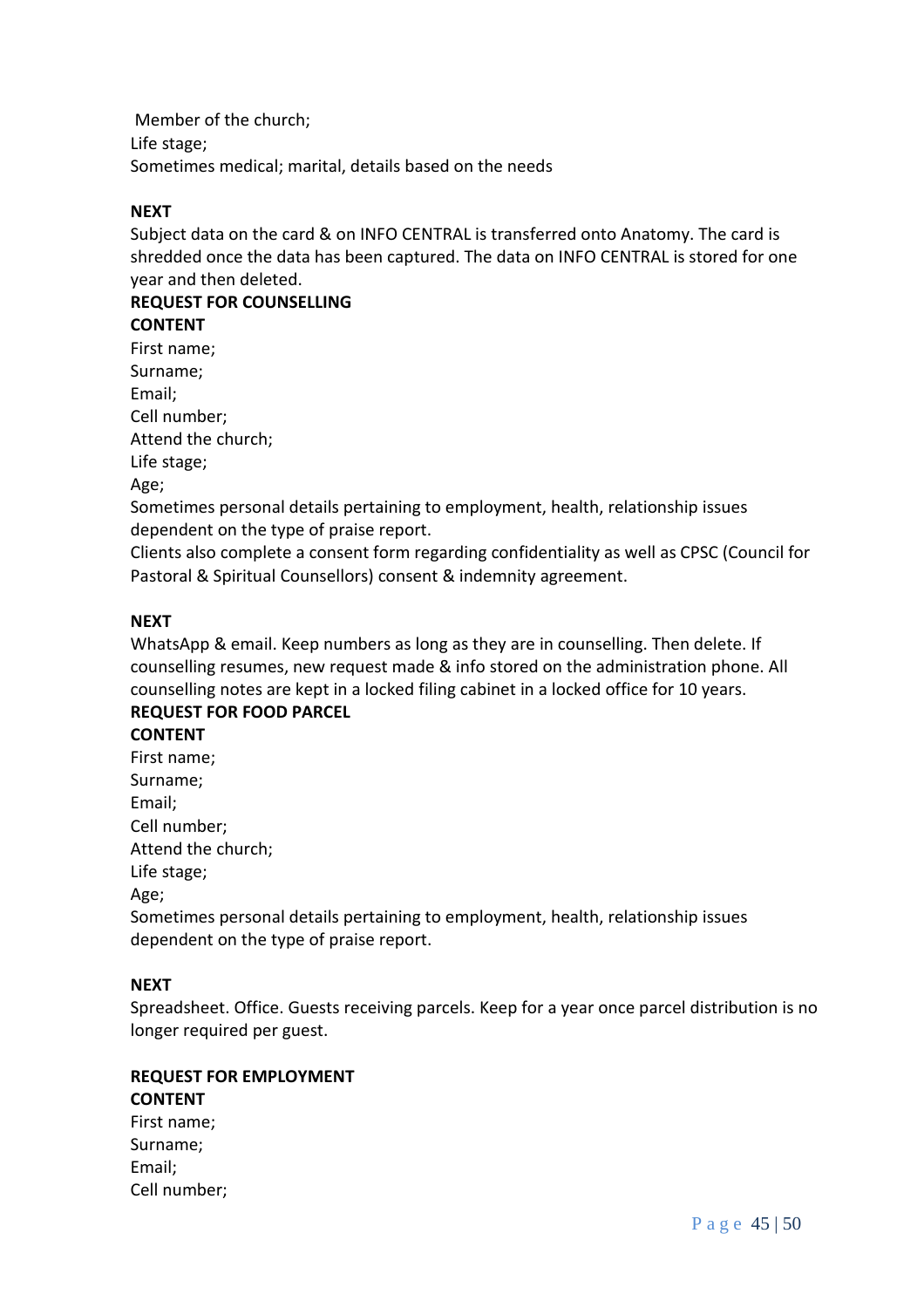Attend the church; Life stage; Age; Sometimes personal details pertaining to employment, health, relationship issues dependent on the type of praise report.

#### **NEXT**

Data subject information deleted after one month

#### **ADMIN**

**GROW TRACK SIGN UP/JOIN A SMALL GROUP/BECOME A SMALL GROUP LEADER/SHORT COURSES/PATHWAY REGISTRATION**

## **CONTENT**

| First name;        |
|--------------------|
| Surname;           |
| Email;             |
| Cell number;       |
| Attend the church; |
| Life stage;        |

## **NEXT**

Grow Track - New Peoples list. Annual internal audit. Delete. Small Group - Delete info at the end of each 12-week module. Reapply. BECOME A SG LEADER - If lead per module. Delete. Re- apply SHORT COURSES - Information deleted post event.

# **ADMIN/FINANCE**

# **STAFF DETAILS**

# **CONTENT**

First name; Surname; Address; Cell; ID; Tax number

## **NEXT**

Retained for 5 years in locked filing cabinet in a locked office. **PAY SLIPS** Name; Surname; Income; UIF; PAYE; Employee tax; Medical aid

#### **NEXT**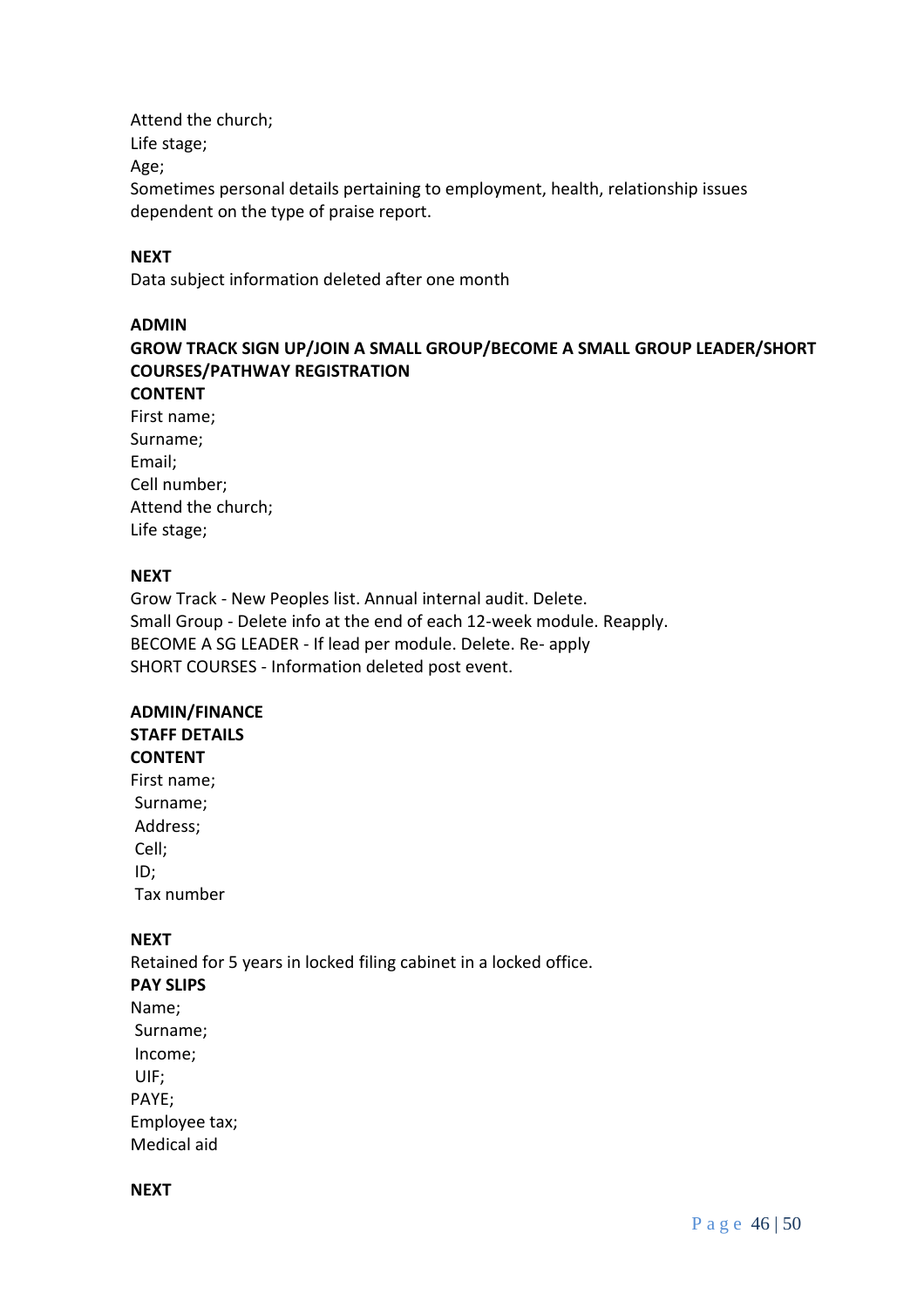# Retained for 5 years in a locked filing cabinet in a locked office. **PAYROLL MONTH ANALYSIS**

# **CONTENT**

Name; Surname; Gross; Nett; PAYE; UIF; Leave accrual

## **NEXT**

Retained for 5 years in a locked office in a locked filing cabinet. **UIF CONTENT** Name; Surname; ID; UIF portion paid pm

## **NEXT**

Retained for 5 years in a locked filing cabinet in a locked office.

## **EMP 201**

**CONTENT** Name; Surname; Amount payable; PAYE; UIF

## **NEXT**

Retained for 5 years in a locked filing cabinet in a locked office.

#### **LEAVE HISTORY CONTENT**

Name; Surname; Leave accrual

## **NEXT**

Retained for 5 years in a locked filing cabinet in a locked office. **PERIODIC SCHEDULE CONTENT** Name; Surname; Basic salary; UIF;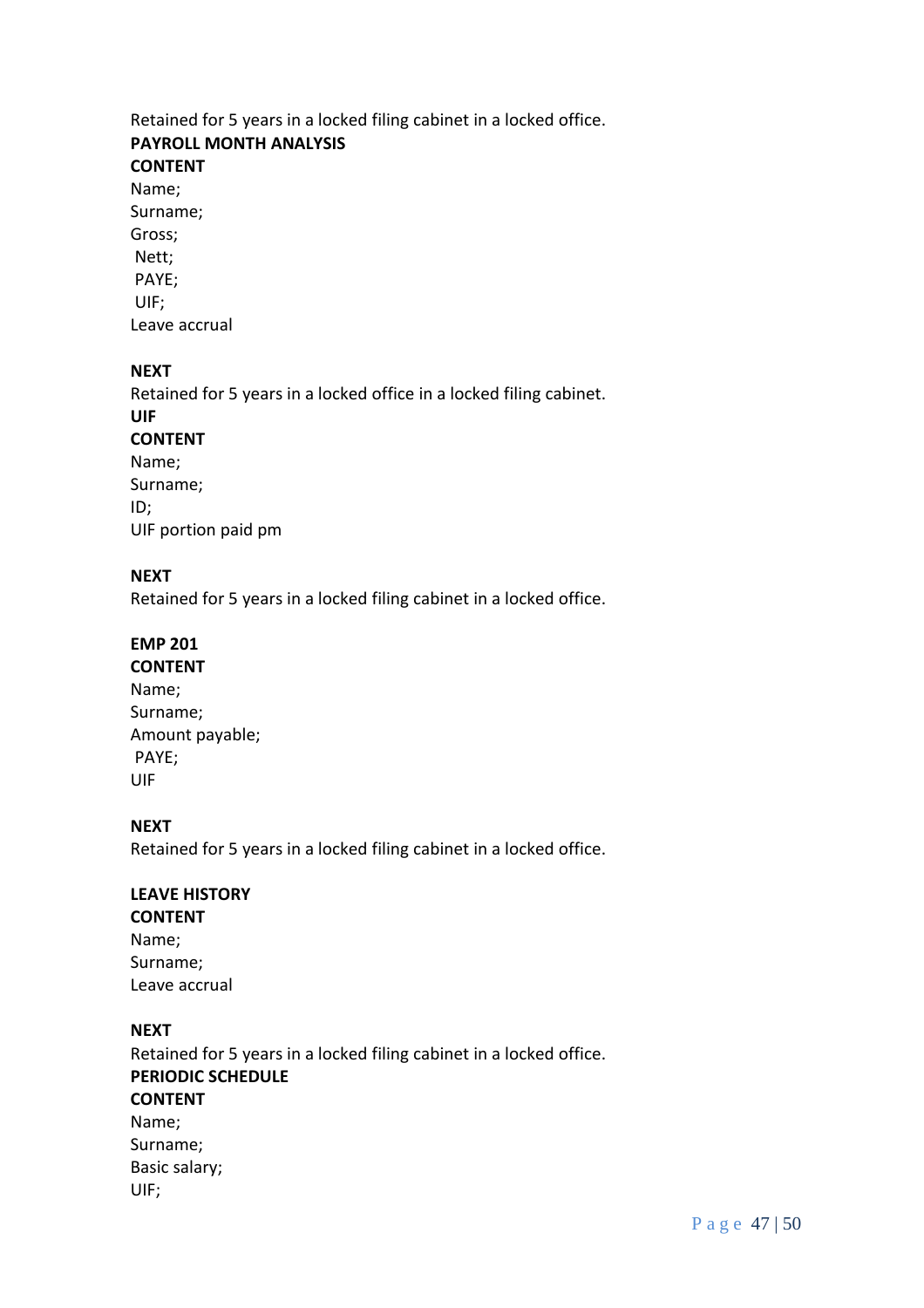PAYE; Gross; Nett

## **NEXT**

Retained for 5 years in a locked filing cabinet in a locked office.

## **PAYMENT FILE**

**CONTENT**

Name; Surname; Nett **NEXT** Retained for 5 years in a locked filing cabinet in a locked office.

## **BANK TRF LIST**

**CONTENT** Name; Surname; UIF/PAYE amount

## **NEXT**

Retained for 5 years in a locked filing cabinet in a locked office.

#### **ADMIN**

**STAFF PERSONAL FILES THAT CONTAIN: LEAVE FORMS, STAFF APPRAISALS, CONTRACTS, DISCIPLINARY MATTERS, SALARY INCREASES, COPY OF ID CONTENT** Name;

Surname; Mobile; DOB; ID; Postal address; Physical address; Marital status; Spouse name; email address; banking details; tax number; race

## **NEXT**

Retained for 5 years in a locked filing cabinet in a locked office.

## **ADMIN/OFFERING**

**GIVING ENVELOPES/CREDIT CARD ONLINE GIVING CONTENT**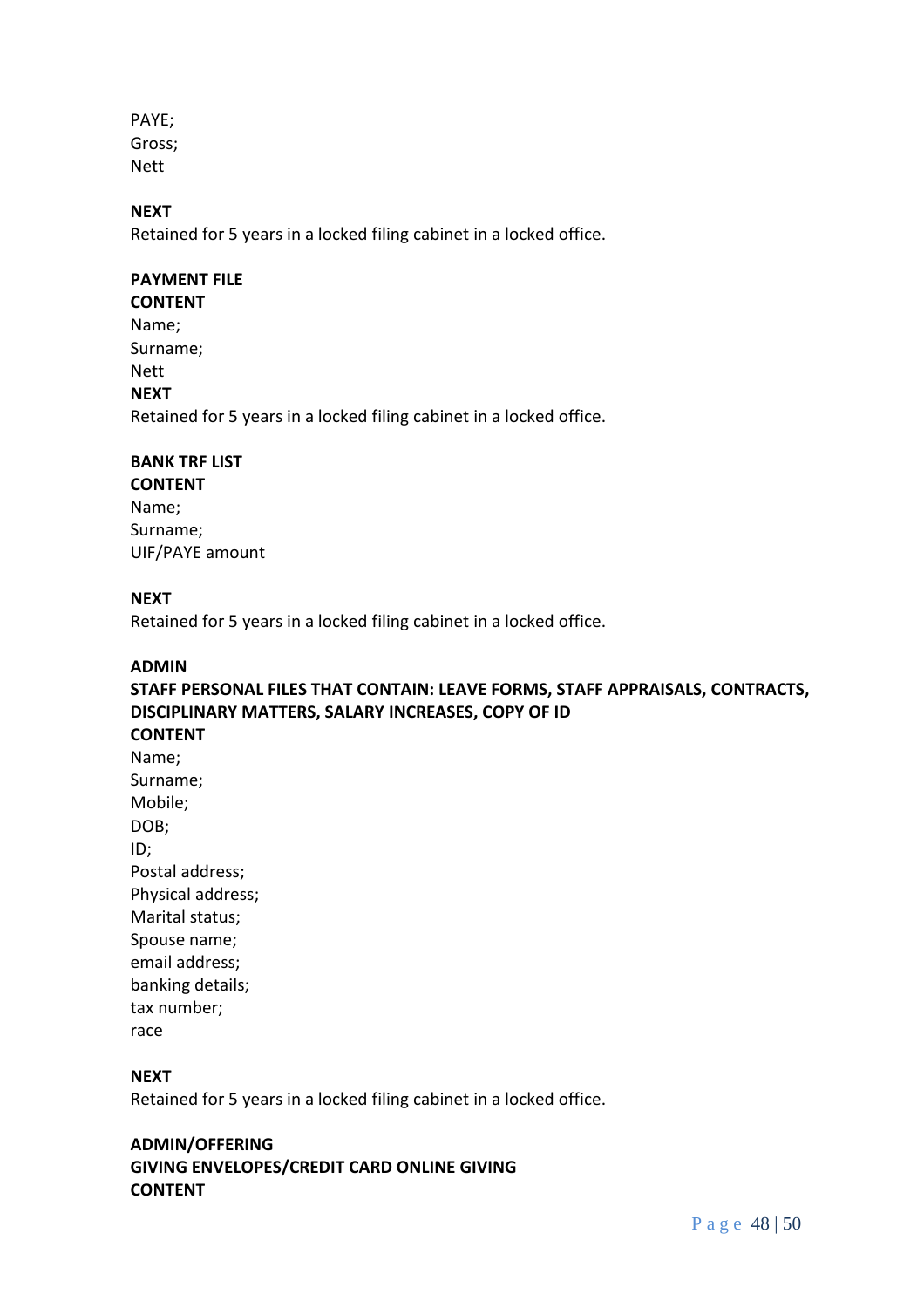Name; Surname; Card number; Phone; Email; Delivery address

#### **NEXT**

Shredded once cash has been removed.

| <b>EVENTS</b>        |
|----------------------|
| <b>CHURCH EVENTS</b> |
| <b>CONTENT</b>       |
| Name;                |
| Surname;             |
| Email;               |
| Cell number;         |
| Dietary requirements |
|                      |

#### **NEXT**

Kept and filed with source doc. Once attendance numbers and income tally- form shredded. Info Central. Post event GOOGLE sheet deleted.

#### **OPERATIONAL LEADERSHIP TEAMS**

**OLT, TD, RADIANT, SG LEADERS, KIDS LEADERS, WAVE, PULSE, TOTS, KIDS TEAM - VOLUNTEERS, DREAM TEAM, PRODUCTION, BAND, SG ATTENDEE GROUPS, FINANCE TEAM, EXECUTIVE LEADERSHIP TEAM, KIDS TEAM – PARENTS, TOTS – PARENTS, ACC, STAFF WHATSAPP**

**CONTENT** Name; Surname; Cell number

#### **NEXT**

Once groups are no longer functional, the group administrator will delete each participant and then delete the group. This applies to all church WhatsApp groups.

**SOCIAL JUSTICE – STITCH2STITCH INTERVIEW FORM CONTENT** First name; Surname; Cell; Address; employment history; education history; current medication; ID number;